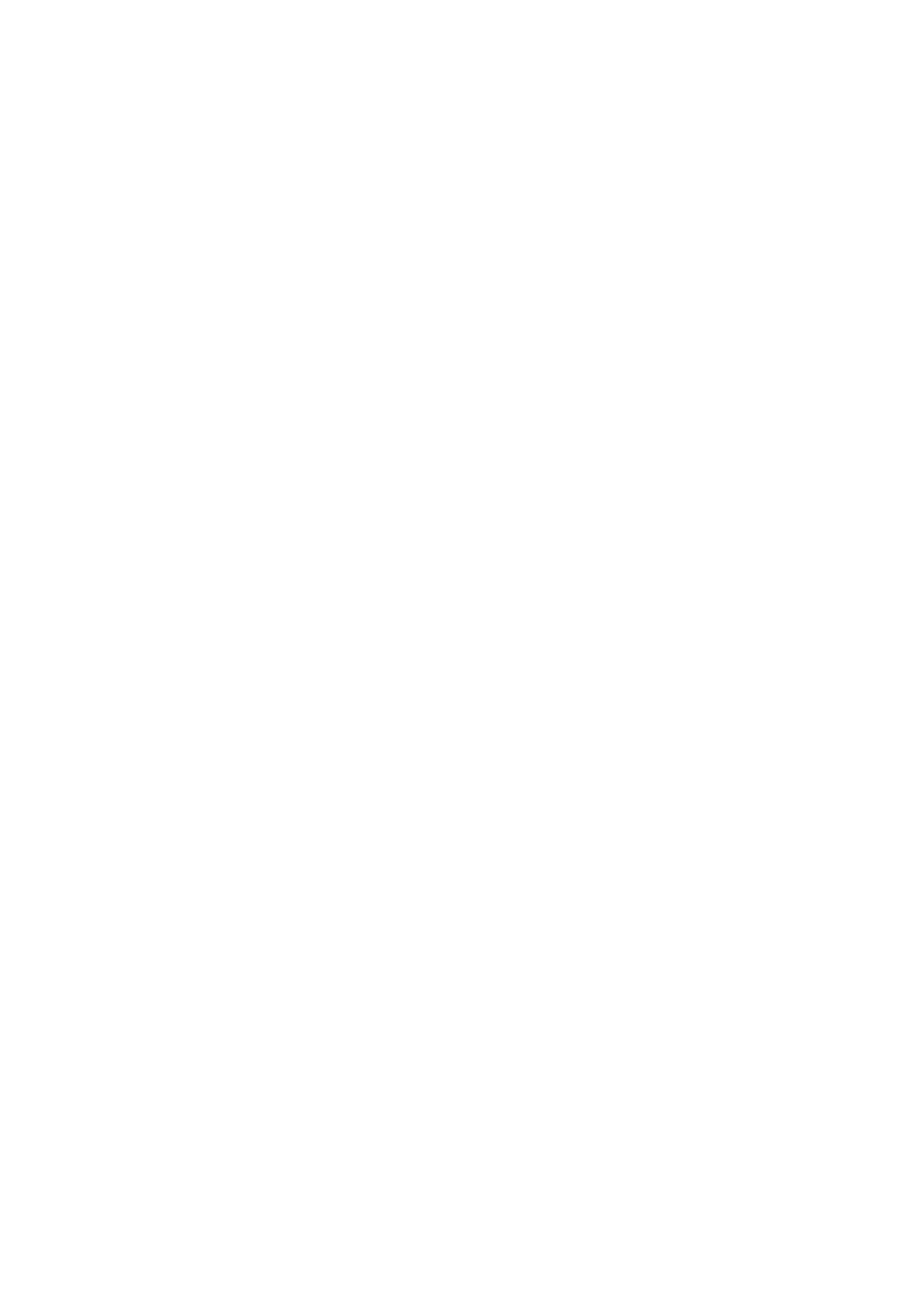# **CONTENTS**

|                                                                | Page           |
|----------------------------------------------------------------|----------------|
|                                                                | 1              |
|                                                                | 1              |
|                                                                | 1              |
|                                                                | $\overline{2}$ |
|                                                                | $\overline{2}$ |
|                                                                | $\overline{c}$ |
|                                                                | $\overline{2}$ |
|                                                                | 3              |
|                                                                | 3              |
|                                                                | 3              |
|                                                                | 3              |
|                                                                | 3              |
|                                                                | 3              |
|                                                                | $\overline{4}$ |
|                                                                | $\overline{4}$ |
|                                                                | 5              |
|                                                                | 5              |
|                                                                | 5              |
|                                                                | 5              |
|                                                                | $\overline{7}$ |
|                                                                | 9              |
|                                                                | 9              |
| Cumulative impact assessment combined for all bottom fisheries |                |
|                                                                | 9              |
|                                                                | 10             |
|                                                                | 11             |
| STRATEGIES TO AVOID SIGNIFICANT ADVERSE IMPACTS ON VMEs        | 12             |
|                                                                | 12             |
|                                                                | 12             |
|                                                                | 12             |
|                                                                | 14             |
|                                                                | 14             |
|                                                                | 14             |
|                                                                | 17             |
|                                                                | 17             |
|                                                                | 18             |
|                                                                |                |
|                                                                | 21             |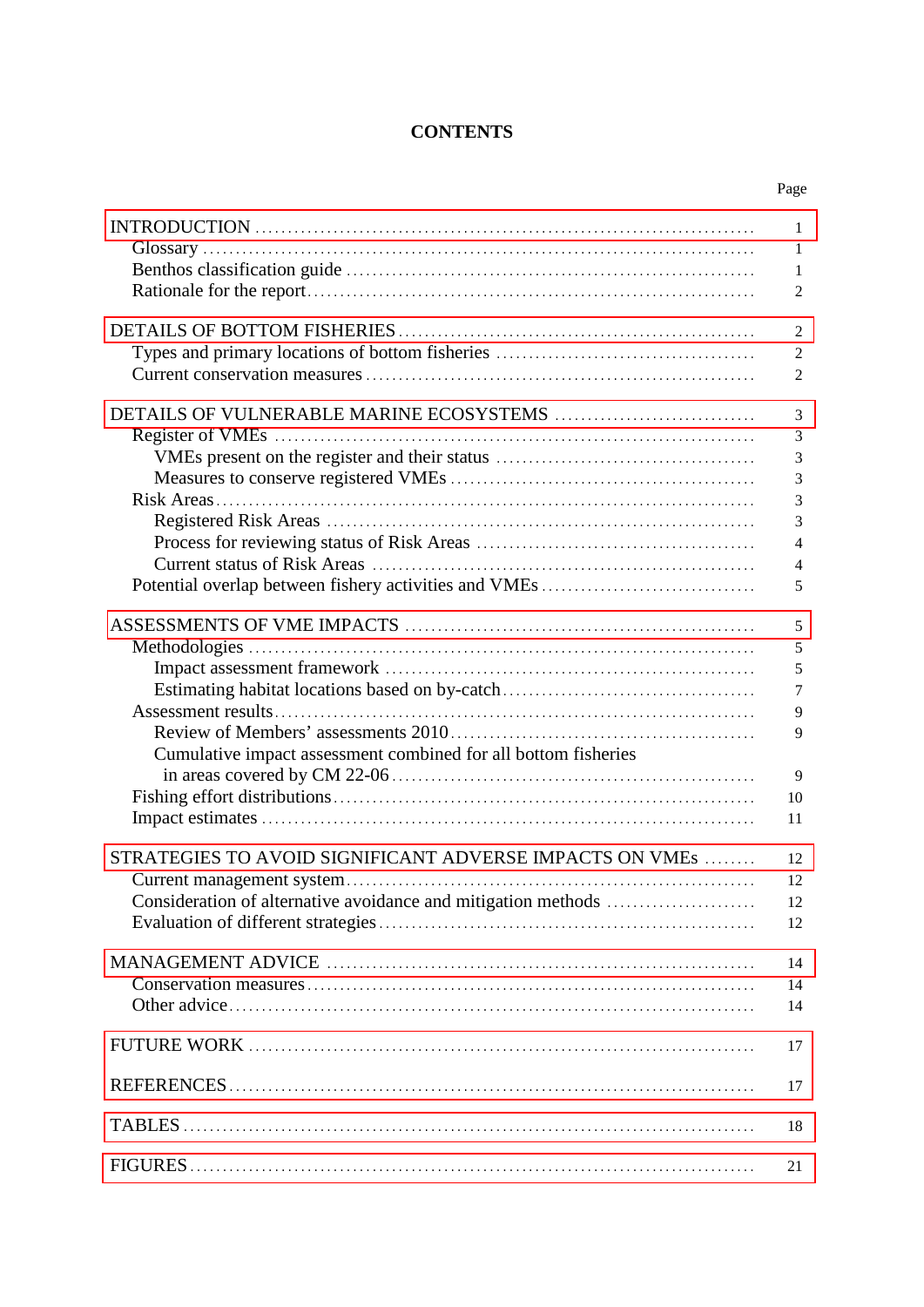| 49 |
|----|
|    |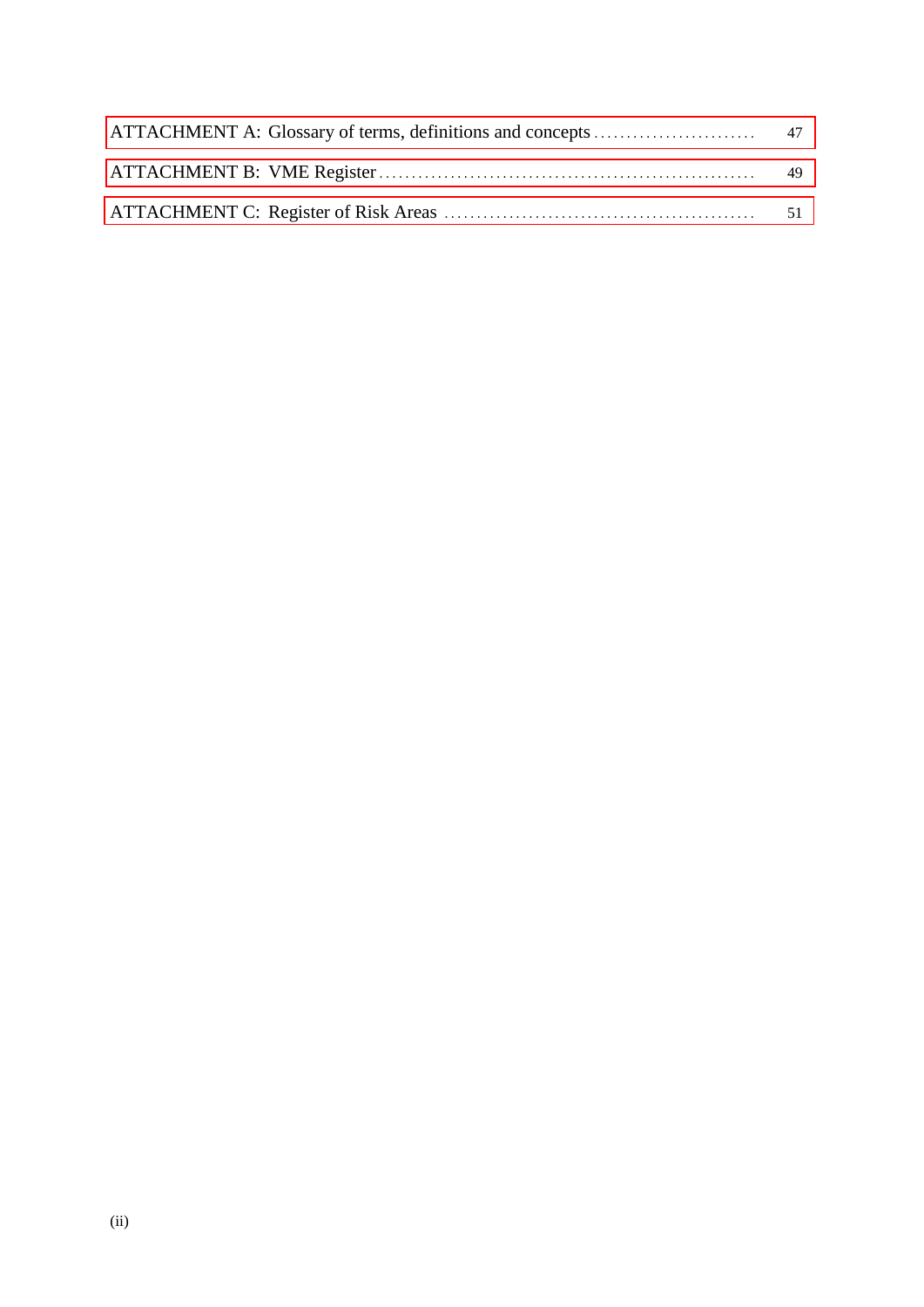#### **REPORT ON BOTTOM FISHERIES AND VULNERABLE MARINE ECOSYSTEMS**

#### <span id="page-4-0"></span>INTRODUCTION

In 2006, the Commission and Scientific Committee began to discuss methods to eliminate destructive fishing practices on benthic ecosystems, adopting a measure to control bottom trawling in high-seas areas (CM 21-05). In that same year, the United Nations General Assembly (UNGA) agreed the Sustainable Fisheries Resolution (61/105), which calls on States and RFMOs or other arrangements to take immediate action to ensure fish stocks are managed sustainably and to protect vulnerable marine ecosystems (VMEs), including seamounts, hydrothermal vents and cold-water corals, from destructive fishing practices. More specifically, UNGA Resolution 61/105 calls on States and RFMOs and other arrangements to regulate and manage all bottom fisheries in high-seas areas so as to prevent significant adverse impacts on VMEs by no later than 31 December 2008 (UNGA Resolution 61/105, OP80–OP91).

2. Since then, the Scientific Committee has provided advice on methods to implement this resolution. The issue has been considered primarily in WG-FSA but with increasing attention of WG-SAM on methods and WG-EMM on the biology and ecology of VMEs. In 2009, a Workshop on VMEs (WS-VME) was held (SC-CAMLR-XXVIII, Annex 10). This report aims to summarise the current scientific advice pertinent to this issue.

#### Glossary

3. A glossary of terms and a diagram illustrating the conceptual relationships between the terms has been developed by WG-EMM and WG-FSA, to clarify the meaning of terms used in discussions on bottom fisheries and VMEs. The glossary can be found in Attachment A; the diagram is shown as Figure 1.

#### Benthos classification guide

4. In 2007, the Scientific Committee endorsed the conclusions of WG-FSA that specific guidance would need to be developed to adequately monitor fisheries by-catch for evidence of encounters with vulnerable habitats and to potentially trigger management actions (SC-CAMLR-XXVI, paragraphs 4.164 and 4.165). The CCAMLR VME taxa classification guide, adopted for use by fishing vessels, is publicly available on the CCAMLR website [\(www.ccamlr.org/pu/e/sc/obs/vme-guide.pdf\)](http://www.ccamlr.org/pu/e/sc/obs/vme-guide.pdf). A field guide to benthic invertebrates for the region of Heard Island and McDonald Islands is available at the Australian Antarctic Division website [\(www.heardisland.aq/research/fish-and-invertebrates\)](http://www.heardisland.aq/research/fish-and-invertebrates).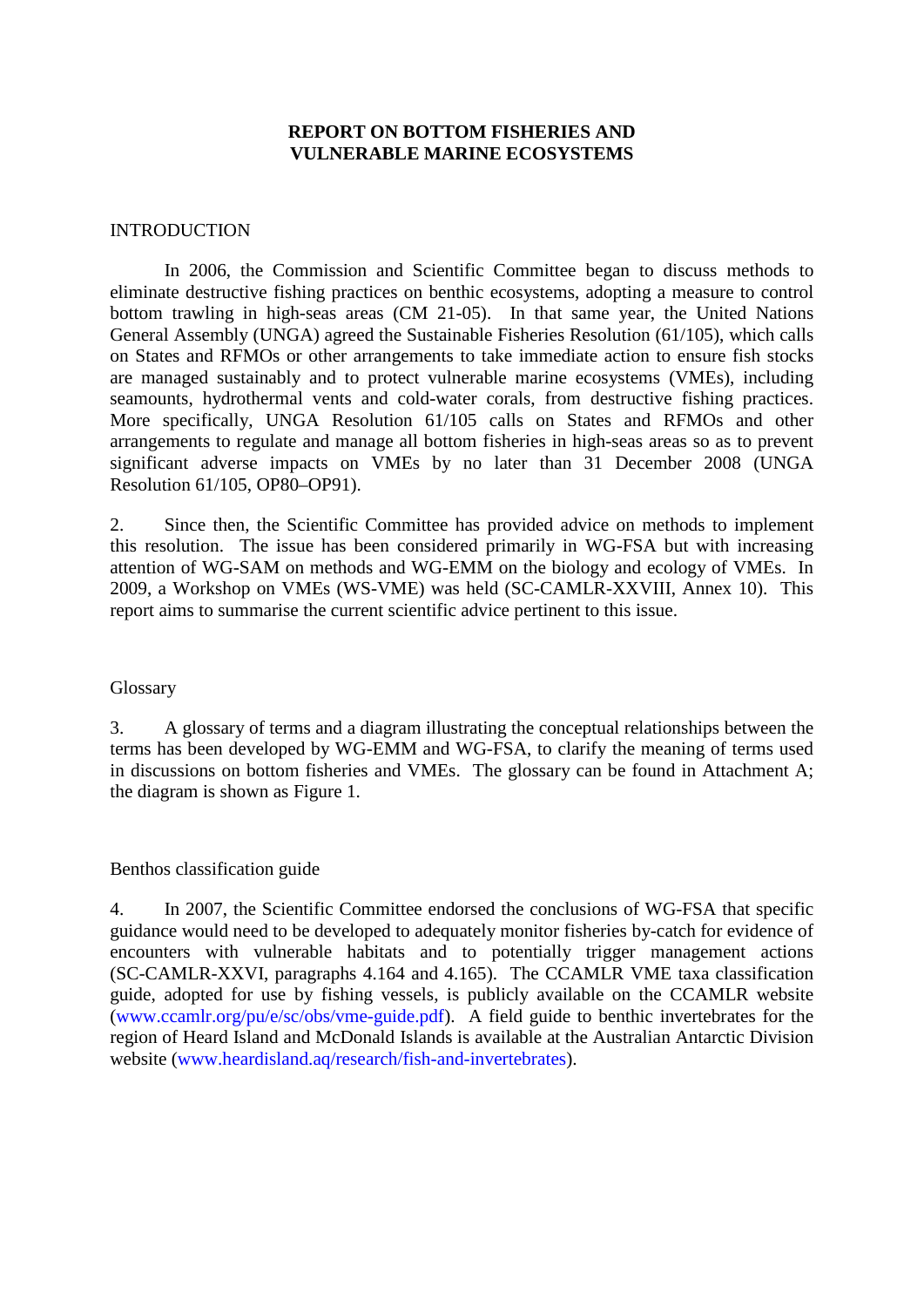### <span id="page-5-0"></span>Rationale for the report

5. The report summarises the status of knowledge on bottom fisheries and the types of interactions of fisheries with VMEs. Also, it provides current assessments of bottom fishing impacts on VMEs, and could include approaches to review and evaluate different assessment methods. Lastly, it details the types of management strategies in operation or being considered, and provides management advice, including proposed revisions of conservation measures and priorities for future work.

## DETAILS OF BOTTOM FISHERIES

Types and primary locations of bottom fisheries

6. Total cumulative bottom fishing effort for all subareas/divisions in the area relevant to CM 22-06 is summarised in Table 2. Note the table includes all bottom fishing records from the C2 (for longlines) and C1 (for trawls) CCAMLR databases from 1985 to 2011. Earlier historical effort is not included, and the C1 database may be incomplete with respect to some recent research trawls. Note also that the total effort used imputed values for missing data so that all effort contributed to the footprint calculations.

7. Actual spatial distributions of fishing effort and the areal extent of fishing footprints will be considered further under 'Impact assessments' below.

Current conservation measures

8. The current conservation measures in force pertaining to VMEs are:

CM 22-05 (2008) – Restrictions on the use of bottom trawling gear in high-seas areas of the Convention Area

CM 22-06 (2009) – Bottom fishing in the Convention Area, including two annexes

CM 22-07 (2009) – Interim measure for bottom fishing activities subject to Conservation Measure 22-06 encountering potential vulnerable marine ecosystems in the Convention Area

CM 22-08 (2009) – Prohibition on fishing for *Dissostichus* spp. in depths shallower than 550 m in exploratory fisheries.

9. In addition, specific measures are present in the general new (CM 21-01) and exploratory (CM 21-02) fisheries measures to provide, within notifications, information on the known and anticipated impacts of bottom trawl gear on VMEs, including benthos and benthic communities. Also, a Member shall not authorise, under CM 10-02, vessels flying their flag to participate in the proposed bottom fishing activities if the procedures outlined in CM 22-06, paragraph 7, have not been fully complied with.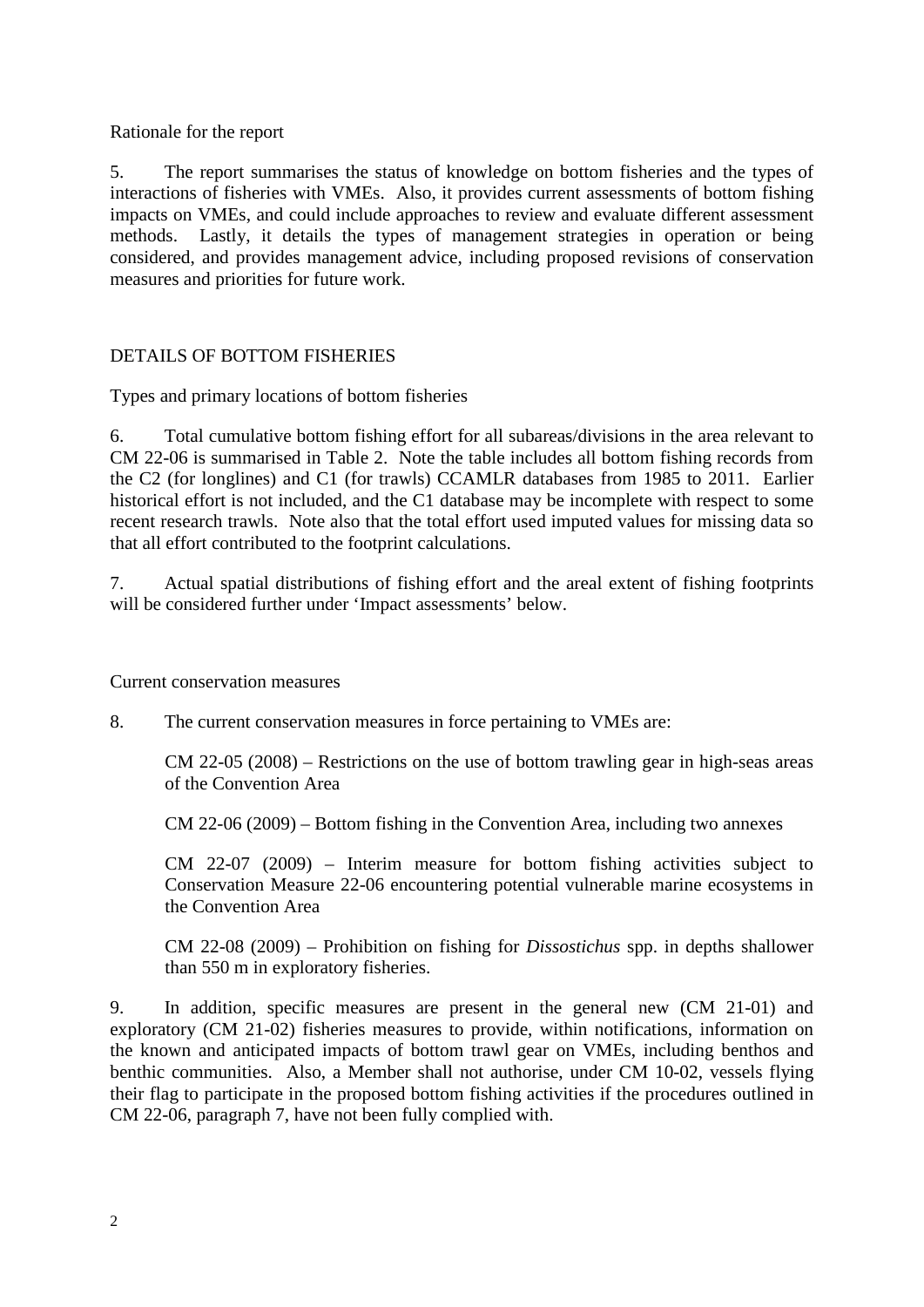### <span id="page-6-0"></span>DETAILS OF VULNERABLE MARINE ECOSYSTEMS

Register of VMEs

VMEs present on the register and their status

10. Thirty-two encounters with VMEs have been notified in accordance with CM 22-06 (Attachment B). The encounters were notified during the course of research in Subareas 48.1 and 48.2 and Division 58.4.1. The VMEs were observed using *in situ* photography and benthic sampling. In addition, two notifications from the Ross Sea were submitted to WG-EMM in 2011 (WG-EMM-11/10; SC-CAMLR-XXX, Annex 4, paragraphs 3.3 and 3.4) and the recommendation was also supported by WG-FSA (main report, paragraph 7.2).

11. Most notifications of evidence of VMEs occurred in areas which are currently closed to most bottom fishing activities. Directed fishing for finfish is prohibited in Subareas 48.1 and 48.2 (e.g. CMs 32-02 and 32-03), and the experimental fishing blocks in Subarea 48.2 where the notified VMEs are located (Blocks A, C and E), are closed to the exploratory fishery for crab (CM 52-02). In Division 58.4.1, the SSMU where the notified VMEs are located (SSRU H) is closed to the exploratory fishery for *Dissostichus* spp. (CM 41-11). The two VMEs notified to WG-EMM in 2011 are located in Subarea 88.1 (SSRU G) at depths of 578–778 m. Bottom fishing is permitted in SSRU G in depths deeper than 550 m (see CM 41-09 and related measures). WG-FSA recommended that the two locations be closed to bottom fishing by specifying a circular area with 1.25 n mile radii (main report, paragraph 7.3).

#### Measures to conserve registered VMEs

12. At present, registered VMEs are protected through spatial closures of varying sizes for specific areas (Attachment B). There are no general measures in place to give specific protection to all registered VMEs.

Risk Areas

#### Registered Risk Areas

13. A total of 112 VME indicator notifications have been submitted in accordance with CM 22-07): 29 notifications in 2008/09; 24 in 2009/10; and 59 so far in 2010/11. These notifications originated from the exploratory pot fishery for crab in Subarea 48.2, and the exploratory longline fisheries for *Dissostichus* spp. in Subareas 48.6, 88.1 and 88.2.

14. Forty-six VME-indicator notifications reported  $\geq$  10 VME indicator units from a single line segment. These notifications resulted in the declaration of 42 VME Risk Areas in Subarea 88.1 and four Risk Areas in Subarea 88.2 (Attachment C). In addition, five VME fine-scale rectangles were identified in Subarea 88.1 and one VME fine-scale rectangle was identified in Subarea 88.2.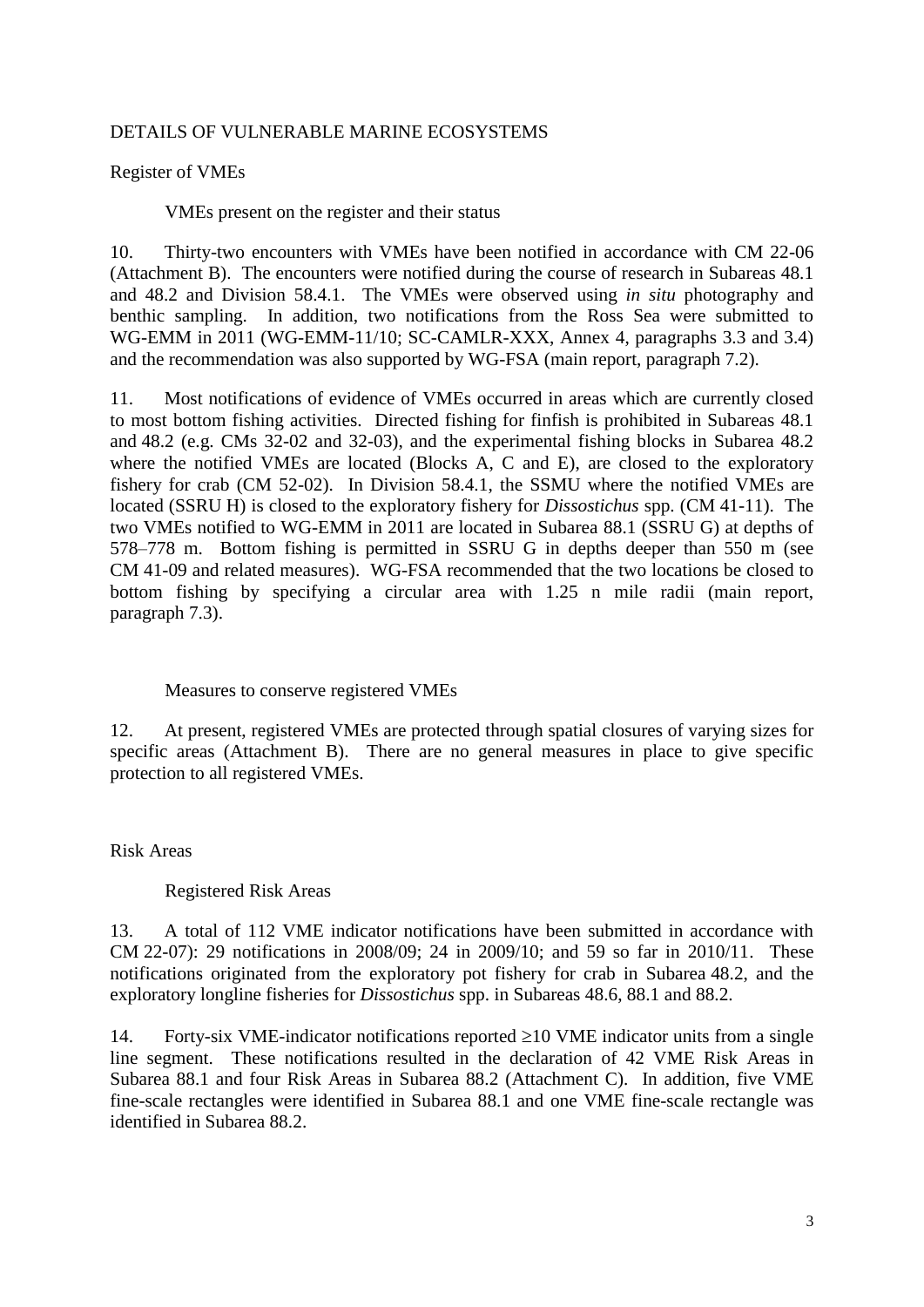Process for reviewing status of Risk Areas

15. WG-EMM advised that a review process should include reference to all available information indicative of the nature, abundance and ecological importance of VME taxa in the area (SC-CAMLR-XXIX, Annex 6, paragraph 3.40), including:

- (i) ecological characteristics of the VME taxa encountered at the Risk Area, along with the likely characteristics of the benthic community, including consideration of the organisms present and their life histories, rarity and ecological structure and function, and how the Risk Area relates to the distributions of those taxa in the wider area
- (ii) benthos by-catch data in the vicinity of the Risk Area
- (iii) the reliability of longline by-catch for the taxa in question as indicators of a VME
- (iv) the environmental, bathymetric or topographic context of the Risk Area location (e.g. submarine canyon, seamount etc.) with reference to known habitat associations
- (v) diversity and abundance of taxa in the local area, to incorporate the potential ecological importance of multi-species assemblages
- (vi) the actual and/or likely level of threat to the habitat or location, and associated footprint and impact estimates
- (vii) the overall management framework in place to avoid significant adverse impacts on VMEs.

16. It also recommended that Members and fishers be encouraged to collect new information wherever possible to inform the continued assessment of vulnerable habitats. Establishing the link between catch rates and organism density on the seafloor for each vulnerable taxon will be important to document the actual distribution and abundance of these habitats and identifying areas with no vulnerable habitats. Deployment of drop cameras as described in WG-EMM-10/24 in and near existing Risk Areas, or by systematically mapping habitats using cameras deployed from fishing vessel platforms, could provide valuable data to characterise the distribution of vulnerable habitats (SC-CAMLR-XXIX, Annex 6, paragraph 3.41).

Current status of Risk Areas

17. No progress has been made in reviewing the status of current Risk Areas.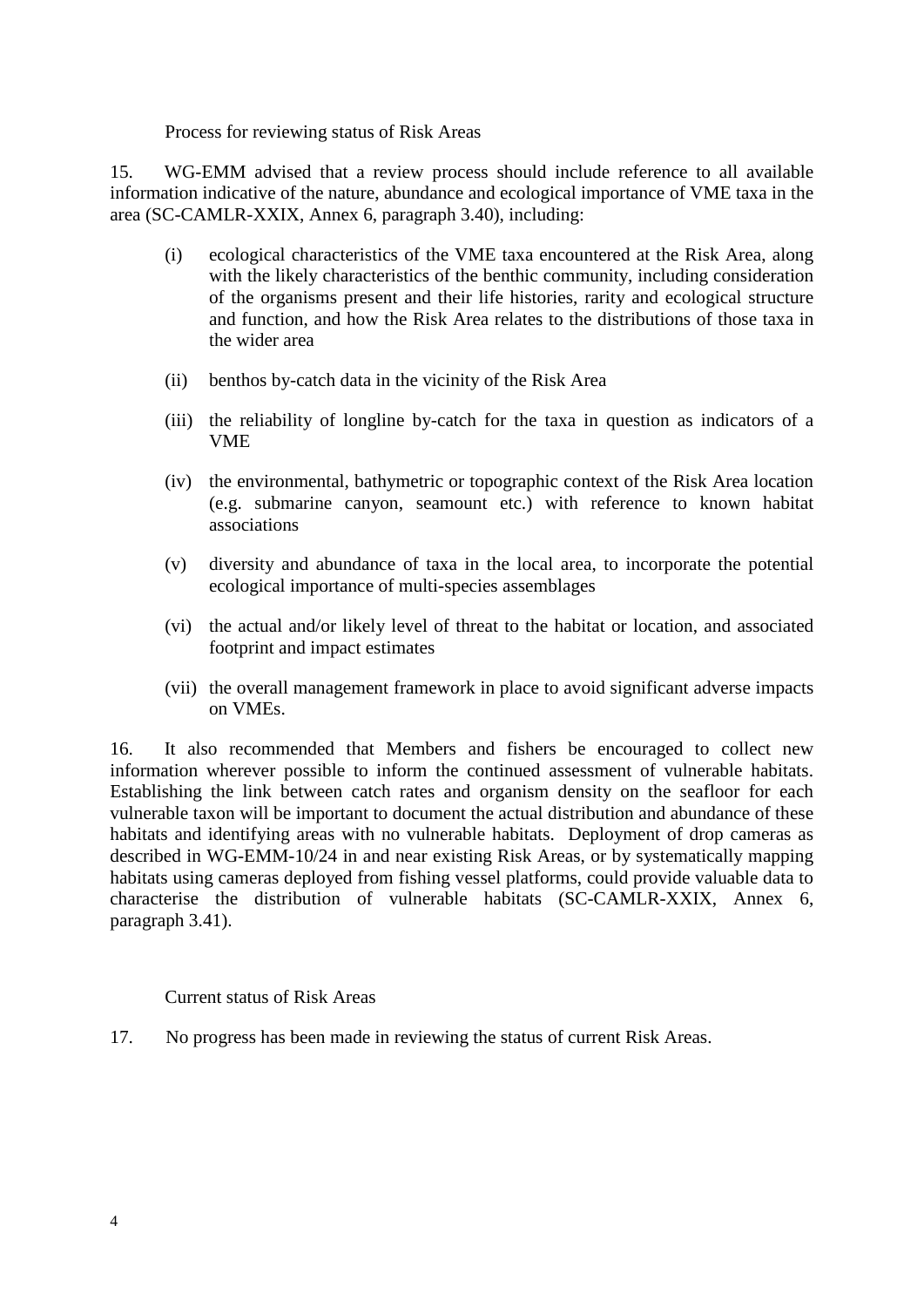<span id="page-8-0"></span>Potential overlap between fishery activities and VMEs

18. Although there has been no explicit analysis of the potential overlap between fishery activities and VMEs, progress has been made on using fishery by-catch data to test for evidence of spatial correlation between VME taxa and target species within the fished area, and for identifying some types of habitats (see paragraph 32; see also SC-CAMLR-XXIX, Annex 6, paragraphs 3.27 to 3.35).

### ASSESSMENTS OF VME IMPACTS

### Methodologies

Impact assessment framework

19. The impact assessment framework used by CCAMLR to estimate current bottom fishing impacts on VMEs is described initially in Sharp et al. (2009), and had been updated (WG-FSA-10/31) following developments in the Scientific Committee and its working groups. It is designed as a flexible framework within which to estimate total impact across all bottom fishing methods, to inform comparison between impacts occurring in different areas from different fisheries, and/or arising from different fishing methods.

20. The impact assessment involves the following steps. The means by which terms representing impact assessment inputs are combined to yield quantitative estimates of subsequent terms is consistent with Figure 1:

- Step 1 Description of the fishing gear
- Step 2 Description of fishing activity, and estimated *Fishing footprint* per unit effort for a typical fishing gear deployment event
- Step 3 Description of non-standard gear deployment scenarios, and estimation of associated frequencies and fishing footprints per unit effort
- Step 4 Characterisation of *Fragility* for VME taxa within each spatial footprint identified in Steps 2 and 3
- Step 5 Calculation of *Footprint index* and *Impact index* for the fishing method
- Step 6 Spatial summary of historical fishing effort

Step 7 Calculation of spatially resolved cumulative footprint and impact.

21. In steps 1–2, the material properties and physical layout of the gear, and the means by which the gear is deployed, are described as comprehensively as possible (e.g. Fenaughty and Bennett, 2005; WG-FSA-08/60) to inform estimation of the spatial footprints within which the gear may contact benthic organisms. Different footprints may be assigned separately to different components of the gear identified in step 1. For example, the autoline longline assessment described in Sharp et al. (2009) defined the footprint of the anchors and grapnels separate from the footprint of the mainline with hooks. Similarly, an assessment of the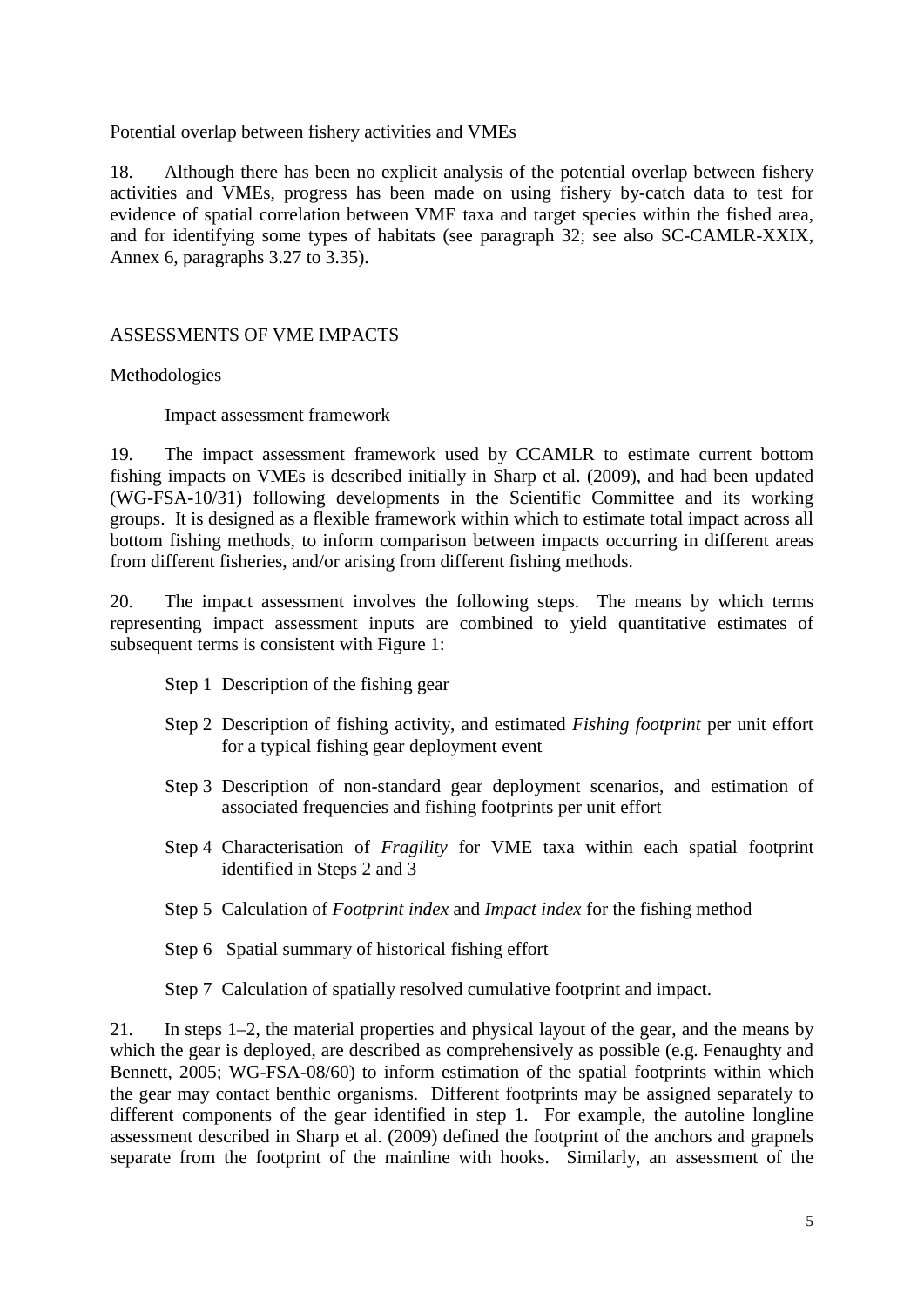impacts of bottom trawling may be expected to define separate footprints for the different portions of the trawl gear (e.g. trawl doors, sweeps, ground gear and net). Together these footprints would comprise the 'standard set' footprint for each gear type.

22. Step 3 provides for unintended or infrequent behaviours of the gear. For example, bottom longlines have been observed to sometimes move laterally across the ocean floor during hauling, and accidents or mishaps may result in other types of movement with distinct associated impacts. Fishing footprints are assigned for each of these non-standard deployment scenarios, along with their estimated frequency of occurrence, to capture impacts additional to the impact of the standard set.

23. Step 4 characterises the fragility of taxa within each of the footprints defined in steps 2–3. Fragility is expressed as the proportion (0–1) of each VME taxon within the footprint that impacted in a particular interaction with the fishing gear. Fragility will be different for different VME taxa; when the impact assessment framework is applied generically without reference to particular taxa, generally only the highest fragility estimates are used. Note that because impact estimates are expressed as a proportion rather than as absolute numbers, they are independent of the abundance (or even presence) of VME taxa within the footprint; the application of the impact assessment framework, therefore, does not rely on accurate knowledge of the distribution of benthic organisms.

24. Step 5 calculates the per unit effort indices of footprint and impact in accordance with SC-CAMLR-XXIX, Annex 4, paragraph 4.19, as follows:

*Footprint index* =  $A_0$  +  $f_1A_1$  +  $f_2A_2$ , + ...

*Impact index = A*<sub>0</sub> $F_0$  +  $f_1 A_1 F_1$  +  $f_2 A_2 F_2$  + …

where:  $A_0$  = area of the standard footprint (km<sup>2</sup> of seabed area per km of line)

 $F_0$  = fragility within the standard impact footprint (range 0–1)  $f_1$  = frequency (0–1) of non-standard scenario 1  $A_1$  = area of the footprint associated with scenario 1  $F_1$  = fragility within the scenario 1 footprint; ...

25. Units are in  $km^2$  of seabed area per km of line. Note that setting fragility = 1 for all scenario footprints (i.e. 100% mortality within all footprints) implies an *Impact index* identical to the *Footprint index*.

26. Consistent with SC-CAMLR-XXIX, Annex 4, paragraph 4.12, prior distributions rather than point estimates of the input parameters are used to represent uncertainty and to generate confidence intervals around the calculated output distributions for *Footprint index* and *Impact index*. Code is available from the Secretariat to facilitate the calculation of these two indices using frequency distributions (the R-library 'IApdf' is described in WG-SAM-10/20 – see paragraphs 41 to 44 for a worked example). This code can be used to translate gear footprint estimates into a footprint index and impact index estimate for each gear type as required in the annual preliminary assessment pro forma of Annex 22-06/B.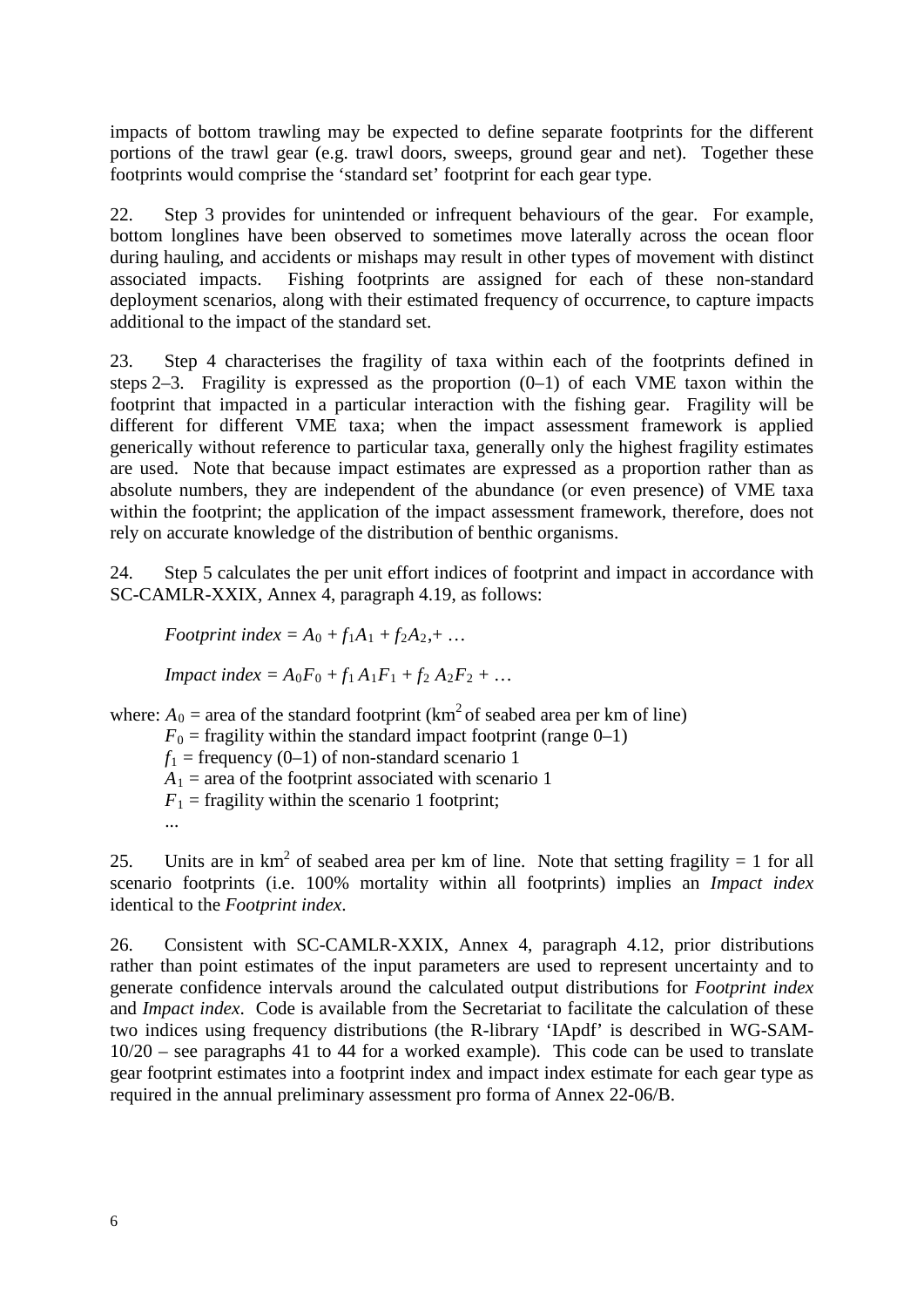27. Step 6 summarises fishing effort distributions in a spatially explicit manner, in units compatible with those used in steps 1–5. The standard unit for reporting effort density for longlines is km of line per  $km^2$  of seabed area (SC-CAMLR-XXIX, Annex 4, paragraph 4.19).

28. In step 7, spatially explicit effort-density distributions are multiplied by the relevant *Footprint index* and/or *Impact index*, yielding estimates of proportional footprint and proportional impact for each area.

29. The impact assessment can be applied at any spatial scale for which spatially resolved fishing effort data is available. A key structural assumption of the impact assessment methodology is that there is no systematic relationship between the spatial distributions of fishing effort and of VME taxa within spatial scales at which effort and corresponding impacts are summarised (i.e. 'within the pixel'). At large spatial scales (i.e. 100s of km to 1 000s of km) this assumption is almost certainly false; spatial distributions of fish, of fishing and of benthic invertebrate abundance, may be influenced by a similar suite of environmental variables (e.g. depth, benthic topography, water temperature) and are thus likely to be correlated (positively or negatively). Where there is a positive relationship, the assessment framework will underestimate impacts on VMEs; where the relationship is negative, it will overestimate impacts. Ideally, the assessment will be undertaken at a scale where there is no systematic relationship within a pixel between the deployment of the gear and the location of VMEs. However, at the smallest scales there can be no systematic relationship.

30. In 2010, WG-SAM (SC-CAMLR-XXIX, Annex 4, paragraphs 4.17 and 4.18) concluded that, because effort distributions become sufficiently disordered at scales smaller than 10 km pixels, there is likely to be no systematic association between fishing effort and VME taxa at this scale within the Ross Sea fishery. It recommended that impact assessments be carried out at the scale of  $0.05^{\circ}$  latitude  $\times 0.167^{\circ}$  longitude pixels. Where the assessment method is applied at larger scales, impact estimates arising from the method will accurately represent average impact levels within the pixel, but where VMEs are correlated with fishing effort at smaller scales, these averages may be misleading.

31. Note that the assessment framework makes the simplifying assumption that multiple footprints in the same area are non-overlapping, i.e. maximising the size of the footprint. Where cumulative proportional footprints are consistently low, this is likely to be a reasonable approximation of reality, but as cumulative footprint becomes a substantial proportion of the area, then this assumption may overestimate both footprint and impact. For heavily impacted areas, or for fishing methods with significantly larger footprints (e.g. bottom trawling), it may be necessary to address the effects of overlapping footprints.

#### Estimating habitat locations based on by-catch

32. Fishing gears are not designed to capture or retain non-target species, and are often specifically designed to avoid capture of non-target species. However, by-catch data can be used to infer the location of VME indicator taxa, although the absence of by-catch does not necessarily mean the absence of a VME. The degree to which catchability can be estimated,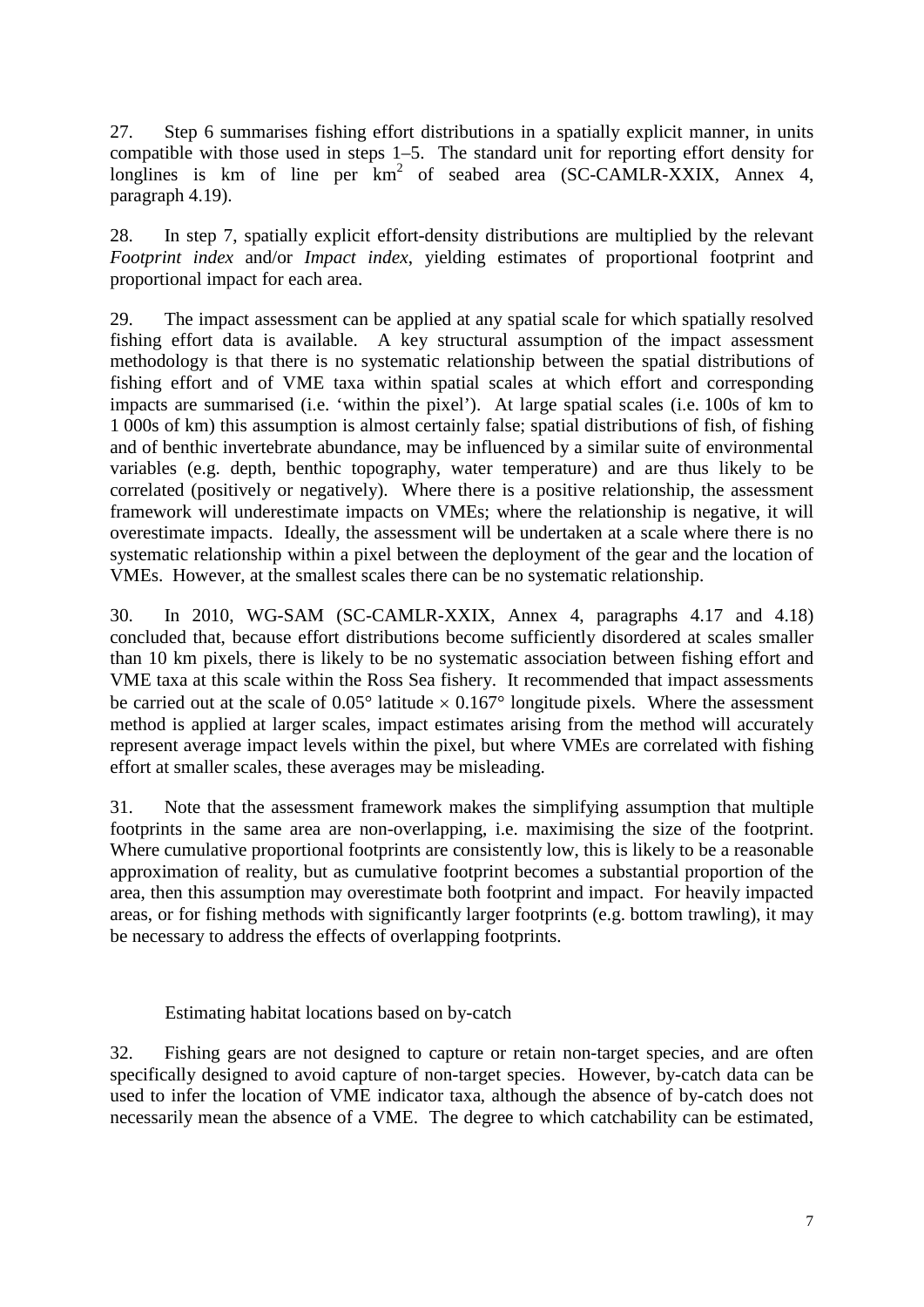and the corresponding sampling density needed to infer absence with acceptable uncertainty, will be taxon-dependent and is best made through comparisons with independent sampling methods such as underwater video.

33. The probability of incidental capture is dependent on the specific configuration of the gear, the physical or behavioural characteristics of the species, and the mechanism of interaction between the two. The actual catchability observed at the surface will be a function of the occurrence of the species where fishing occurs, the probability of a unit of fishing gear interacting with the species, the probability that the specimen is initially retained (versus displaced, injured or killed), and the probability that the specimen is landed by the vessel and recorded. By-catch of VME taxa can be used for two purposes: determination of presence of a VME taxon in a location, or to estimate the relative abundance of a taxon at the location.

34. If incidental catchability is extremely low or excessively variable (haphazard), then no inference about VME taxon presence can be made when by-catch is zero, and conclusions are restricted to observations of presence-only when by-catch occurs. However, if catchability is moderate or high, and sampling density is sufficiently high, then both presence and absence can be inferred. The degree to which catchability can be estimated has been assessed in part by WG-FSA-10/30, but the corresponding sampling density needed to infer absence with acceptable uncertainty will be taxon-specific and dependent on the density on the seafloor, and is best made through comparisons with independent sampling methods such as underwater video.

35. If the by-catch level can be shown to vary with taxon density in an area, then an actual index of abundance may be developed and positive catches in excess of some threshold can be used to indicate areas of relatively high abundance, and could provide evidence of a VME.

36. WG-FSA-10/30 provided further analysis since WG-EMM-10 of spatial patterns of benthic invertebrate habitats from fishery by-catch in the Ross Sea region. Some taxa are relatively common as by-catch (e.g. Porifera, anemones, stylasterid hydrocorals) and the detectability of habitats containing these taxa with autoline longline gear is moderate to high (e.g. 70+%). The detectability of each taxon and any discernible relationship with density should be examined to the fullest extent possible in areas with sufficiently high fishing effort and also for non-autoline gear configurations, and ultimately should be confirmed with independent sampling to link actual densities on the seafloor with amounts of by-catch observed using different fishing methods. Analysis of by-catch rates for several VME taxa from longline sets made with different gear configurations in the same fishing area would also be useful to assess the relative catchabilities of VME taxa using different gear types and to identify discrepancies in reporting patterns.

37. An important factor to consider when evaluating VME indicator taxa by-catch is the accuracy of observer classification. The accuracy of observer classification of VME taxa has been examined in three studies (TASO-09/8, WG-FSA-09/23 and TASO-10/10). These studies have shown that observers can reliably distinguish non-VME taxa from VME taxa, especially with some training. However, some individual groups can be confused (e.g. Scleractinia and Stylasteridae), and analyses that separate these groups should be interpreted with caution. Member States asking observers to identify individual invertebrate taxa or VME indicator taxa should provide information on training details and an assessment of observer accuracy so that data quality can be appropriately assessed.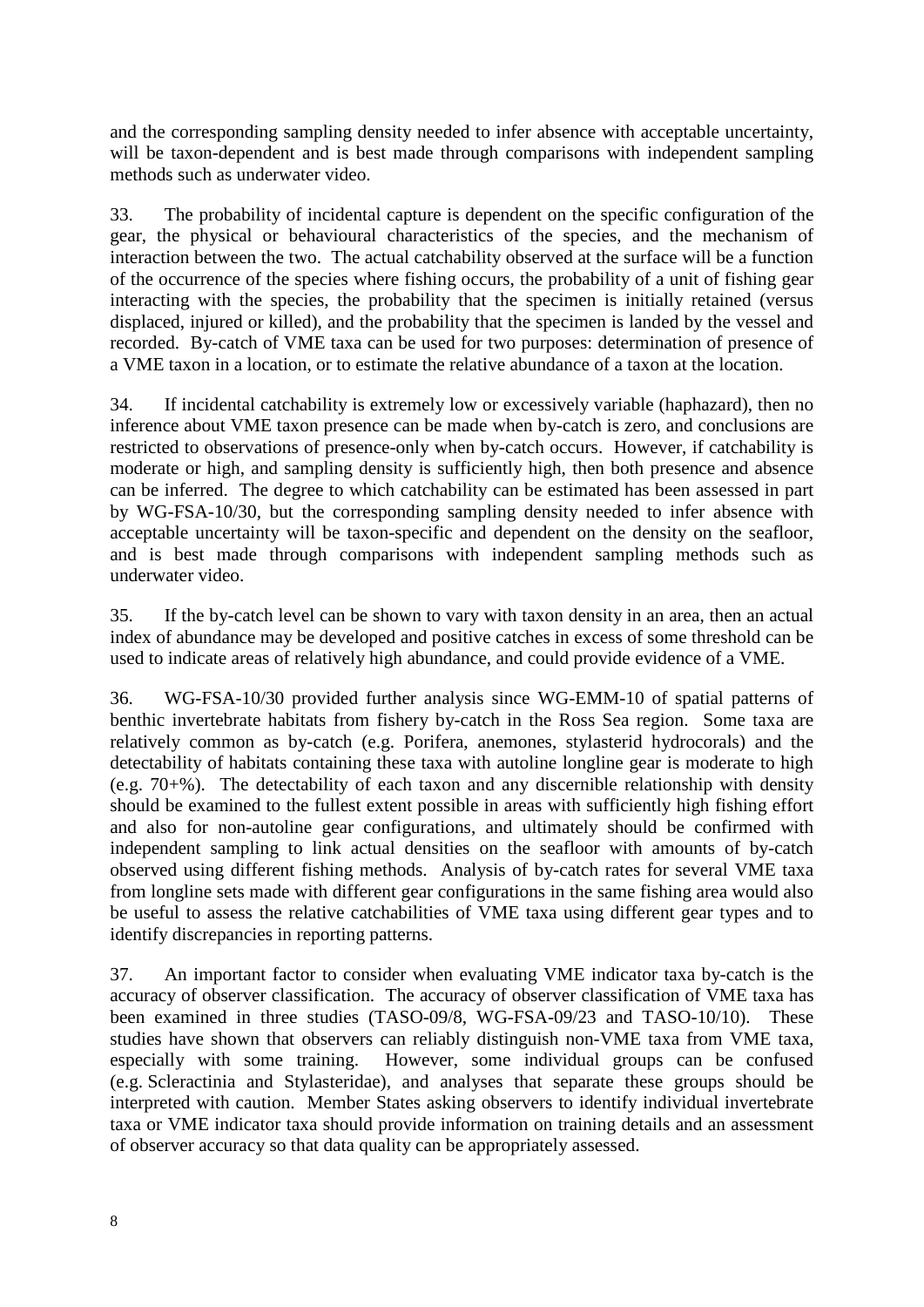38. Some VMEs may consist of rare or unique communities. Even with high detectability, the utility of using by-catch information is not likely to provide information about the extent of distributions of these taxa. Establishing alternative means of detecting these communities is desirable.

### Assessment results

Review of Members' assessments 2011

39. Nine Members submitted notifications to participate in new and exploratory fisheries under CM 21-02 and submitted preliminary benthic impact assessments as required under CM 22-06. An additional notification from Ukraine was submitted but withdrawn and not considered further. Review of the benthic impact assessments followed the report card format endorsed by the Scientific Committee (SC-CAMLR-XXVIII, paragraph 4.244 and Annex 5, paragraphs 10.4 to 10.8 and Table 17). The report card format was revised to reflect the new pro forma adopted by the Scientific Committee in 2010.

40. Preliminary impact assessments submitted in 2011 were much more complete compared to those submitted in 2010, and most provided detailed information and diagrams of gear configuration, proposed effort and anticipated impacts allowing a more meaningful review and estimation of cumulative proposed fishing footprint (Table 2). However, use of the 2009 pro forma and lack of some information required additional calculation by the Working Group. The development of gear performance rationales for each gear type will be needed for WG-FSA to review assumptions and designate gear-specific footprint and impact indices for use in combined impact assessments.

Cumulative impact assessment combined for all bottom fisheries in areas covered by CM 22-06

41. Cumulative fine-scale impact assessments were updated, combined for all bottom fishing methods, within all subareas and divisions included in CM 22-06 following the framework above as recommended by WG-SAM (SC-CAMLR-XXIX, Annex 4, paragraph 4.16) and WG-EMM (SC-CAMLR-XXIX, Annex 6, paragraph 3.20). Input parameters for the autoline longline fishing method were adapted from WG-FSA-10/31 characterising two different types of bottom contact by autoline longlines, i.e. the 'standard footprint' within which the line is pulled in a longitudinal direction, and a 'lateral movement footprint' within which the longline may move sideways in contact with benthic organisms during the hauling process (WG-EMM-10/33). The presumed relationship between lateral longline movement frequency  $f_1$  and depth in WG-FSA-10/31 was not used;  $f_1 = 0.5$  was applied to all sets independent of depth. The input parameters for the impact assessment on autolines are given in Table 3 and illustrated in Figure 2.

42. The corresponding output distributions of *Footprint index* and *Mortality index* for the autoline longline method, generated using the R-library IApdf, are shown in Figure 2 and Table 3.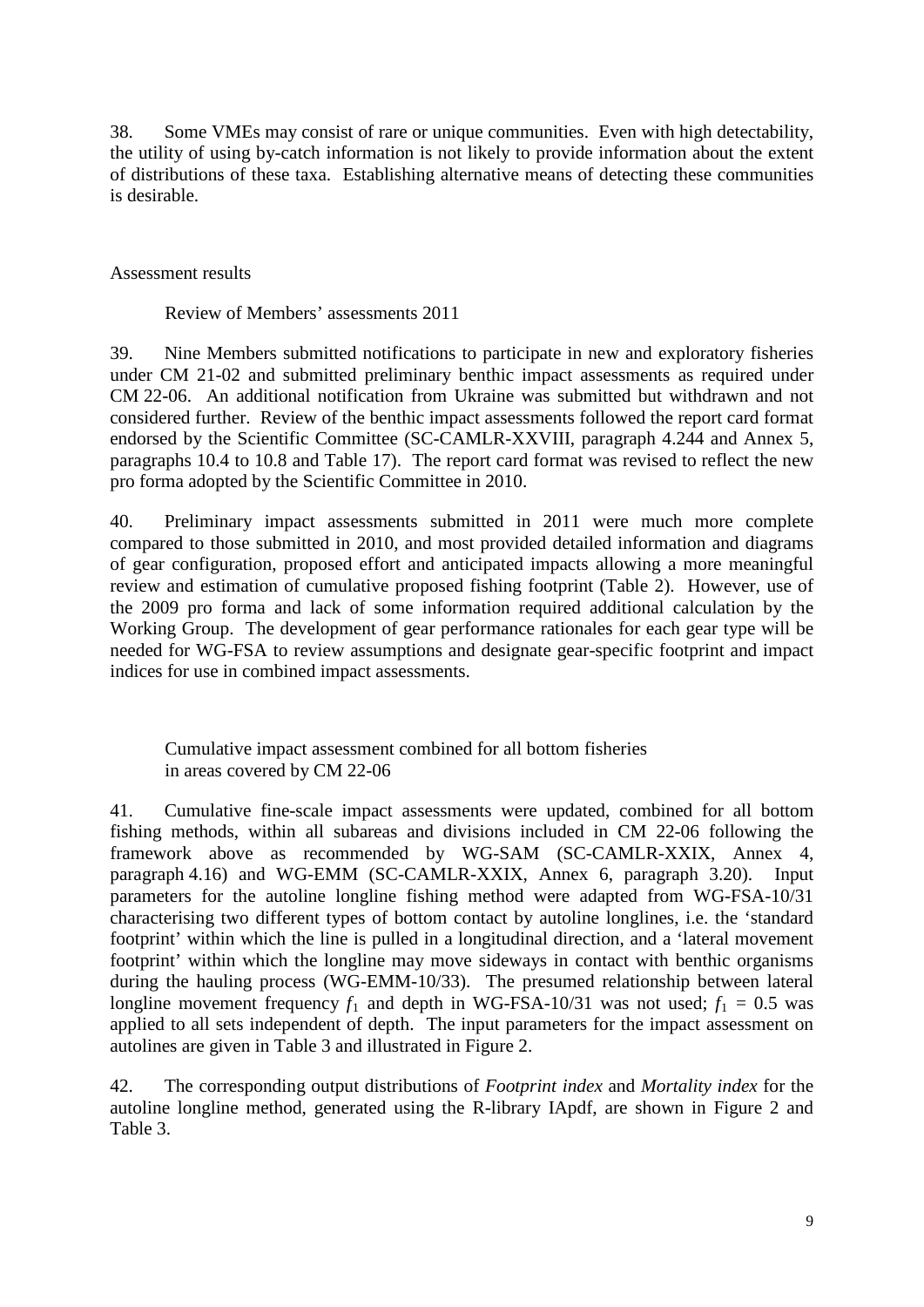43. The assumptions and corresponding input parameters giving rise to these estimates of *Footprint index* and *Impact index* for the autoline longline method have been the subject of considerable discussion arising from previous iterations of the impact assessment framework but similar assessments for other bottom fishing methods – i.e. Spanish longlines, trotlines, pots and bottom trawls – have not been completed. Members are requested to complete method assessments for these fishing methods in the intersessional period. Method assessments for the Spanish longline and trotline methods will likely require estimates of the same five input parameters used in the autoline assessment above (i.e. characterising both the standard set without lateral movement and also the potential for lateral movement during hauling) and potentially parameters characterising other non-standard scenarios particular to these methods. An impact assessment for trawl gears is also needed to estimate historical impacts where trawling occurred in the areas included in CM 22-06.

44. Parameter values to characterise footprint and impact indices for pots and trawls have not yet been developed, and an impact assessment was not completed for these methods. Instead, spatial effort patterns for pots and trawls are displayed separately as effort-density distributions without corresponding estimates of impact. When method assessments for these gear types are available, actual footprint and impact estimates can be derived.

### Fishing effort distributions

45. Effort totals for each fishing method by subarea/division are shown in Table 1. Also shown is the total area of the fishing effort distribution, and the estimated fishable area (600– 1 800 m depth) in each subarea or division. Note, however, that the proportion of fishable area that has been fished at some level may not correspond to actual proportional impacts on VMEs because the distribution of VMEs with respect to the fished area is unknown. Note also that the fishing effort distribution summarised in a pixellated map is distinct from the fishing footprint which refers to the actual total area of the seafloor (within the fished area) contacted by fishing gear.

46. Spatially explicit effort distributions for all bottom fishing gear types were extracted from the CCAMLR C1 and C2 databases using the R routines developed by Mr J. McKinlay (Australia) and updated since being reported in WG-SAM-10/22 (available from the Secretariat). The software was further updated (as PlotImpact WG-FSA-11/51) to include integration with the IApdf library to directly incorporate the footprint and impact index calculation for each gear type. The trawl database includes effort from 1985 to 2010, and is known to be incomplete with respect to some recent research trawls. Updating the trawl database is a priority. Effort for each longline or trawl was distributed evenly along the length of the line/trawl at intervals of 1 km, and total effort was then summarised at a scale of 0.05° latitude  $\times$  0.177° longitude pixels, and converted to an actual effort density (km of line or trawl per  $km<sup>2</sup>$  of seabed area) by dividing by the area of the pixel. This spatial scale generates pixel sizes of approximately 5 km  $\times$  5 km at moderate latitudes, comparable to, or smaller than, the length of most longline deployments. WG-SAM-10 (SC-CAMLR-XXIX, Annex 4, paragraph 4.17) endorsed the application of the impact assessment framework at this scale for the Ross Sea fishery as a means of ensuring that there could be no systematic spatial association between the distributions of longlines and VME taxa at scales smaller than the summarised pixel.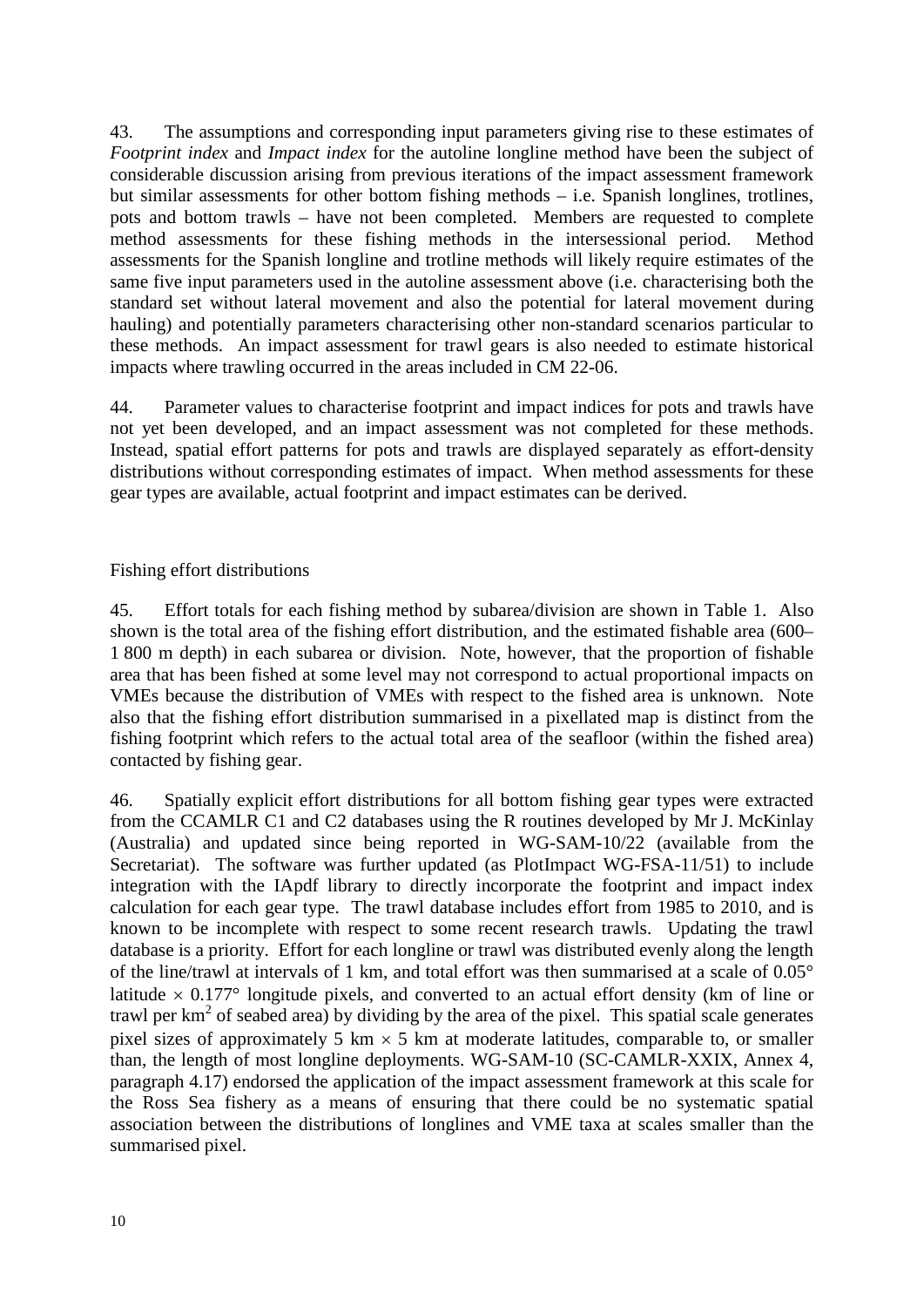Impact estimates

47. In the absence of detailed method assessments for all bottom fishing methods, a longline impact assessment was undertaken in which the Spanish longline, trotline and mixed longline methods were assigned the same *Footprint index* and *Impact index* values as the autoline longline method. The validity of assuming identical impacts for all longlines remains to be established. Spatially explicit estimates of longline footprint and impact were generated by multiplying the fine-scale effort density maps by the mean impact index in Figure 3 (i.e.  $5.07 \times 10^{-3}$ ) \* 100%. The resulting fine-scale impact estimates (0.05° latitude  $\times$  0.167° longitude) are not presented here in map form but are available from the Secretariat under the Rules for Access and Use of CCAMLR Data. Instead, these maps are summarised as histograms depicting the frequency distribution of pixels experiencing impact at different levels (see Figure 4) (SC-CAMLR-XXIX/BG/13).

48. The histograms in Figure 4 show that estimated impacts from longlines are generally low, and that within the fished areas of each subarea or division, fishing effort is distributed unevenly, with most fished pixels experiencing very low impacts  $( $0.4\%$ )$  and with higher impacts concentrated in a few pixels; 41 of 10 155 fished pixels in all of the subareas included within CM 22-06 are estimated to have experienced greater than 3% longline impact mean estimate for the most fragile VME taxa (applying the mean estimate of impact index). The single-highest fine-scale pixel-specific longline impact mean estimate is 10.07%.

49. Effort density histograms for trawls are shown in Figure 5. Multiplying the effort densities on the x-axis by an appropriate impact index (SC-CAMLR-XXIX, Annex 4, paragraph 4.19) for trawls would yield an impact estimate distribution comparable to those in Figure 4.

50. Consistent with the procedures for publishing maps of fishing activity in the public domain, the fine-scale impact and effort density maps corresponding to Figures 4 and 5 were recreated at a coarser spatial scale. These maps are shown as Figures 6 to 8. Note that because effort densities are now averaged across larger areas, maximum impact and maximum effort densities within each pixel are correspondingly lower.

51. The distribution maps in Figures 6 to 8 display coastline and islands (shaded light blue), the 1 000 m (blue) and 2 000 m (dark blue) isobaths, statistical division boundaries (black) and SSMU boundaries (grey). Displays are divided into cells that are 1.68° longitude  $\times$  0.45° latitude, equating to an area of approximately 2 500 km<sup>2</sup> at 74.5° latitude. A scale bar along the left axis indicates the distance in kilometres of 1° of longitude at the highest, lowest and middle latitude of the map. Mean estimated percent impact (for all longlines) (applying the mean estimate of impact index) or effort density (for trawls and pots) is shown for each cell on the map using a 7-point colour-ramp (green to red) determined from the quartiles and 95th, 99th and 99.9th percentile points of the impact/effort density distribution across the entire Convention Area. No maps were produced if accumulated effort in an area for all gear type since 1985 was less than 50 km. Beneath each map is a summary of fishing events (N) and total effort (km) by year for all three gear types.

52. Figure 6(i) shows the locations of Risk Areas in the Ross Sea in relation to the distribution of % impact and the two proposed registered VMEs in 2011. The Risk Areas occur in two main clusters which are not associated with the areas of the highest impact.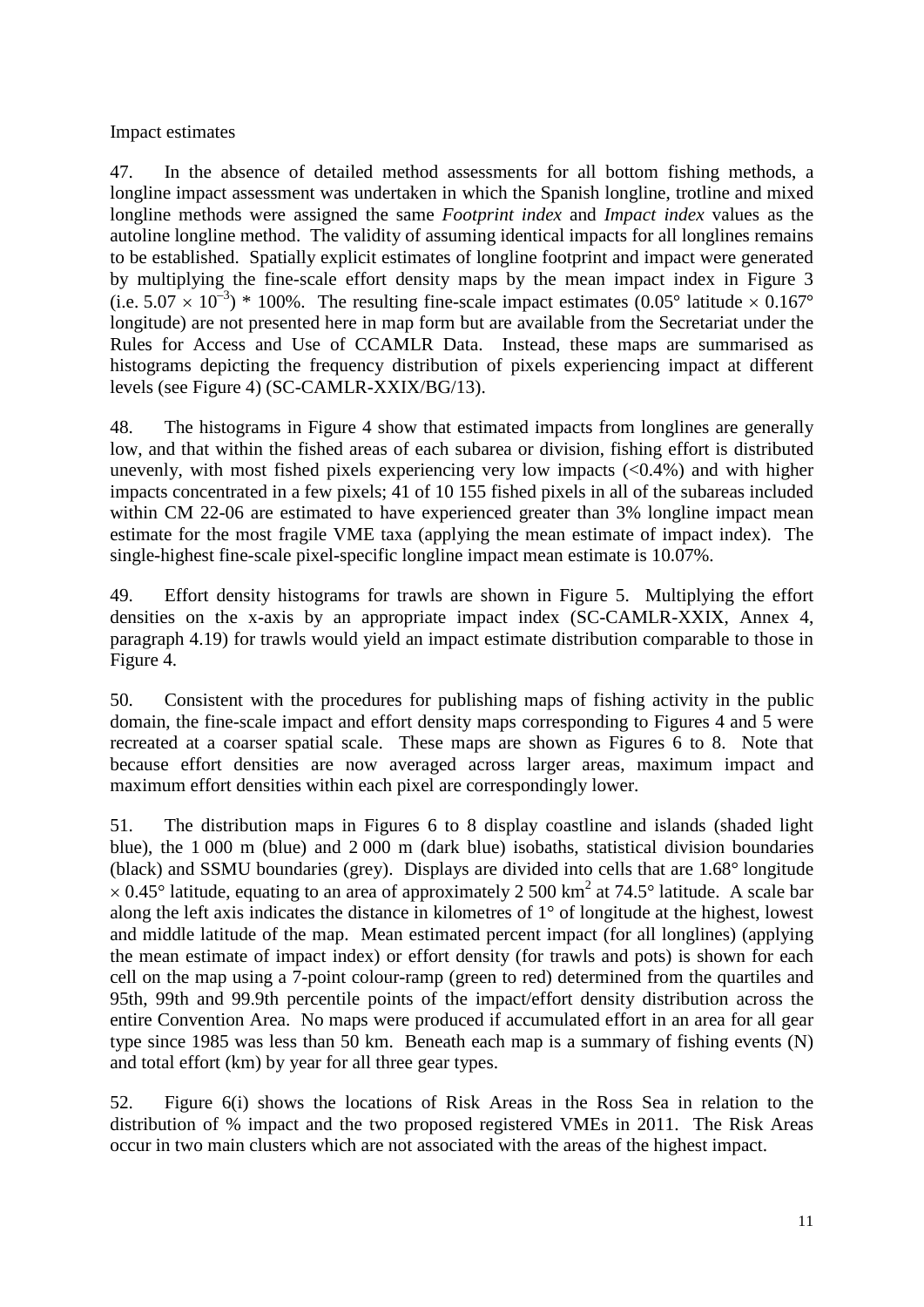<span id="page-15-0"></span>53. Figure 9 shows (a) the cumulative longline effort in kilometres and (b) the cumulative trawl effort in kilometres as a proportion of the fishable area in each subarea/division affected by CM 22-06 since effort began to increase in the mid-1990s. The longline patterns cluster into three groups: (i) Subareas 88.1 and 88.2 and Division 58.4.3a; (ii) Division 58.4.4, Subarea 48.6, Divisions 58.4.1, 58.4.3b and 58.4.2; and (iii) Subareas 48.1, 48.2, 48.5 and 88.3). The longline effort, relative to fishable area, is growing fastest in Subarea 88.2, especially in recent years. The trawl effort occurred mainly in the late 1980s in Subareas 48.1 and 48.2 and Division 58.4.2, though records prior to 1980 are not included.

### STRATEGIES TO AVOID SIGNIFICANT ADVERSE IMPACTS ON VMEs

#### Current management system

54. The current framework for considering strategies to conserve VMEs is indicated in SC-CAMLR-XXVIII, Annex 5, paragraph 10.37 (Figure 10).

55. This figure was derived from existing practices and procedures and can be used as the framework for indicating what research and data collection activities might be required at different stages of the process of managing bottom fishing. It also clearly shows what is needed to develop scientific advice (SC-CAMLR-XXVI, Annex 5, paragraphs 14.21 to 14.39).

56. The current management strategy consists of the following components:

- (i) a ban on bottom trawling in the high-seas areas of the Convention Area;
- (ii) restriction of exploratory fishing for toothfish to areas deeper than 550 m;
- (iii) closure of Risk Areas around by-catch of VME indicator taxa when greater than a threshold level;
- (iv) notification of areas with evidence of VMEs to be included on a VME register.

57. This procedure has been reviewed by WS-VME and WG-EMM but no further recommendations on revising the conservation measures have been given.

Consideration of alternative avoidance and mitigation methods

58. There has been no other consideration of alternative avoidance and mitigation methods.

Evaluation of different strategies

59. Two programs, both written in R, are available for evaluating management strategies to avoid significant adverse impacts on VMEs by simulating key processes of VMEs and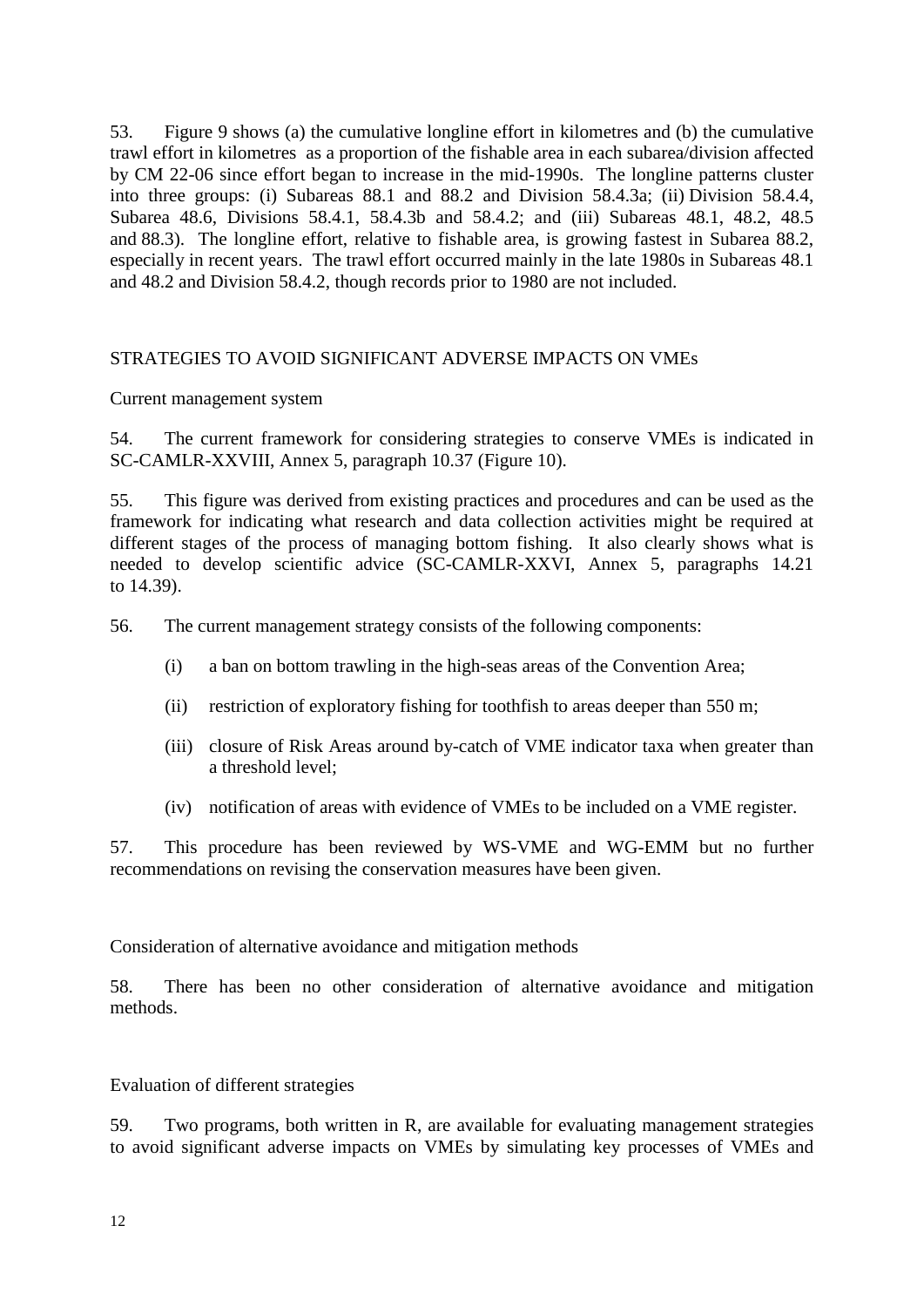bottom fishing effort, and to evaluate the effects of various management strategies on the conservation status of VMEs:

- (i) Patch v2.0 (WG-SAM-10/9) (manual and routines are available from the Secretariat)
- (ii) spatially structured Schaefer production model (WG-SAM-10/19, WG-FSA-10/29) (an R library is available from the Secretariat).

60. The spatially structured Schaefer production model described in WG-FSA-10/29 has demonstrated, with simple case studies, that it operates consistent with expectations under extreme scenarios (main report, paragraph 9.32). WG-EMM has considered additional potential scenarios to be evaluated (SC-CAMLR-XXIX, Annex 6, paragraphs 3.52 to 3.56). Several factors require consideration when performing these evaluations, including temporal scales, spatial scales and whether the framework is considering individual species or ecosystem effects. Plausible scenarios for representing the ecosystem in operating models may include consideration of life-history characteristics, ecological theory, patch dynamics of sessile organisms and interaction between the fishery and habitat. Currently it is likely to be easier to evaluate individual taxa in the first instance as opposed to system-based approaches.

61. Simulations could be used to identify and characterise the types of data that may need to be collected in order to monitor and further develop options for management strategies, including, for example, mapping of habitats to inform the designation of open and closed fishing areas over particular types of VMEs, and the measurement of the effects of bottom fisheries on VMEs.

62. WG-EMM (SC-CAMLR-XXIX, Annex 6, paragraph 3.55) identified eight different factors that could be considered in developing case studies, and identified the ranges of those factors that would be a priority:

| Factor                                            | Range                                                                                                                                                              |
|---------------------------------------------------|--------------------------------------------------------------------------------------------------------------------------------------------------------------------|
| Succession                                        | None, literature range<br>(consistent with factors in patch dynamics and spatial distribution)                                                                     |
| Productivity                                      | Low $(r = 0.01)$ to high $(r = 0.20)$                                                                                                                              |
| Dispersal                                         | None, literature range                                                                                                                                             |
| Target species and<br><b>VME</b> taxa correlation | Negative, None, Positive, Separate spatial scales<br>$(fish at larger scale than VMEs) – in all cases distinguish$<br>between causal versus incidental correlation |
| Gear impact (footprint*fragility)                 | Impact assessment range                                                                                                                                            |
| Spatial distribution of habitats                  | Random, restricted (several scales)                                                                                                                                |
| Management action<br>Current/new approaches       | None, current, in-season versus annual step closures;<br>representative closed areas                                                                               |
| Fleet dynamics                                    | Uniform random, incorporating target correlation<br>(ideal free), historical                                                                                       |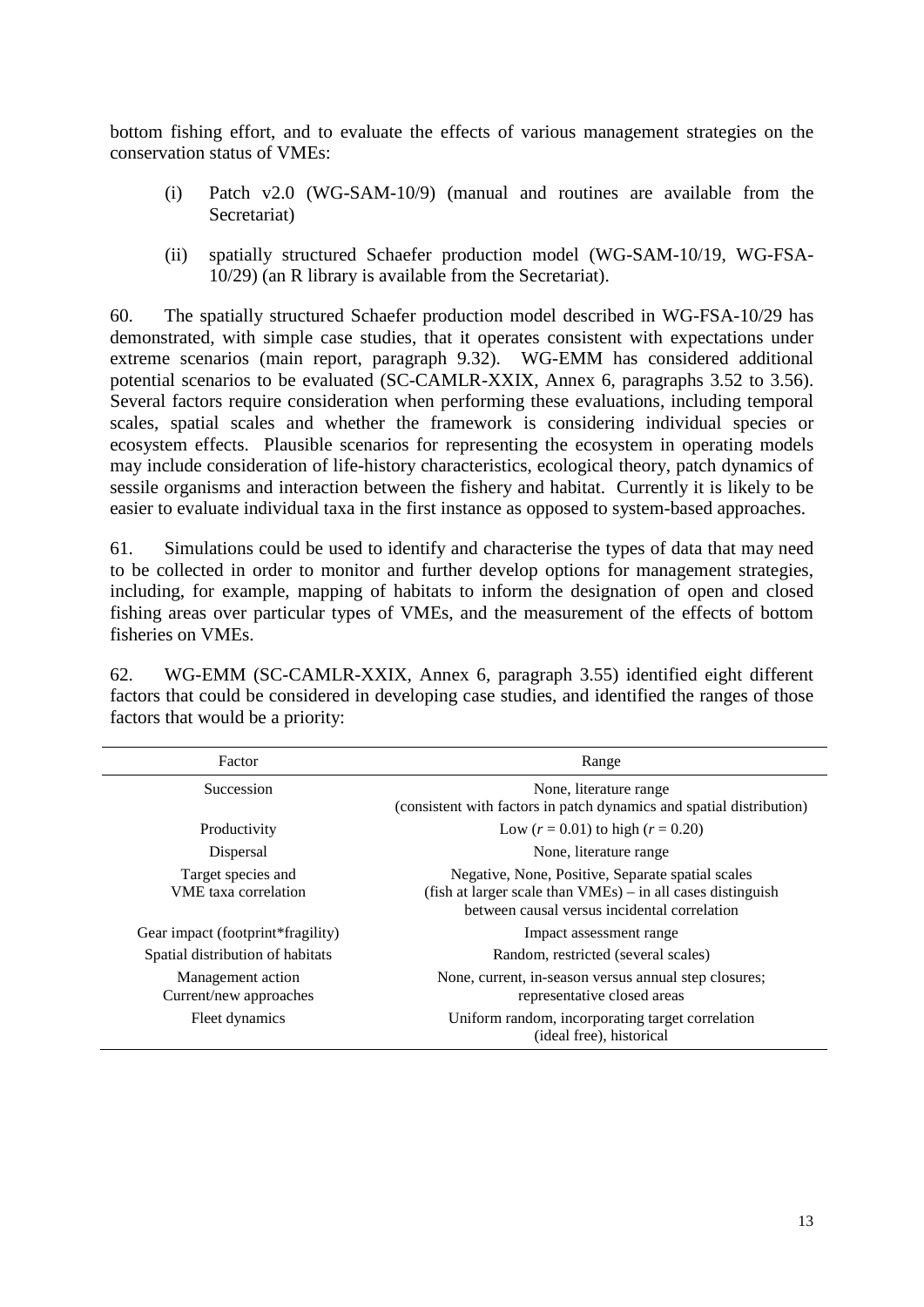### <span id="page-17-0"></span>MANAGEMENT ADVICE

Conservation measures

63. The Working Group agreed although the quality of preliminary assessments required in CM 22-06 is improving, detailed descriptions of how different gear types interact with the seafloor are needed to estimate footprint and impact indices.

64. As the process to estimate footprint and impact becomes more complex, the preliminary assessments require the use of statistical programs and competency in generating the statistical parameters needed. Not all Members may have the experience necessary to complete these tasks. The Working Group concluded that the Scientific Committee may consider mechanisms which may assist in training or developing capability for Members to meet their obligations in providing preliminary assessments of the effects of fishing on VMEs.

#### Other advice

65. The current work plan for WG-FSA from the Scientific Committee regarding the effects of bottom fishing (SC-CAMLR-XXVIII, paragraph 4.251):

(i) Definition of Risk Areas –

No further progress.

(ii) Review of existing Risk Areas, including the development of a review process –

WG-EMM has summarised data to consider in reviewing Risk Areas (SC-CAMLR-XXIX, Annex 6, paragraph 3.40).

(iii) Development of a glossary of terms, including quantitative definitions as appropriate, to improve understanding and communication on these issues (SC-CAMLR-XXVIII, Annex 5, paragraphs  $10.36$  and  $10.40$ ) –

A glossary and accompanying diagram is included in Attachment A and Figure 1 and further discussed in the main report, paragraphs 9.2 to 9.11.

(iv) Further consideration of criteria to assist the Scientific Committee in defining areas as VMEs under CM 22-06 (SC-CAMLR-XXVIII, Annex 10, paragraph  $6.14$ ) –

WG-EMM has summarised characteristics that might be considered as evidence of VMEs (SC-CAMLR-XXIX, Annex 6, paragraph 3.48).

(v) Evaluation of the proportions of fishable areas that would comprise different benthic habitats and whether the frequency of observations of benthos in by-catch is consistent with the proportional coverage of these different habitats –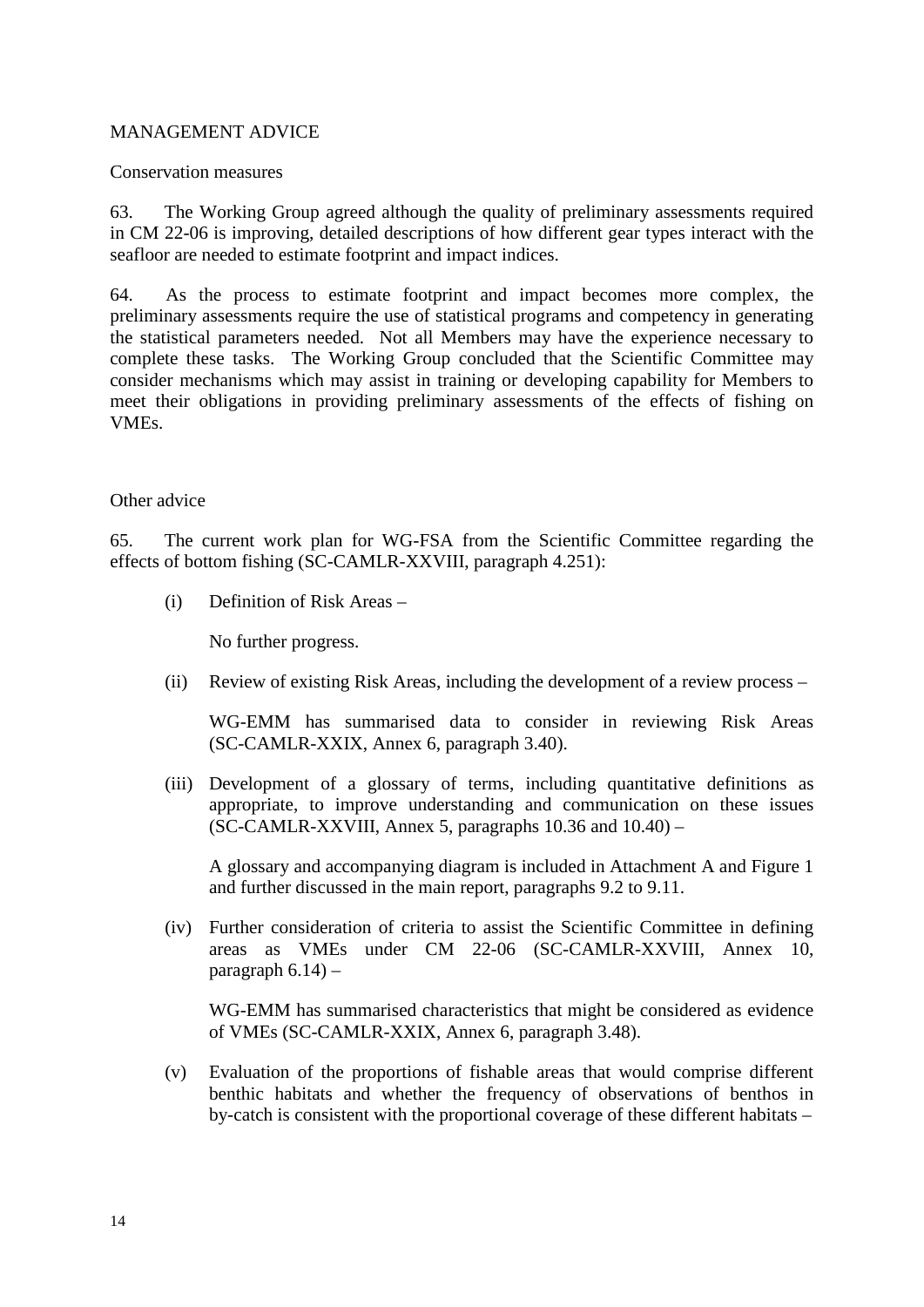Some progress has been made on identifying habitat types using by-catch data (paragraph 36).

(vi) Development of alternate trigger levels for a range of VME taxa, including distinction between 'heavy' and 'light' taxa, along with options to enable taxonspecific weights to be collected (SC-CAMLR-XXVIII, Annex 5, paragraph  $10.44$ ) –

No further progress.

(vii) Consideration of whether the presence of high densities of rare taxonomic groups or unique community assemblages specific to the Southern Ocean will warrant additional attention, and perhaps an increased level of precaution (SC-CAMLR-XXVIII, Annex 4, paragraph 5.9) –

Some consideration has been given to this issue but no substantive progress has been made on methods on identifying locations of rare or unique assemblages (paragraphs 32 to 38).

(viii) Further consideration of fishing footprint and its possible impacts on VMEs, taking account of the differences in the interactions of different gears with the bottom (SC-CAMLR-XXVIII, Annex 5, paragraphs 10.20 to 10.22) –

An impact assessment procedure has been used to assess impacts of longline fishing (main report, paragraphs 9.13 and 9.14). Submissions are needed on Spanish longlines, trotlines, trawl and pot methods (SC-CAMLR-XXIX, Annex 8, paragraphs 9.19 and 9.20).

(ix) Refinement of methods for creating cumulative fishery-scale footprint maps (SC-CAMLR-XXVIII, Annex 5, paragraphs 10.14 to 10.16), including resolving technical issues for their production, in order to update the calculations annually  $SC-CAMLR-XXVIII$ , Annex 5, paragraphs 10.16 and 10.17) –

Software is now available in the Secretariat (SC-CAMLR-XXIX, Annex 8, paragraph 9.12).

(x) Development of plausible scenarios of the types and dynamics of VMEs and the spatial and temporal interactions of the fishery with VMEs (SC-CAMLR-XXVIII, Annex 5, paragraph 10.45) –

Consideration of plausible scenarios by WG-EMM (SC-CAMLR-XXIX, Annex 6, paragraphs 3.52 to 3.55). The Working Group recommended that a focus topic be held on this issue at WG-FSA in 2012 when experts in benthic ecology could be invited to attend.

(xi) Evaluation of management strategies within the conservation measures, along with other possible strategies for avoiding significant adverse impacts on VMEs –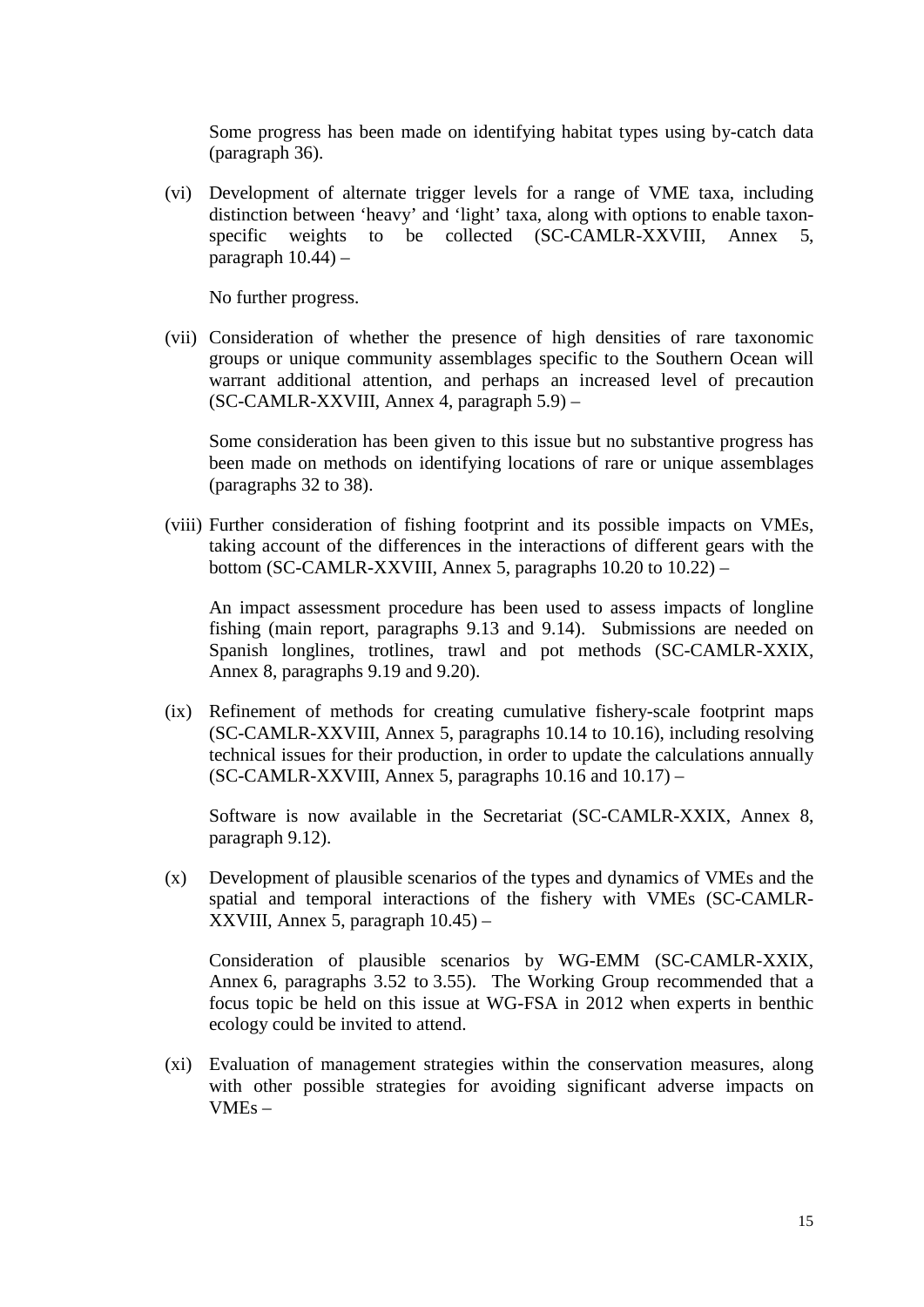Progress has been made on developing simulation tools to evaluate management strategies (SC-CAMLR-XXIX, Annex 8, paragraphs 9.32 and 9.33; Annex 4, paragraphs 4.7 to 4.11).

(xii) Further development of risk assessment frameworks (SC-CAMLR-XXVIII, Annex 4, paragraph 5.11; Annex 6, paragraphs 4.9 and 4.16; Annex 10, paragraphs 4.1 to 4.5) and simulation approaches, such as 'Patch' (SC-CAMLR-XXVIII, Annex 4, paragraphs 5.11 to 5.14; Annex 5, paragraphs 10.46 to 10.48; Annex 6, paragraphs 4.10 to 4.15, 4.17 to 4.19; Annex 10, paragraphs 4.6 to  $4.10$ ) –

This report presents the impact assessment framework currently being used to assess cumulative impacts, as well as describing the simulation methods that have been developed.

(xiii) Further assessment of benthic taxa against the seven criteria for assisting in evaluating their vulnerability (SC-CAMLR-XXVIII, Annex 10, paragraphs 3.1 to  $3.10$  and Table  $1$ ) –

No further progress has been made.

(xiv) Consideration of different methods for identifying locations of VMEs (SC-CAMLR-XXVIII, Annex 10, paragraphs 5.1 to 5.37 and 6.10 to  $6.13$ ) –

Methods to use by-catch data for locating habitat types have been developed (main report, paragraph 9.28).

(xv) Consideration of how the footprint estimates for different gears might be used to assess whether proposed bottom fishing activities would contribute to having significant adverse impacts on VMEs (SC-CAMLR-XXVIII, Annex 5, paragraph  $10.13$ ) –

Work is yet to be undertaken to use the impact assessment methods on assessing the impacts of proposed bottom fishing activities in the future. The simulation methods might be used in this regard.

(xvi) Further development of the Secretariat's capability to manage, store, process and summarise data resulting from CMs 22-06 and 22-07 is necessary (SC-CAMLR-XXVIII, Annex 5, paragraph 10.39), including the development of a work plan and budget, prioritising the capability to provide real-time data, and to provide data for use by the Scientific Committee and its working groups –

The Working Group endorsed the proposal of the Secretariat to further develop this capability (main report, paragraphs 9.29 and 9.30).

(xvii)Further develop the procedural framework for managing bottom fisheries –

No further progress has been made on this. The current framework is contained in Figure 9 (SC-CAMLR-XXVIII, Annex 5, paragraph 10.37 and Figure 13).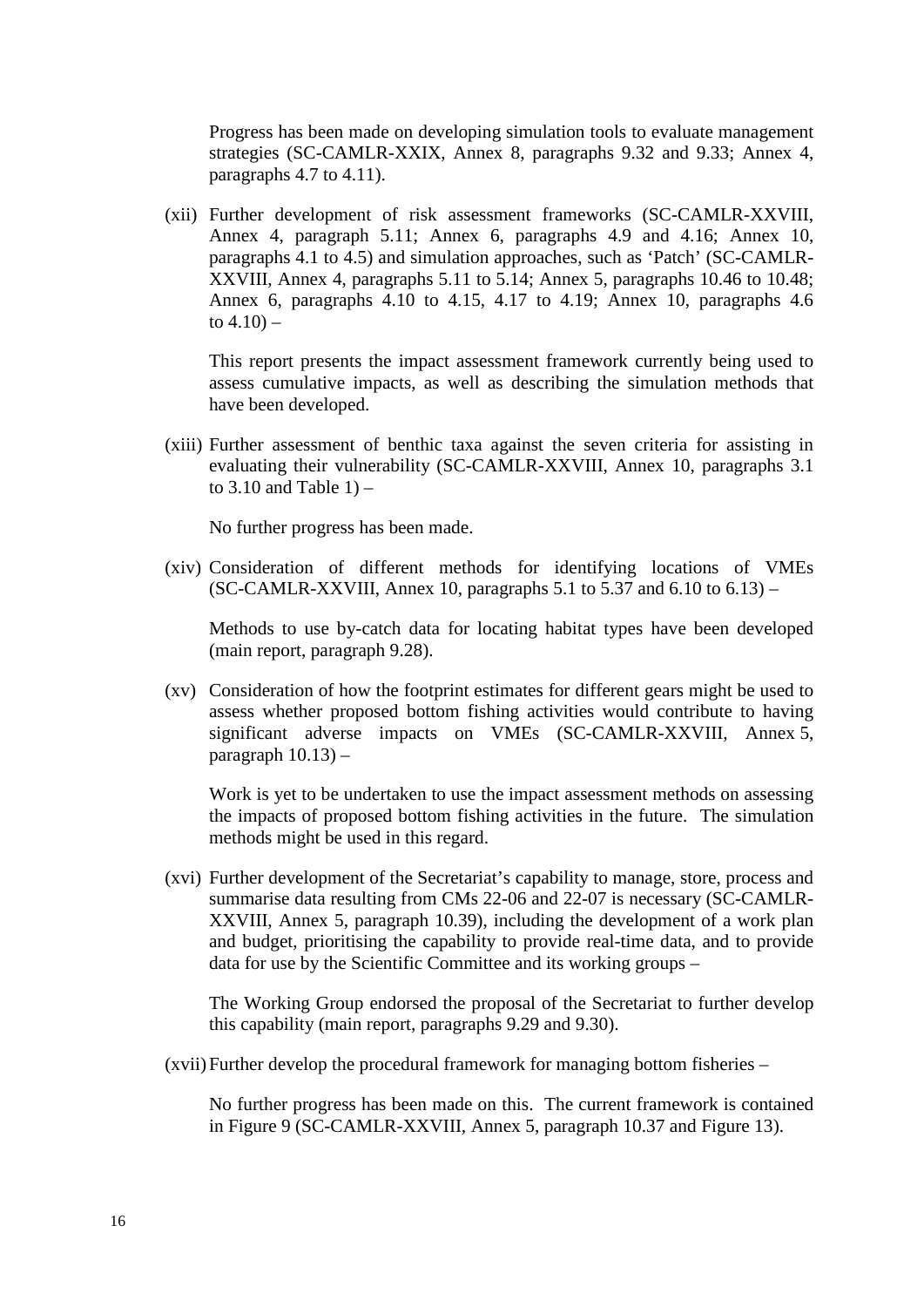### <span id="page-20-0"></span>FUTURE WORK

66. Progress on the items above that are not yet completed is recommended.

### **REFERENCES**

- Fenaughty, J. and J. Bennett. 2005. Longlining operations on New Zealand autoline vessels fishing for toothfish in CCAMLR waters. Document *WG-FSA-05/54.* CCAMLR, Hobart, Australia.
- Sharp, B.R., S.J. Parker and N. Smith. 2009. An impact assessment framework for bottom fishing methods in the CAMLR Convention Area. *CCAMLR Science*, 16: 195–210.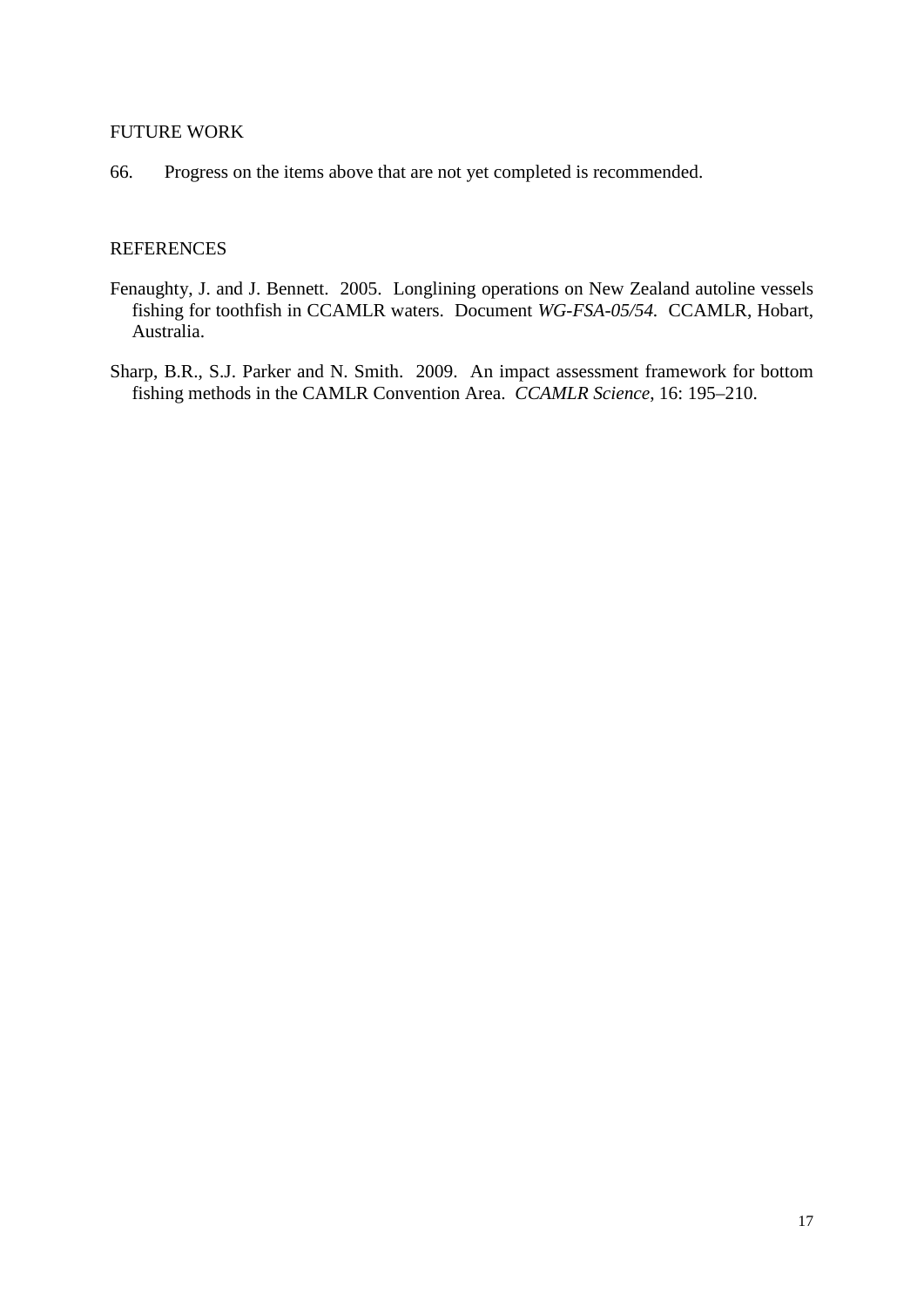| Subarea/ | Mean                   | Fished area                         | Fishable area                      |                  |                      |                  | Cumulative fishing effort (1985–2011) |               |              |
|----------|------------------------|-------------------------------------|------------------------------------|------------------|----------------------|------------------|---------------------------------------|---------------|--------------|
| division | fished<br>depth<br>(m) | (fine-scale)<br>pixels)<br>$(km^2)$ | $(600-1800 \text{ m})$<br>$(km^2)$ | Autoline<br>(km) | Spanish line<br>(km) | Trotline<br>(km) | All<br>longline<br>(km)               | Trawl<br>(km) | Pots<br>(km) |
| 48.1     | 344                    | 16 605                              | 77851                              | $\Omega$         | 96                   | $\overline{0}$   | 96                                    | 2 8 0 2       | $\theta$     |
| 48.2     | 296                    | 13 824                              | 74 081                             | $\Omega$         | 24                   | $\theta$         | 24                                    | 10 368        | 47           |
| 48.5     | 936                    | 1969                                | 73 345                             |                  | $\Omega$             | $\theta$         | $\theta$                              | 67            |              |
| 48.6     | $-445$                 | 36 726                              | 84 216                             | 1840             | 7817                 | 3 9 0 7          | 13 5 64                               | 8             | $\theta$     |
| 58.4.1   | 1533                   | 42 7 26                             | 210 314                            | 226              | 23 740               | 2 7 0 9          | 26 676                                | $\Omega$      |              |
| 58.4.2   | 1202                   | 32415                               | 115 258                            | 326              | 7 1 0 4              | 421              | 8851                                  | 3 0 7 1       |              |
| 58.4.3a  | 1 334                  | 20 5 25                             | 18 605                             | 238              | 7062                 | 983              | 8 2 8 3                               | 17            |              |
| 58.4.3b  | 1506                   | 54 30 5                             | 130 678                            | 2647             | 9995                 | .512             | 14 639                                | 3             |              |
| 58.4.4   | 763                    | 17 033                              | 22 743                             | 1427             | 1 3 7 9              | $\theta$         | 5 2 5 6                               | $\Omega$      |              |
| 88.1     | 1 041                  | 144 659                             | 247 229                            | 65 858           | 49 9 89              | 2 1 8 0          | 118 270                               | $\Omega$      | 90           |
| 88.2     | 1 2 2 9                | 22 642                              | 31 285                             | 14 068           | 5 2 2 6              | 879              | 20 3 20                               | $\Omega$      |              |
| 88.3     | 1 0 5 5                | 1 960                               | 99 066                             | $\theta$         | 104                  | 0                | 380                                   | $\theta$      | $\theta$     |
| Total    |                        | 405 390                             | 1 1 8 4 6 7 1                      | 88 824           | 112 986              | 12 5 9 2         | 218 327                               | 16 3 37       | 138          |

<span id="page-21-0"></span>Table 1: Summary of historical bottom fishing effort (C1 and C2 database including research fishing, 1985–2011) in all subareas/divisions affected by CM 22-06. Unspecified longline gear is included in 'All longline gear'.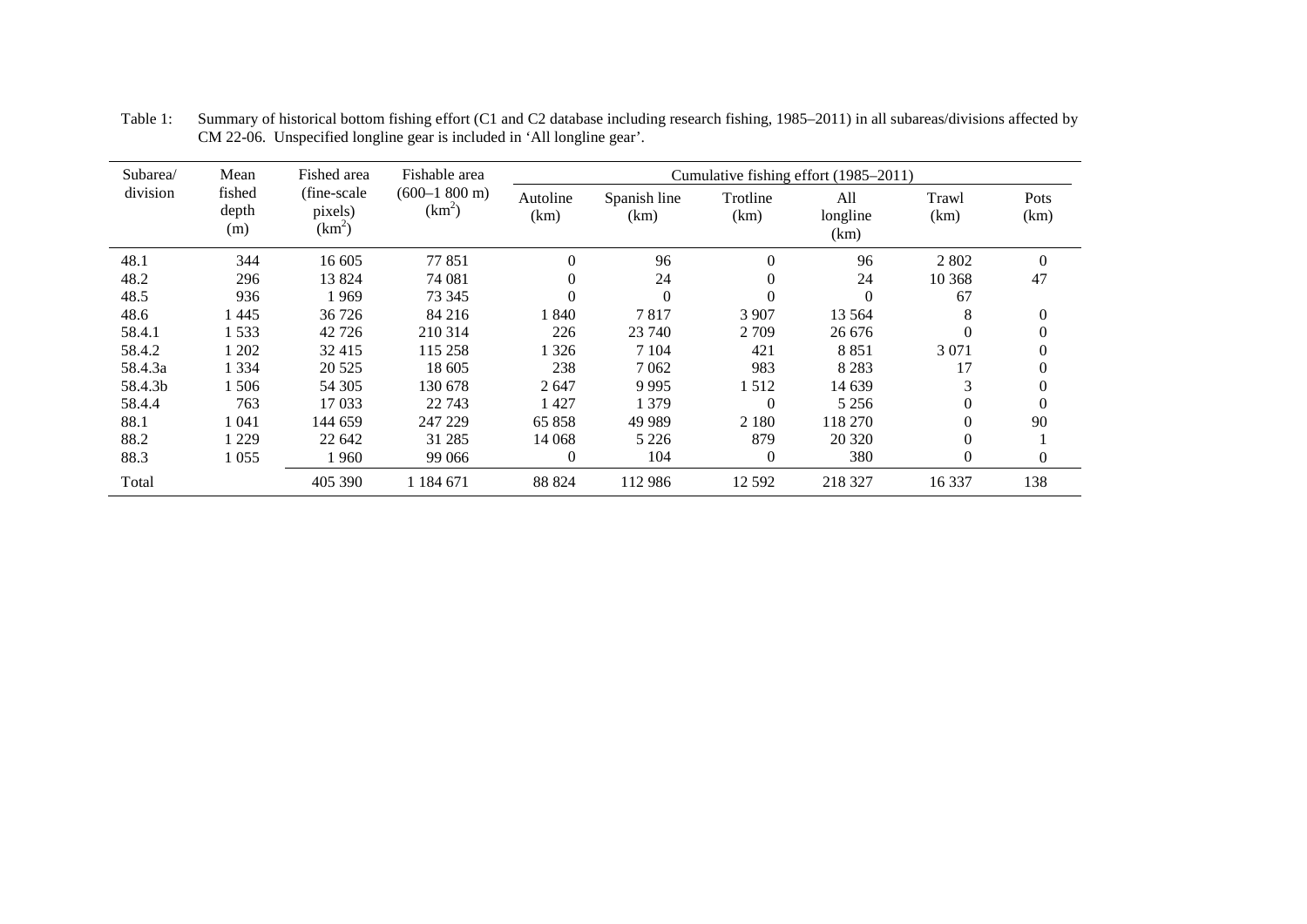Table 2: Report card review of Members' preliminary assessments of the effects of bottom fishing on VMEs under CM 22-06 for 2011/12. Individual assessments were not ranked relative to each other, but reviewed relative to compliance, completeness and level of detail provided. R – Reference documents of gear configuration and performance; D – Described in notification; A – Autoline; T – Trotline; S – Spanish; C – Combination T/S.

| Member/gear                                                  |                          |               |                       |                |                             |                         |                |                    |                          |       |
|--------------------------------------------------------------|--------------------------|---------------|-----------------------|----------------|-----------------------------|-------------------------|----------------|--------------------|--------------------------|-------|
|                                                              | France                   | ${\rm Japan}$ | Republic of<br>Korea, | New Zealand    | Norway                      | Russia                  | South Africa   | Spain              | UK                       | Total |
| 2011 Pro forma                                               |                          | $\checkmark$  | $\checkmark$          | $\checkmark$   |                             |                         |                | $\checkmark$       | $\checkmark$             |       |
| 1.1 Scope                                                    |                          |               |                       |                |                             |                         |                |                    |                          |       |
| Number of vessels                                            |                          |               | $\boldsymbol{7}$      | 4              | -1                          | 5                       |                |                    | $\overline{c}$           | 24    |
| Number of subareas/divisions                                 |                          | 6             | 5                     | $\overline{4}$ | $\ensuremath{\mathfrak{Z}}$ | $\overline{\mathbf{4}}$ | 4              | 4                  | $\sqrt{2}$               | 33    |
| Notifications (vessel*fishery)                               |                          | 6             | 18                    | 12             | 3                           | 14                      | $\overline{4}$ | $\overline{4}$     | $\overline{4}$           | 68    |
| 2. Proposed fishing activity                                 |                          |               |                       |                |                             |                         |                |                    |                          |       |
| 2.1(i) Fishing gear configuration                            | A                        | T, T/S        | S, T                  | A              | A                           | A, S, T                 | S, T           | S, T               | A                        |       |
| 2.1(ii) Expected behaviour                                   | ${\bf R}$                | $\mathbf D$   | ${\bf D}$             | ${\bf R}$      | ${\bf R}$                   | ${\bf R}$               | $\mathbf D$    | $\mathbf D$        | $\mathbf R$              |       |
| 2.1(iii) Estimated footprint for unusual<br>events           | $\mathbf R$              | $\mathbf D$   | $\mathbf D$           | ${\bf R}$      | ${\bf R}$                   | ${\bf R}$               | D              | D                  | ${\bf R}$                |       |
| 2.1(iv) Estimated footprint index<br>$(km2$ per km line)     |                          |               |                       |                |                             |                         |                |                    |                          |       |
| Autoline $(\times 10^{-3})$                                  | na                       |               | $\sim$                | 6.67           | na                          | na                      |                | ÷,                 | 2.626                    |       |
| Trotline $(x10^{-3})$                                        |                          | 2.30          | na                    |                | $\blacksquare$              | 4.82                    | na             | 4.54               | $\overline{\phantom{a}}$ |       |
| Spanish $(\times 10^{-3})$                                   |                          | 2.62          | 1.11                  |                | $\overline{a}$              | na                      | na             | 5.14               | $\overline{a}$           |       |
| Combination (T/S) $(\times 10^{-3})$                         | $\overline{\phantom{a}}$ |               | $\blacksquare$        |                | $\overline{a}$              |                         | $\blacksquare$ |                    | $\overline{a}$           |       |
| Estimated impact index $(\times 10^{-3})$<br>2.1(v)          | na                       | 2.36(T)       | 0.80                  | 5.07           | na                          | 3.76                    | na             | 4.27(S)<br>3.54(T) | 2.049                    |       |
| 2.2<br>Scale of proposed activity<br>(Number of km proposed) | 450                      | 3626          | 21757                 | 4000           | ?57km/d                     | 7200                    | 1680           | 1607               | 2220                     |       |
| 3. New methods used to avoid                                 | None                     | None          | None                  | None           | None                        | None                    | None           | None               | None                     |       |
| significant impacts on VMEs                                  | reported                 | reported      | reported              | reported       | reported                    | reported                | reported       | reported           | reported                 |       |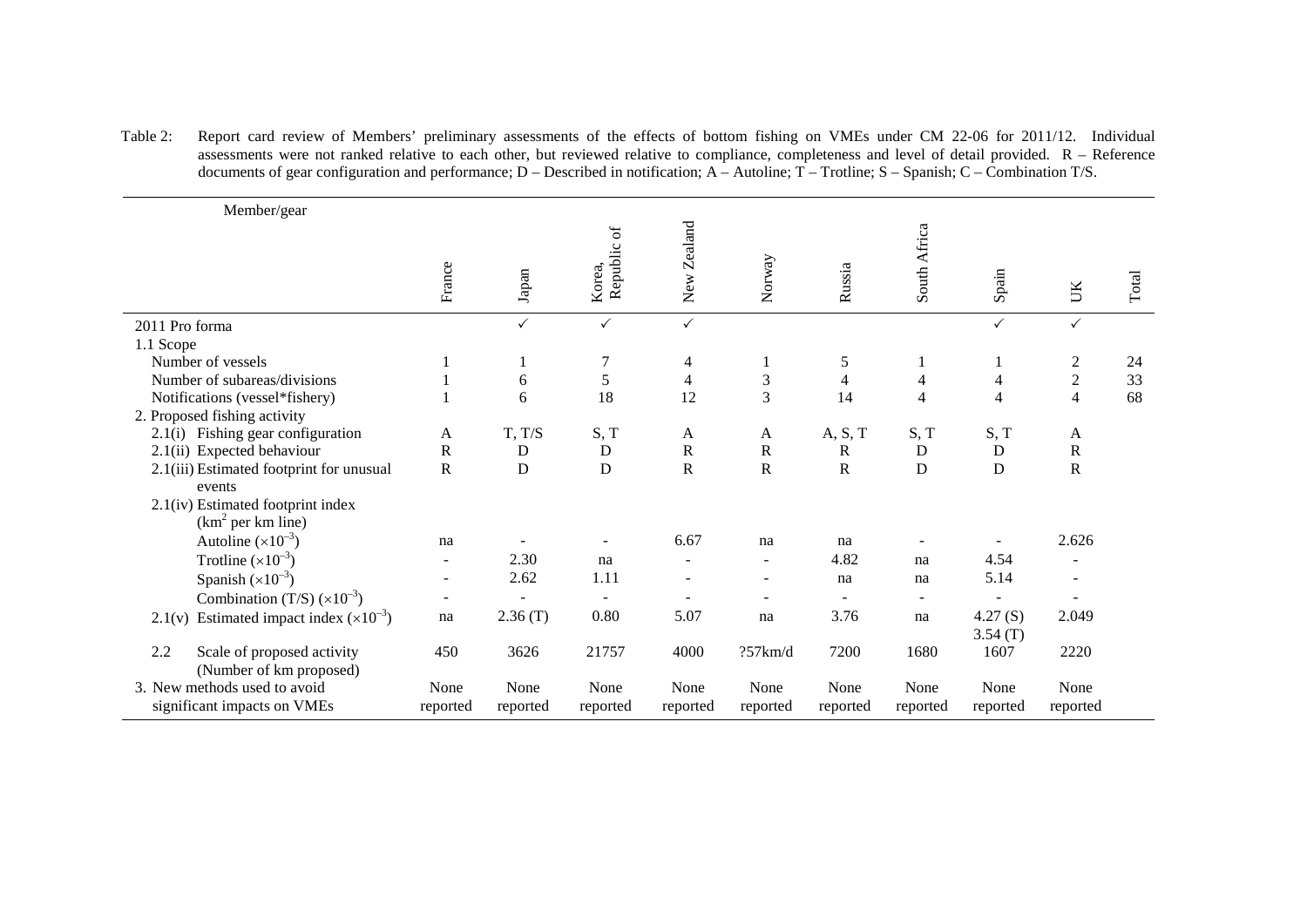#### Table 3: Descriptive statistics for input distributions used by the impact simulation as shown in Figure 2.

Note that the standard footprint area and lateral movement area, and their ranges, are in units of line. The IApdf and PlotImpact software inputs are in  $m^2/m$  of line. Translating between the two units is a factor of 1 000 (km<sup>2</sup>/km  $*$  10<sup>3</sup> = m<sup>2</sup>/m).

|                                                        | Shape     | Mean  | Std  | Range         |
|--------------------------------------------------------|-----------|-------|------|---------------|
| All longline gears                                     |           |       |      |               |
| Standard footprint area $A_0$ (m <sup>2</sup> /m line) | lognormal | 0.82  | 0.50 | $0.10 - 3.0$  |
| Standard fragility $F_0$ (0–1)                         | normal    | 0.780 | 0.15 | $0.48 - 1.0$  |
| Lateral movement area $A_1$ (m2/m line)                | lognormal | 10.4  | 0.35 | $0.50 - 25.0$ |
| Lateral movement fragility $F_1$ (0–1)                 | normal    | 0.699 | 0.15 | $0.40 - 1.0$  |
| Lateral movement frequency $f_1$ (0-1)                 | normal    | 0.5   | 0.15 | $0.05 - 0.95$ |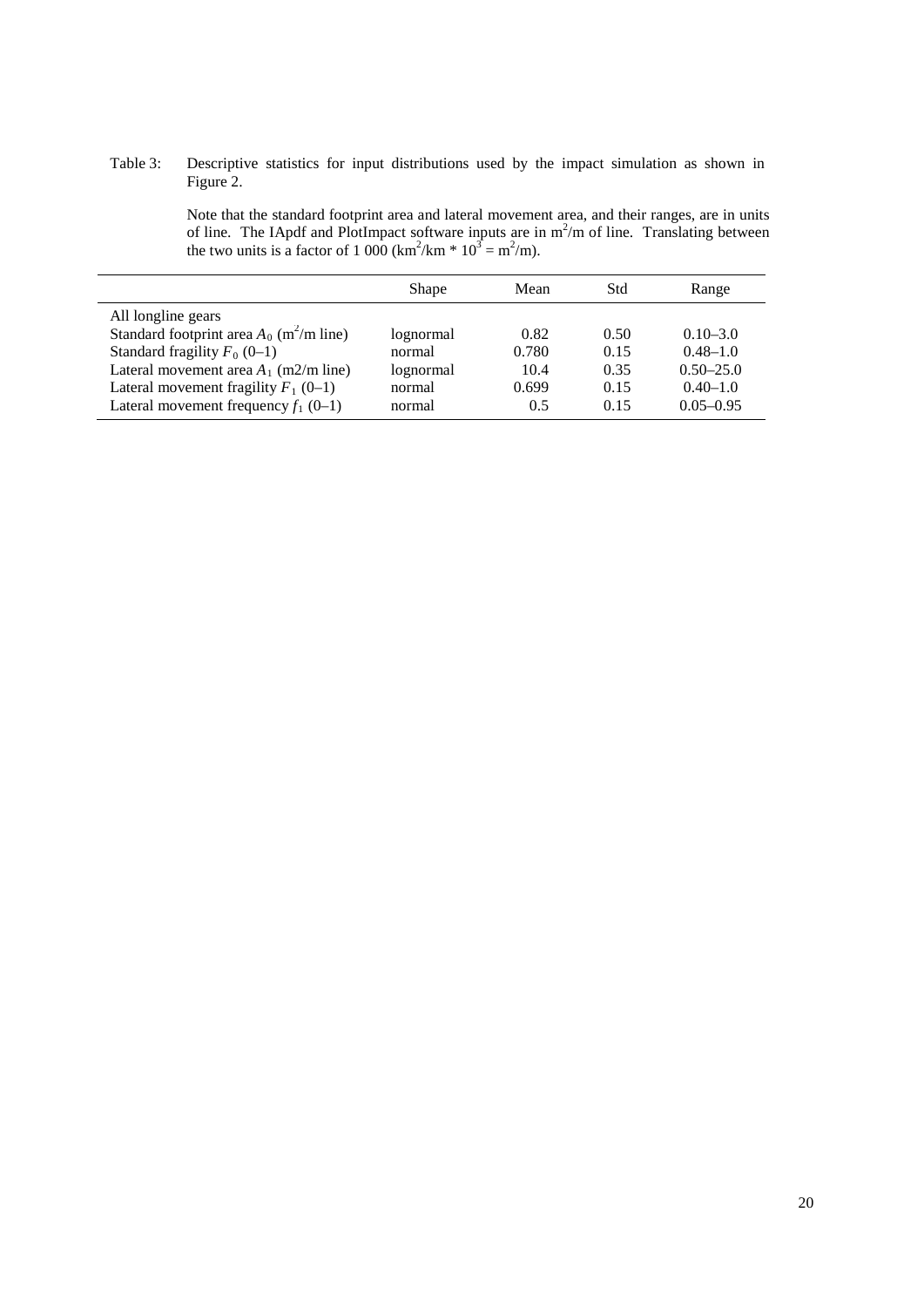<span id="page-24-0"></span>

Figure 1: Conceptual diagram of the relationships among the terms used in the VME glossary. The thick black box indicates aspects of ecosystem dynamics and the relationship of the fishery to the ecosystem. Data are derived either from the fishery or as fishery-independent activities. These data are used in the management strategy, which determines the operational requirements of the fishery. A management strategy includes assessment method/s and decision rules or approaches by which the results of the assessment, which can include estimates of risk, can be used to adjust the operations of the fishery as needed.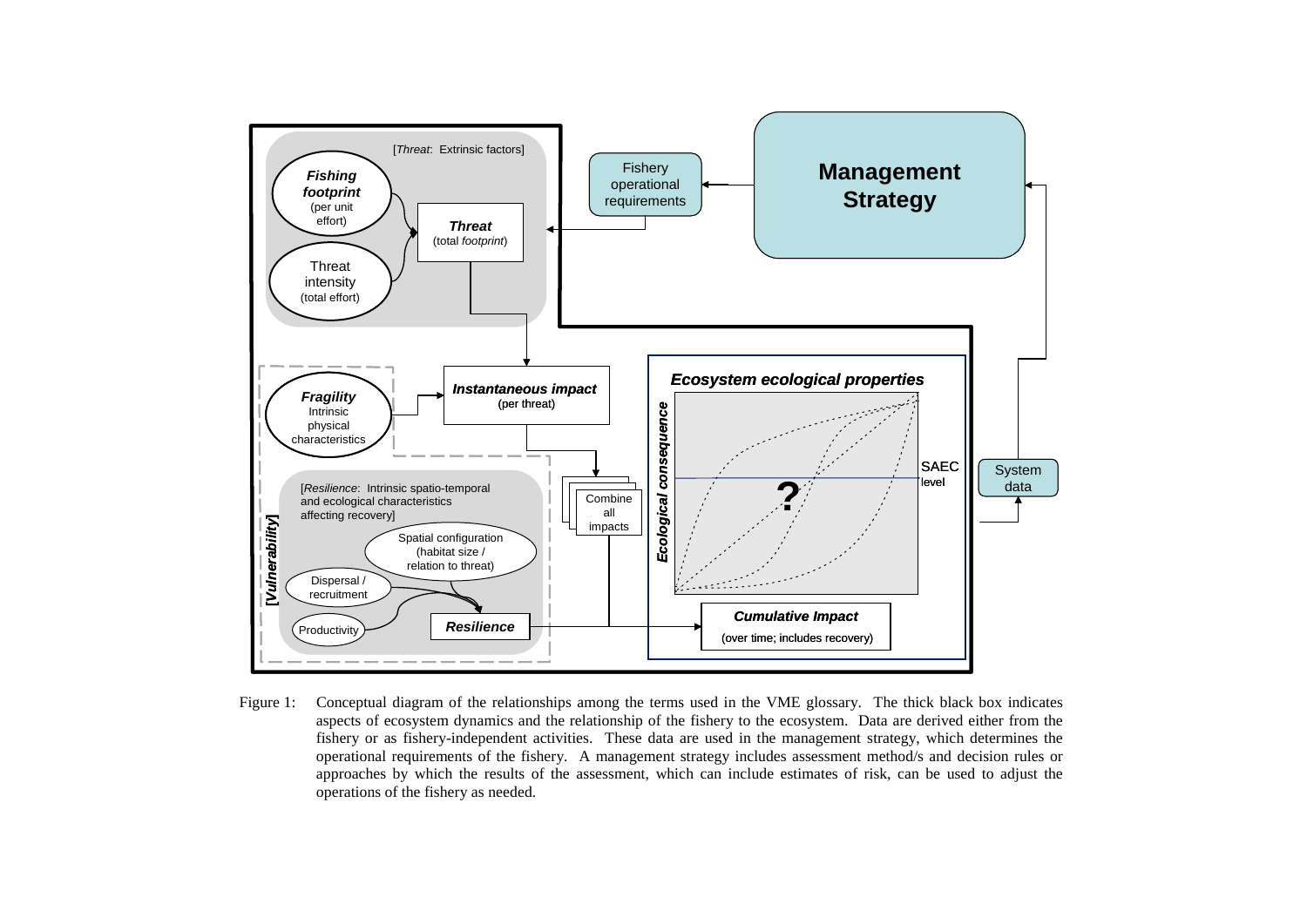

Figure 2: Default prior distributions for model inputs used in the estimation of *Footprint index* and *Mortality index*. Footprint width distributions are shown in metres for ease of interpretation; these can be translated into the footprint area input terms  $A_0$ and  $A_1$  (in km<sup>2</sup>) by multiplying by  $10^{-3}$ .



Figure 3: Posterior distributions of the *Footprint index* and *Mortality index* (note that CM 22-06 refers to this as the impact index) values predicted from the impact simulation using the R-Library IApdf using input assumptions as in Figure 2. Corresponding impact estimates within each subarea are summarised in Figure 4. The mean footprint index is 0.005993 and the mean mortality index is 0.004239.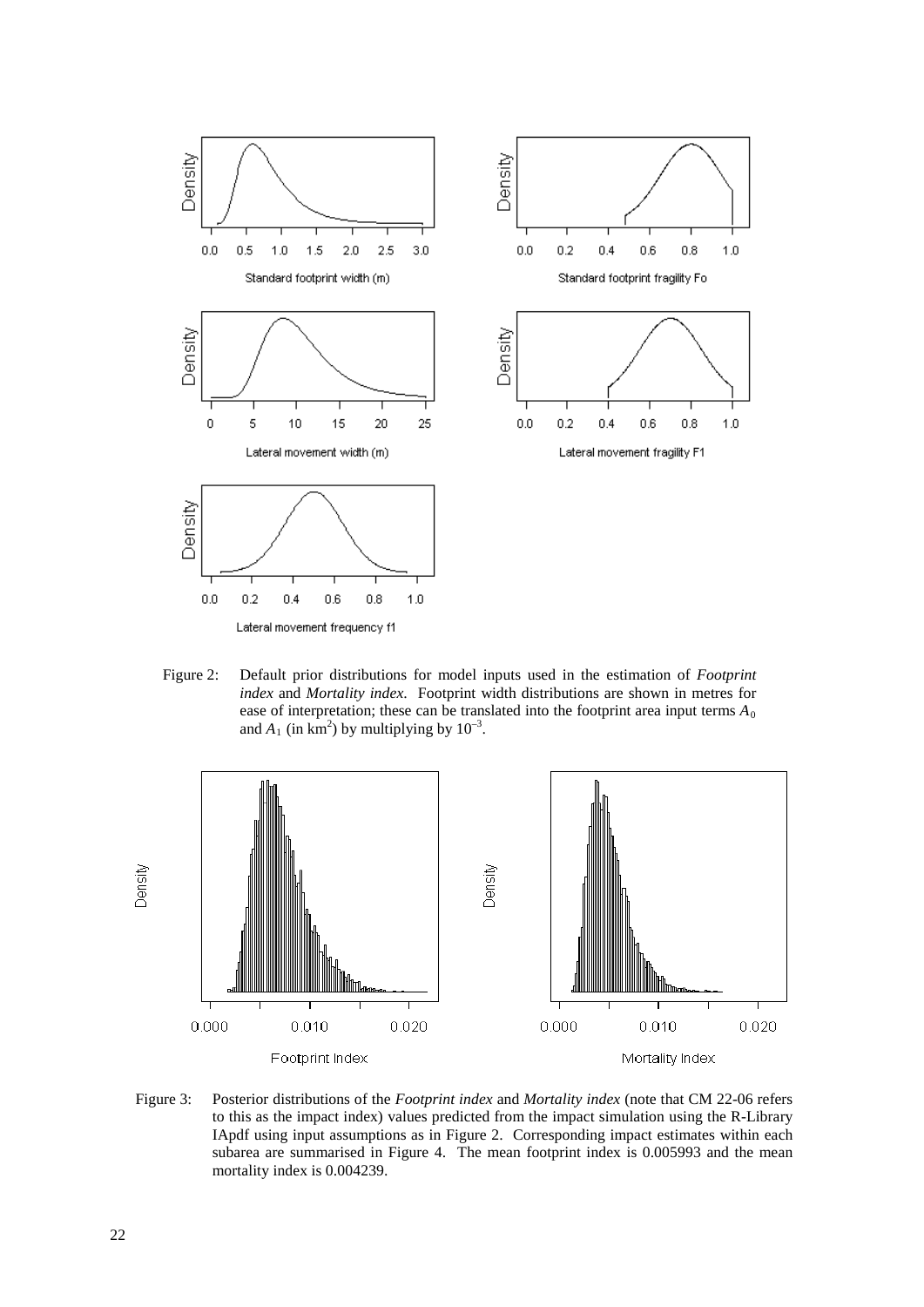(a) Subarea 48.1 (b) Subarea 48.2



Figure 4(a–d): Cumulative impacts estimated for total longline fishing effort (1985–2010) in subareas/divisions affected by CM 22-06: (a) Subarea 48.1, (b) Subarea 48.2, (c) Subarea 48.6 and (d) Division 58.4.1. Histograms depict frequency distributions of small-scale pixels  $(0.05^{\circ}$  latitude  $\times 0.167^{\circ}$  longitude) experiencing different levels of impact, applying the mean impact index value for the most-fragile VME taxa. Only pixels with non-zero values for cumulative longline effort are shown.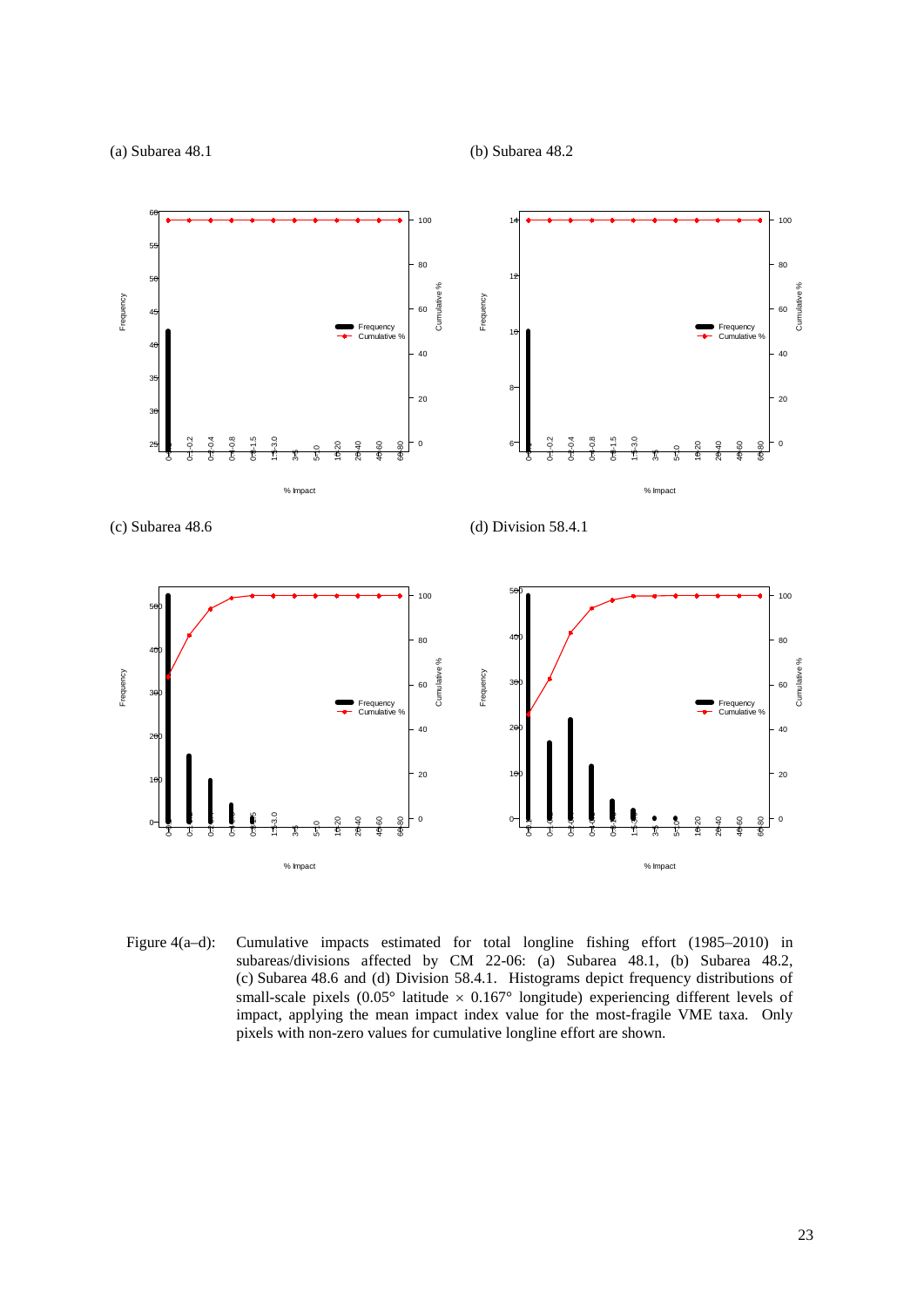(e) Division 58.4.2 (f) Division 58.4.3a



(g) Division 58.4.3b



Figure 4(e–h): Cumulative impacts estimated for total longline fishing effort (1985–2010) in subareas/divisions affected by CM 22-06: (e) Division 58.4.2, (f) Division 58.4.3a and (g) Division 58.4.3b. The histograms depict frequency distributions of small-scale pixels  $(0.05^{\circ})$  latitude  $\times$  0.167° longitude) experiencing different levels of impact, applying the mean impact index value for the most-fragile VME taxa. Only pixels with non-zero values for cumulative longline effort are shown.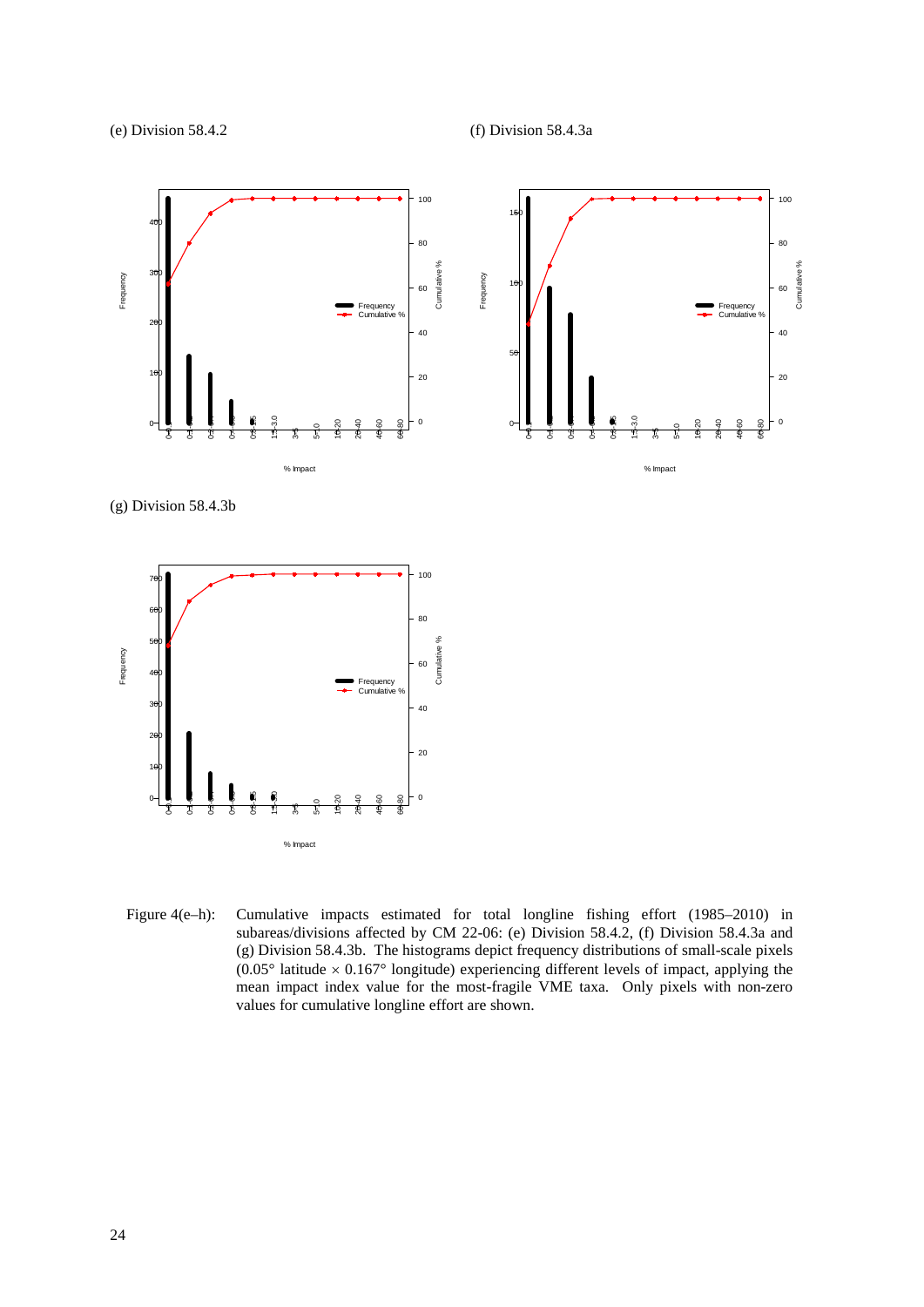

Figure 4(i-j): Cumulative impacts estimated for total longline fishing effort (1985–2010) in subareas/divisions affected by CM 22-06: (i) Subareas 88.1 and 88.2, (j) Subarea 88.3. The histograms depict frequency distributions of small-scale pixels (0.05° latitude  $\times$  0.167 $\textdegree$  longitude) experiencing different levels of impact, applying the mean impact index value for the most-fragile VME taxa. Only pixels with non-zero values for cumulative longline effort are shown.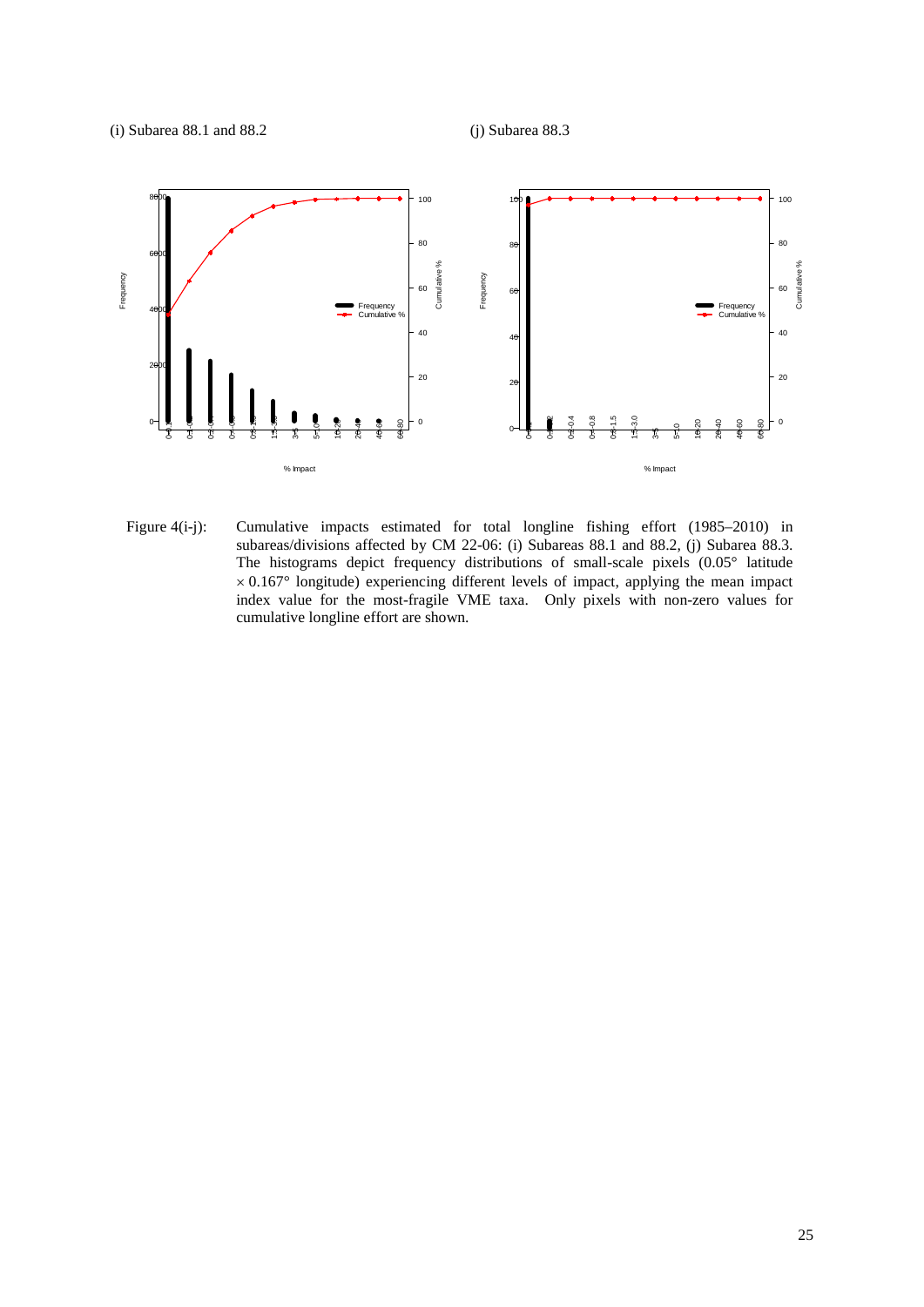

Figure 5(a–d): Cumulative effort density of trawl fishing effort (1985–2010) in subareas/divisions affected by CM 22-06: (a) Subarea 48.1, (b) Subarea 48.2, (c) Subarea 48.5 and (d) Subarea 48.6. The histograms depict frequency distributions of small-scale pixels (0.05° latitude  $\times$  0.167° longitude) with different historical concentrations of trawl effort. Only pixels with non-zero values for trawl effort are shown.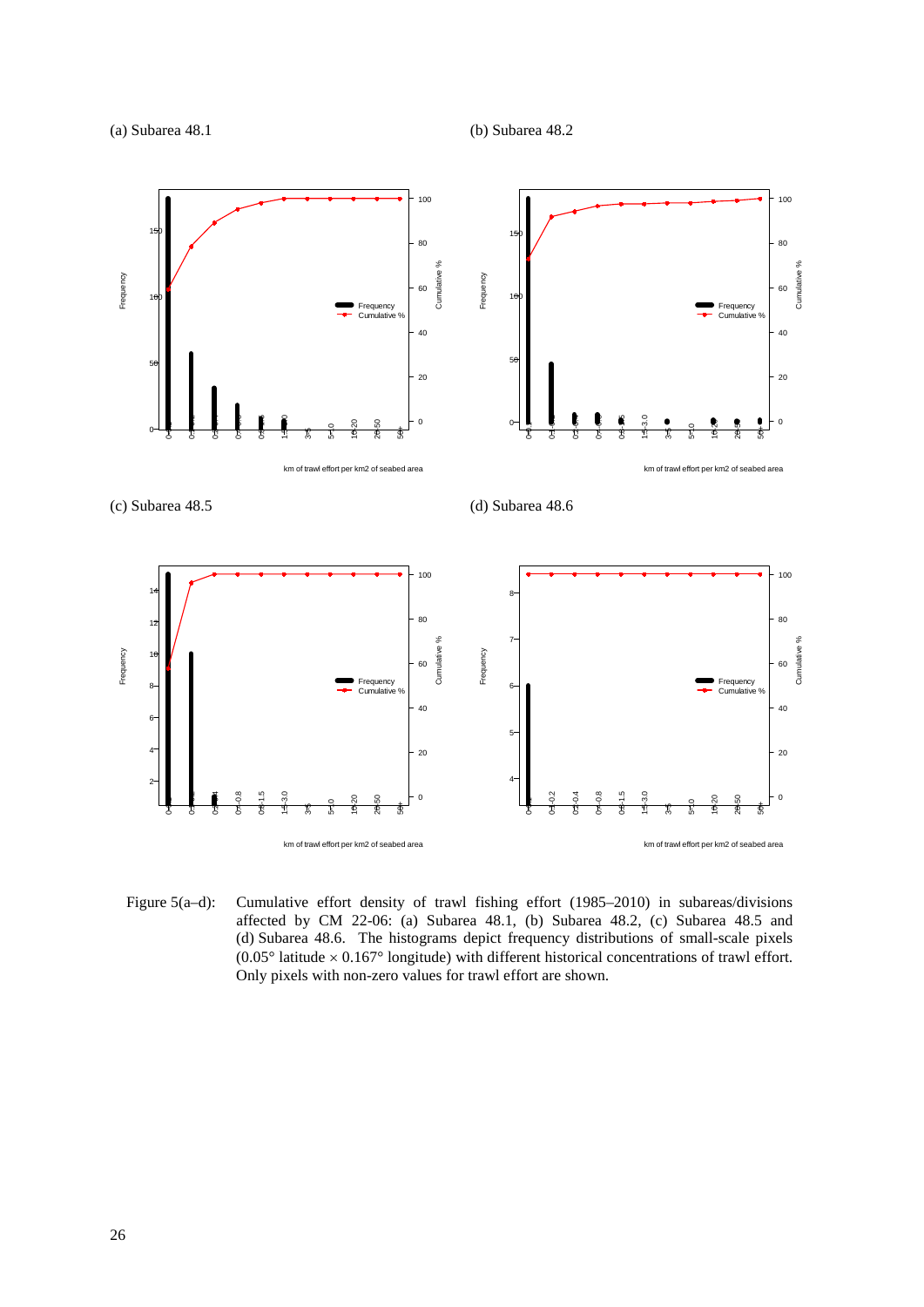(e) Division 58.4.2



Figure 5(e): Cumulative effort density of trawl fishing effort (1985–2010) in subareas/divisions affected by CM 22-06: (e) Division 58.4.2. The histograms depict frequency distributions of small-scale pixels  $(0.05^{\circ}$  latitude  $\times$  0.167° longitude) with different historical concentrations of trawl effort. Only pixels with nonzero values for trawl effort are shown.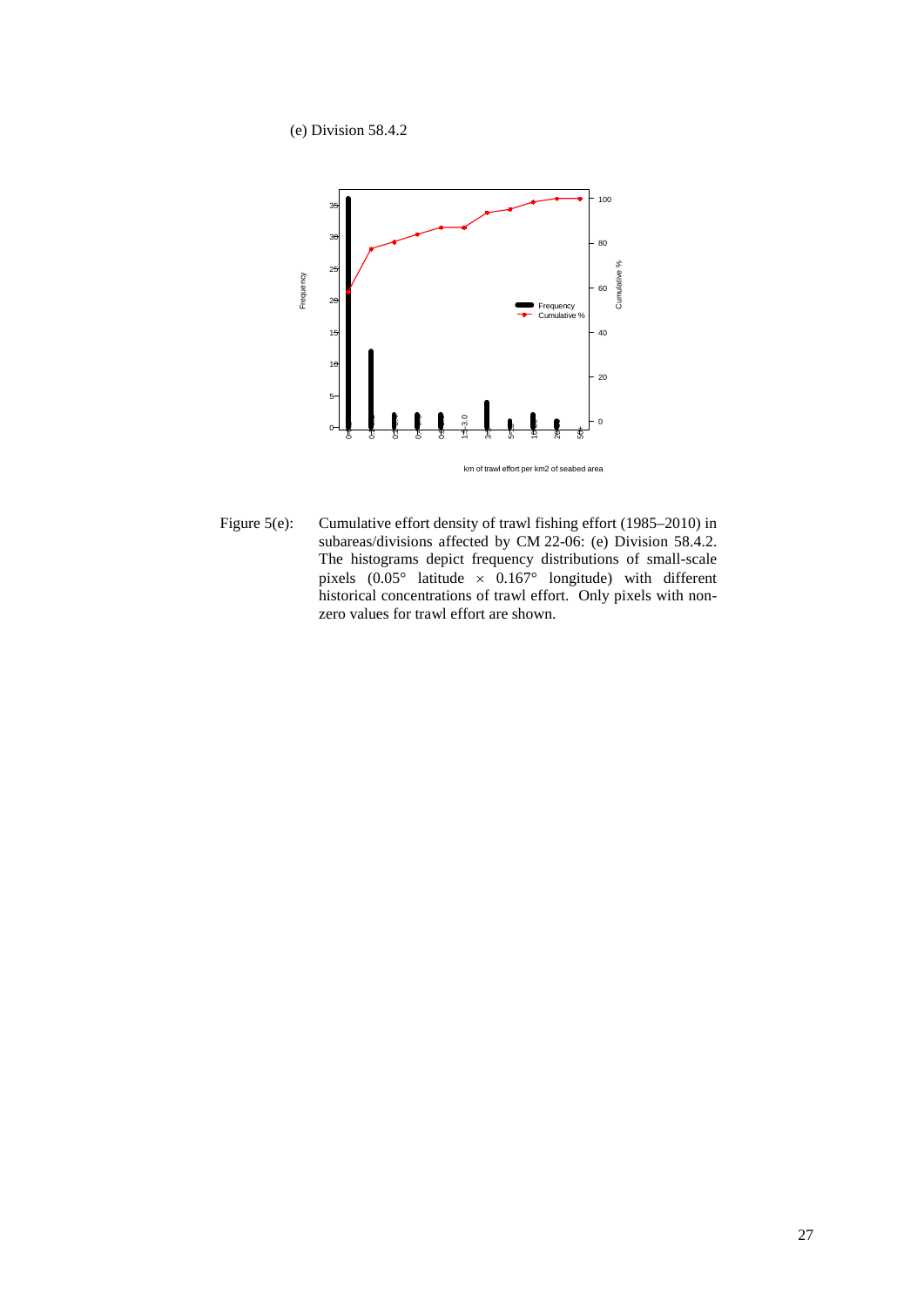

Figure  $6(a)^*$ : Map showing estimated percent impact due to longline bottom fishing (all longline types) for Subarea 48.1. Cells are  $0.45^{\circ}$  latitude  $\times 1.68^{\circ}$  longitude. The colour-ramp indicating impact values is determined from the quartiles and 95th, 99th and 99.9th percentiles of the distribution of impacts across the entire Convention Area. The 1 000 and 2 000 m isobaths are shown. Blue dots indicate registered VMEs notified under CM 22-06.

<span id="page-31-0"></span><sup>\*</sup> This figure is available in colour on the CCAMLR website (www.ccamlr.org).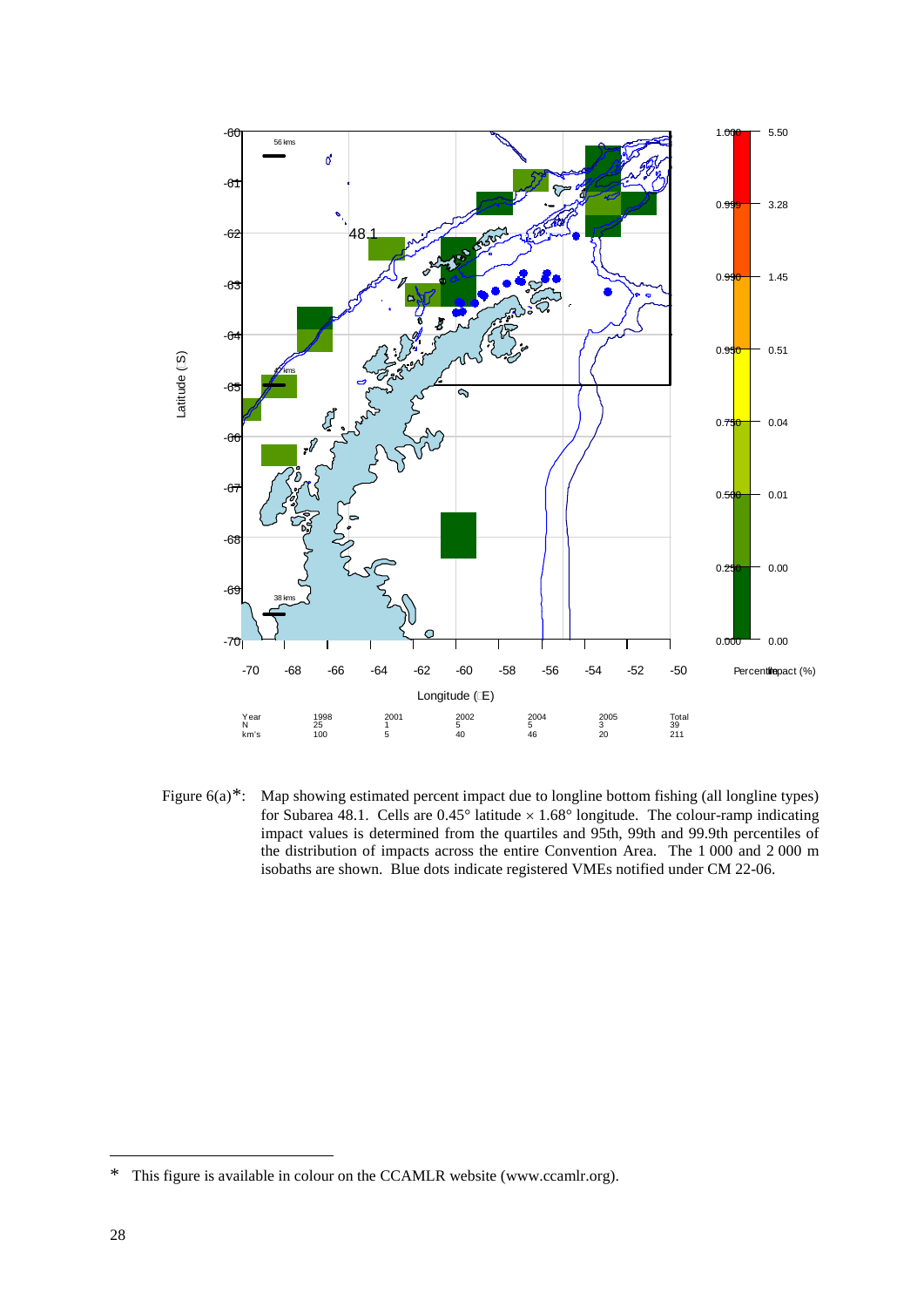<span id="page-32-0"></span>

Figure 6(b)<sup>[\\*](#page-32-0)</sup>: Map showing estimated percent impact due to longline bottom fishing (all longline types) for Subarea 48.2. Cells are  $0.45^{\circ}$  latitude  $\times$  1.68° longitude. The colour-ramp indicating impact values is determined from the quartiles and 95th, 99th and 99.9th percentiles of the distribution of impacts across the entire Convention Area. The 1 000 and 2 000 m isobaths are shown. Blue dots indicate registered VMEs notified under CM 22-06.

 $\overline{a}$ 

<sup>\*</sup> This figure is available in colour on the CCAMLR website (www.ccamlr.org).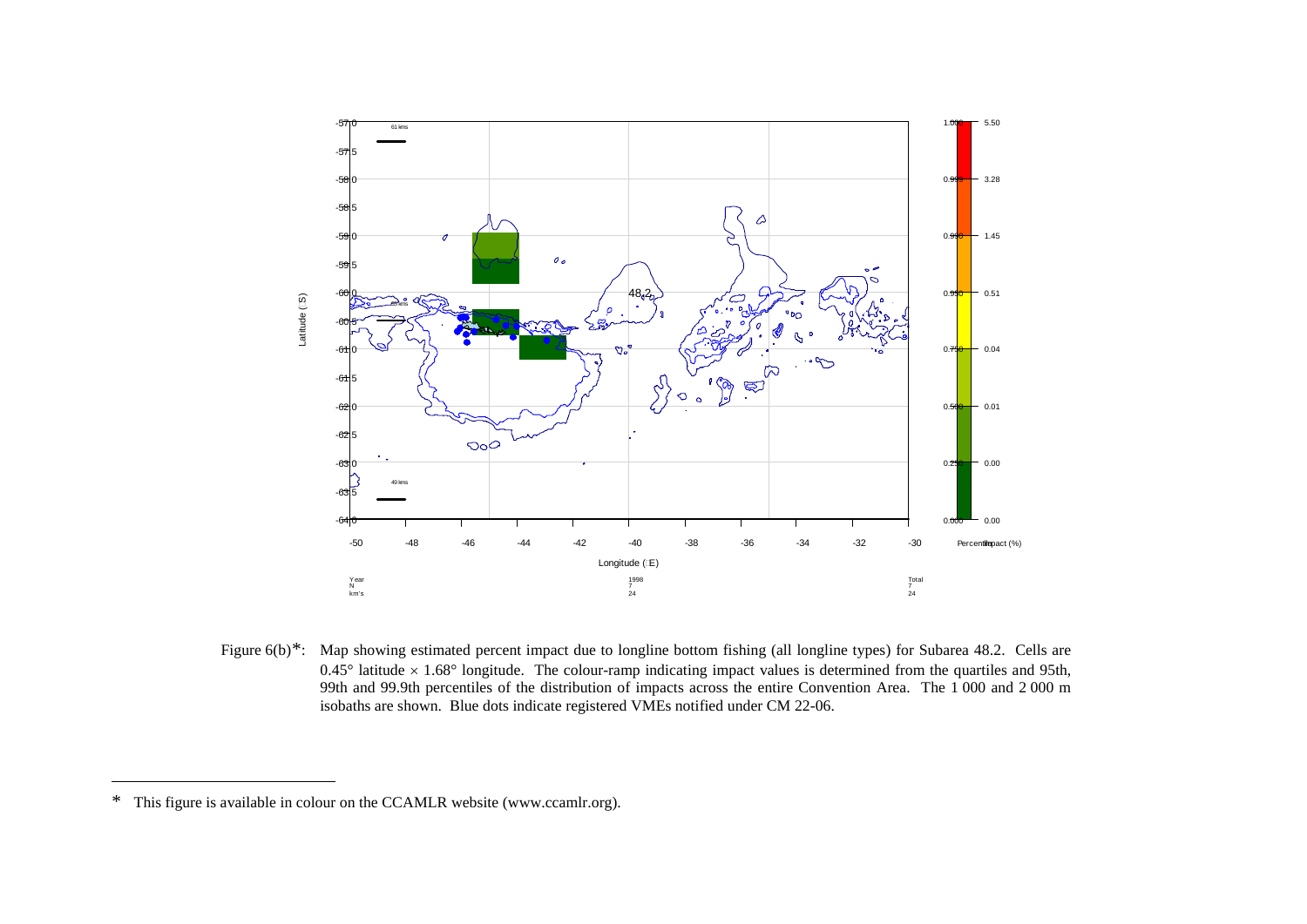

Figure 6(c)<sup>\*</sup>: Map showing estimated percent impact due to longline bottom fishing (all longline types) for Subarea 48.6. Cells are  $0.45^{\circ}$  latitude  $\times$  1.68° longitude. The colour-ramp indicating impact values is determined from the quartiles and 95th, 99th and 99.9<sup>th</sup> percentiles of the distribution of impacts across the entire Convention Area. The 1 000 and 2 000 m isobaths are shown.

<span id="page-33-0"></span><sup>\*</sup> This figure is available in colour on the CCAMLR website (www.ccamlr.org).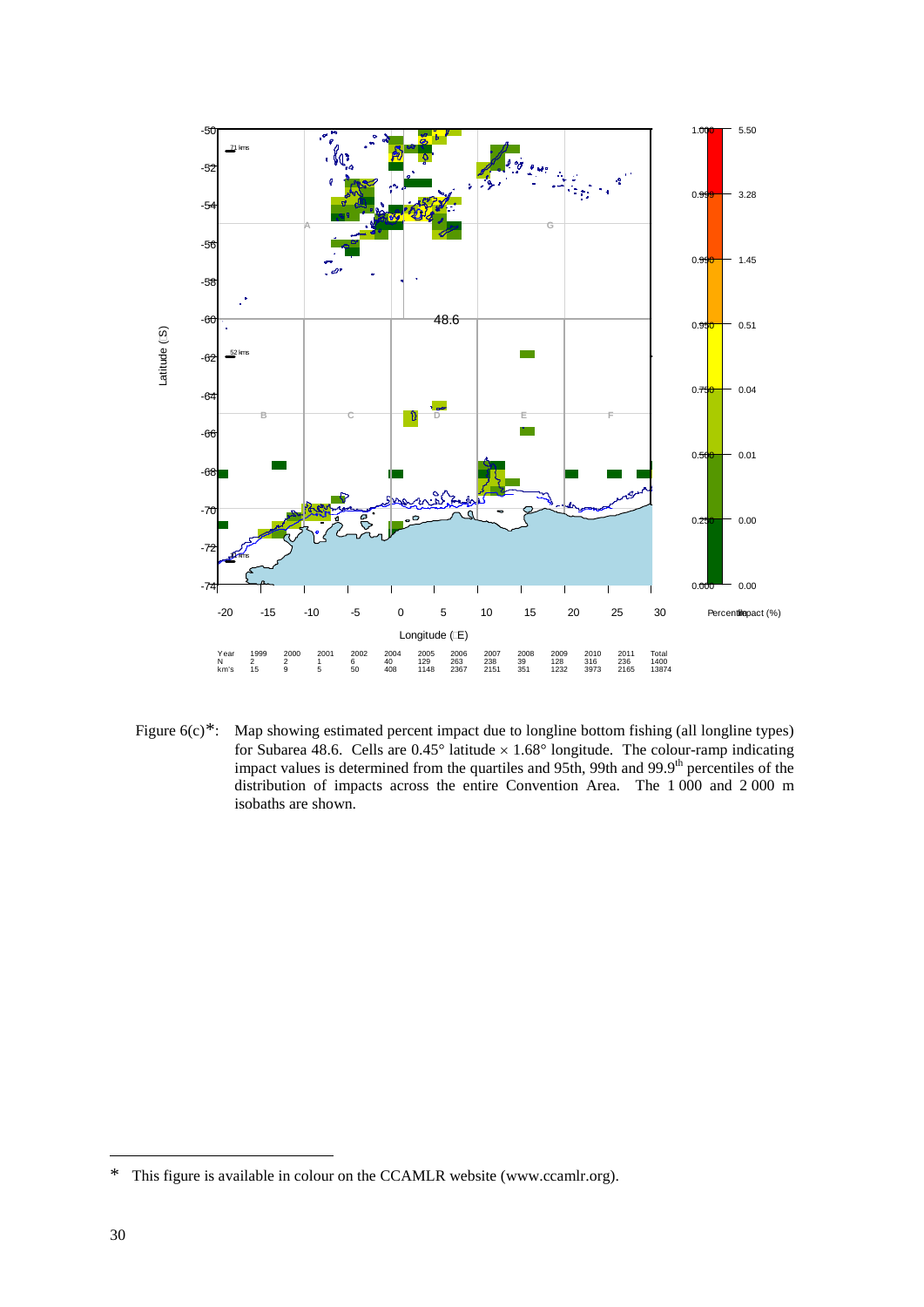<span id="page-34-0"></span>

Figure 6(d)[\\*](#page-34-0): Map showing estimated percent impact due to longline bottom fishing (all longline types) for Division 58.4.1. Cells are 0.45° latitude × 1.68° longitude. The colour-ramp indicating impact values is determined from the quartiles and 95th, 99th and 99.9th percentiles of the distribution of impacts across the entire Convention Area. The 1 000 and 2 000 m isobaths are shown. Blue dots indicate registered VMEs notified under CM 22-06.

 $\overline{a}$ 

<sup>\*</sup> This figure is available in colour on the CCAMLR website (www.ccamlr.org).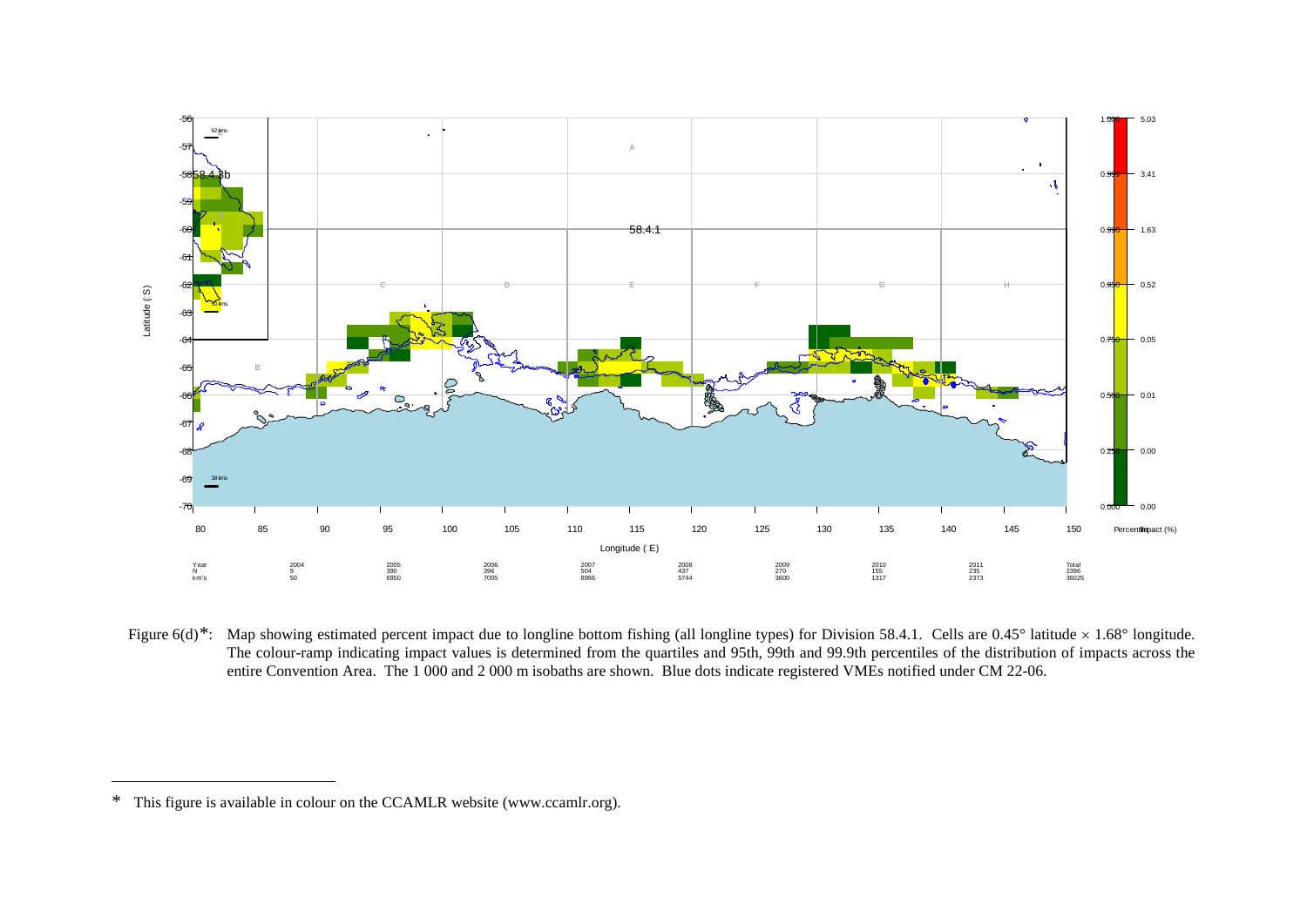<span id="page-35-0"></span>

Figure 6(e)[\\*](#page-35-0): Map showing estimated percent impact due to longline bottom fishing (all longline types) for Division 58.4.2. Cells are 0.45° latitude × 1.68° longitude. The colour-ramp indicating impact values is determined from the quartiles and 95th, 99th and 99.9th percentiles of the distribution of impacts across the entire Convention Area. The 1 000 and 2 000 m isobaths are shown.

 $\overline{a}$ 

<sup>\*</sup> This figure is available in colour on the CCAMLR website (www.ccamlr.org).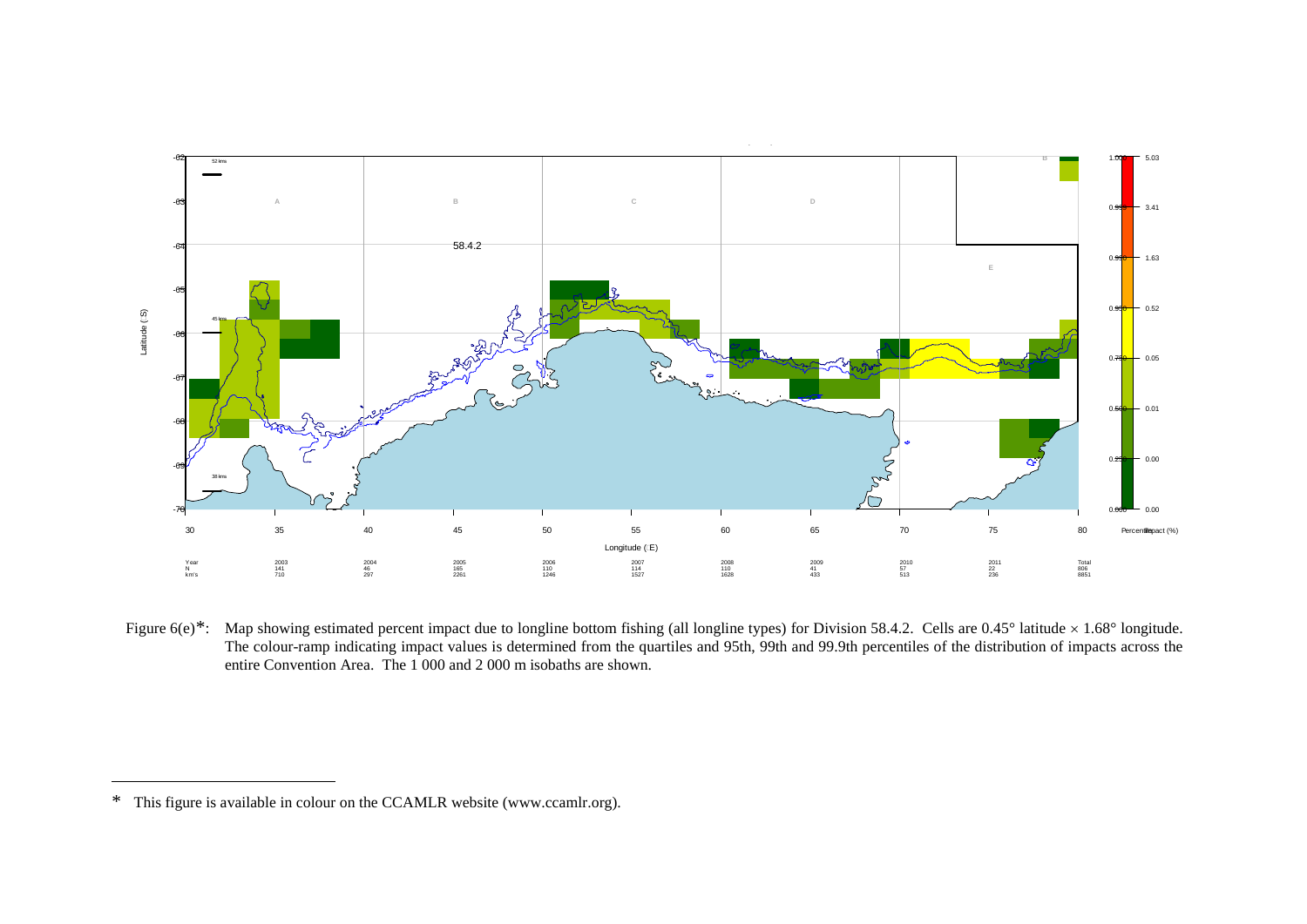

Figure 6(f)<sup>\*</sup>: Map showing estimated percent impact due to longline bottom fishing (all longline types) for Division 58.4.3a. Cells are  $0.45^{\circ}$  latitude  $\times$  1.68° longitude. The colour-ramp indicating impact values is determined from the quartiles and 95th, 99th and 99.9th percentiles of the distribution of impacts across the entire Convention Area. The 1 000 and 2 000 m isobaths are shown.

<span id="page-36-0"></span><sup>\*</sup> This figure is available in colour on the CCAMLR website (www.ccamlr.org).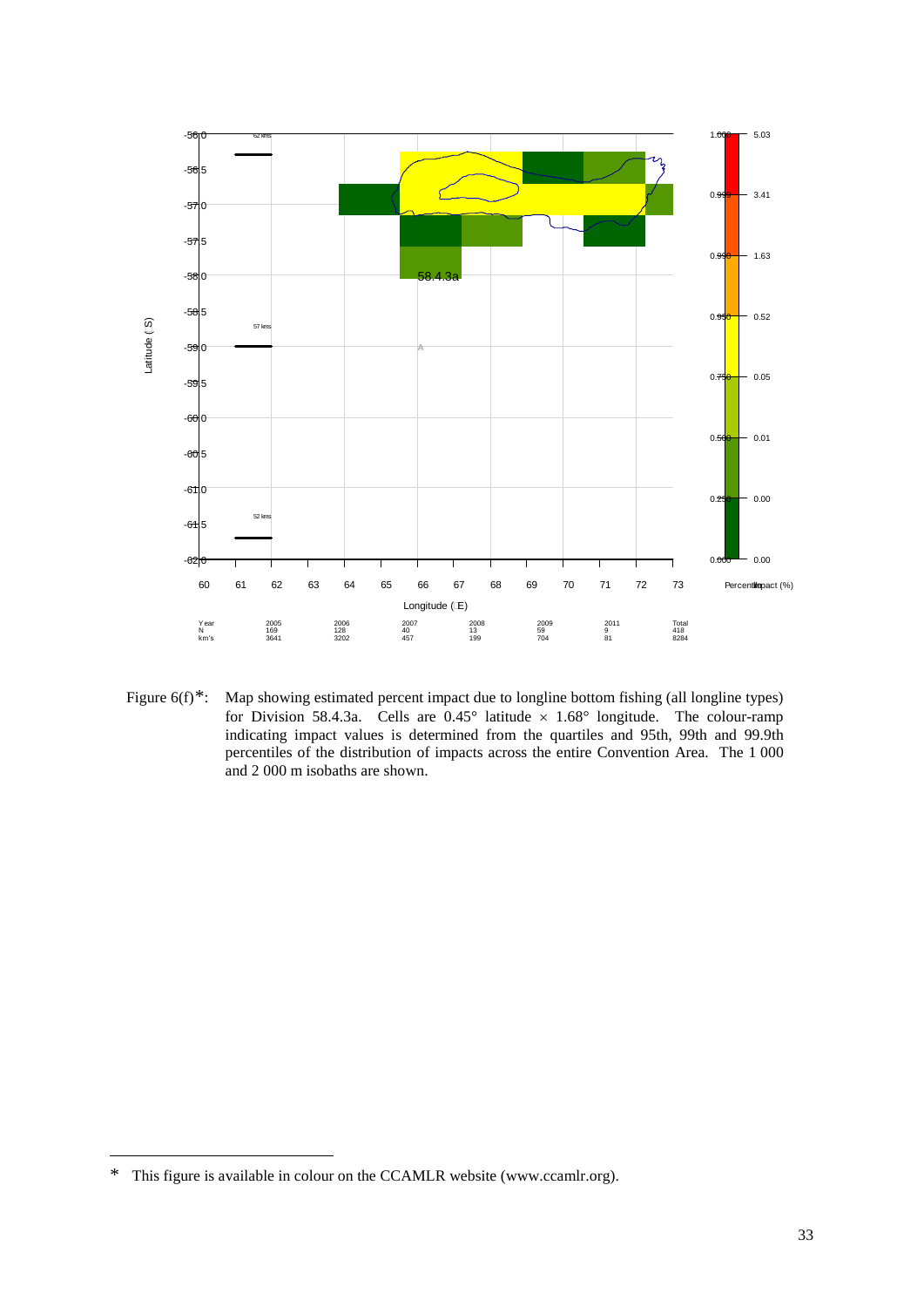

Figure 6(g)<sup>\*</sup>: Map showing estimated percent impact due to longline bottom fishing (all longline types) for Statistical Division 58.4.3b. Cells are 0.45° latitude  $\times$  1.68 $^{\circ}$  longitude. The colour-ramp indicating impact values is determined from the quartiles and 95th, 99th and 99.9th percentiles of the distribution of impacts across the entire Convention Area. The 1 000 and 2 000 m isobaths are shown.

<span id="page-37-0"></span><sup>\*</sup> This figure is available in colour on the CCAMLR website (www.ccamlr.org).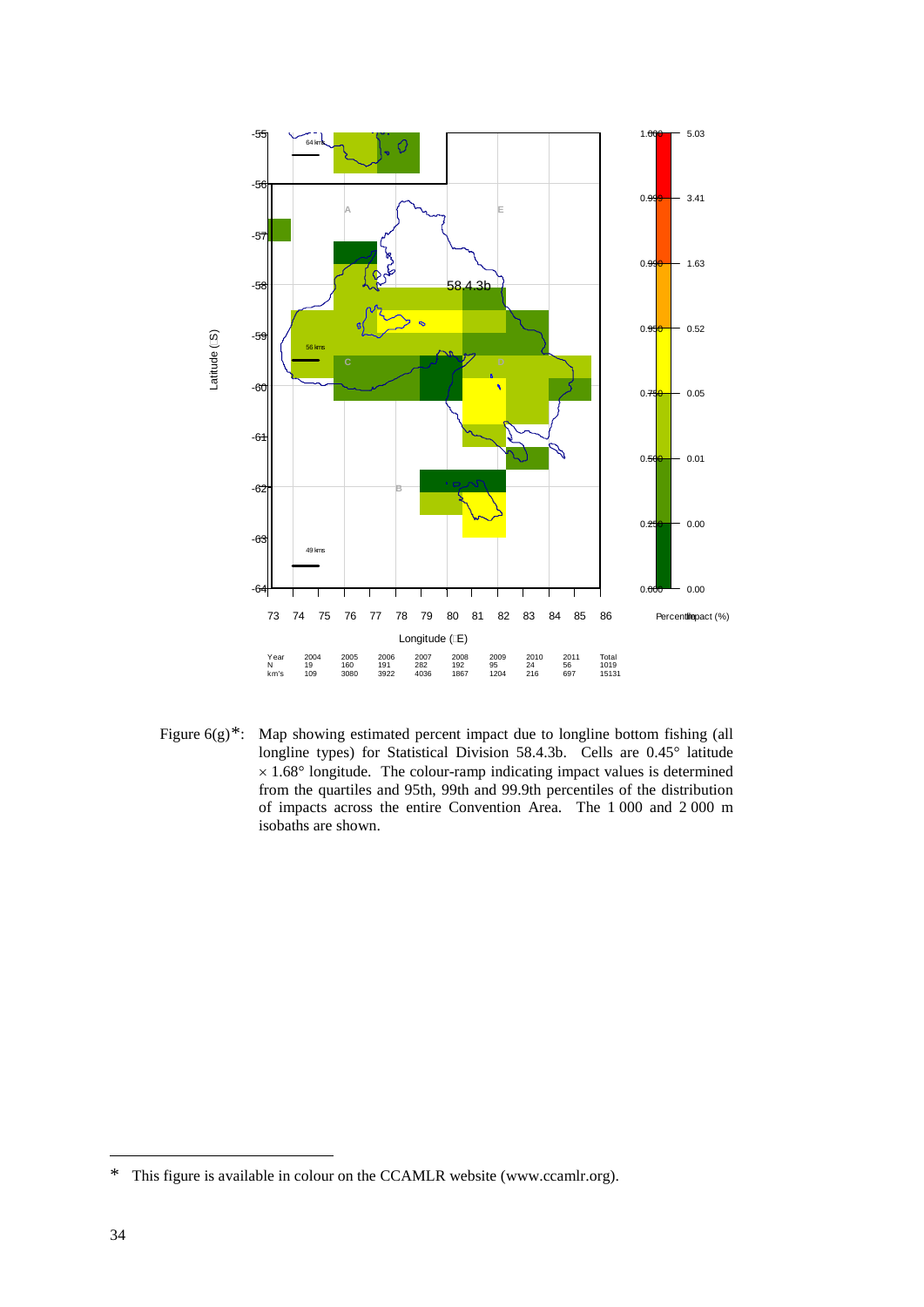<span id="page-38-0"></span>

Figure 6(h)<sup>\*</sup>: Map showing estimated percent impact due to longline bottom fishing (all longline types) for Division 58.4.4. Cells are  $0.45^{\circ}$  latitude  $\times$  1.68° longitude. The colour-ramp indicating impact values is determined from the quartiles and 95th, 99th and 99.9th percentiles of the distribution of impacts across the entire Convention Area. The 1 000 and 2 000 m isobaths are shown.

 $\overline{a}$ 

<sup>\*</sup> This figure is available in colour on the CCAMLR website (www.ccamlr.org).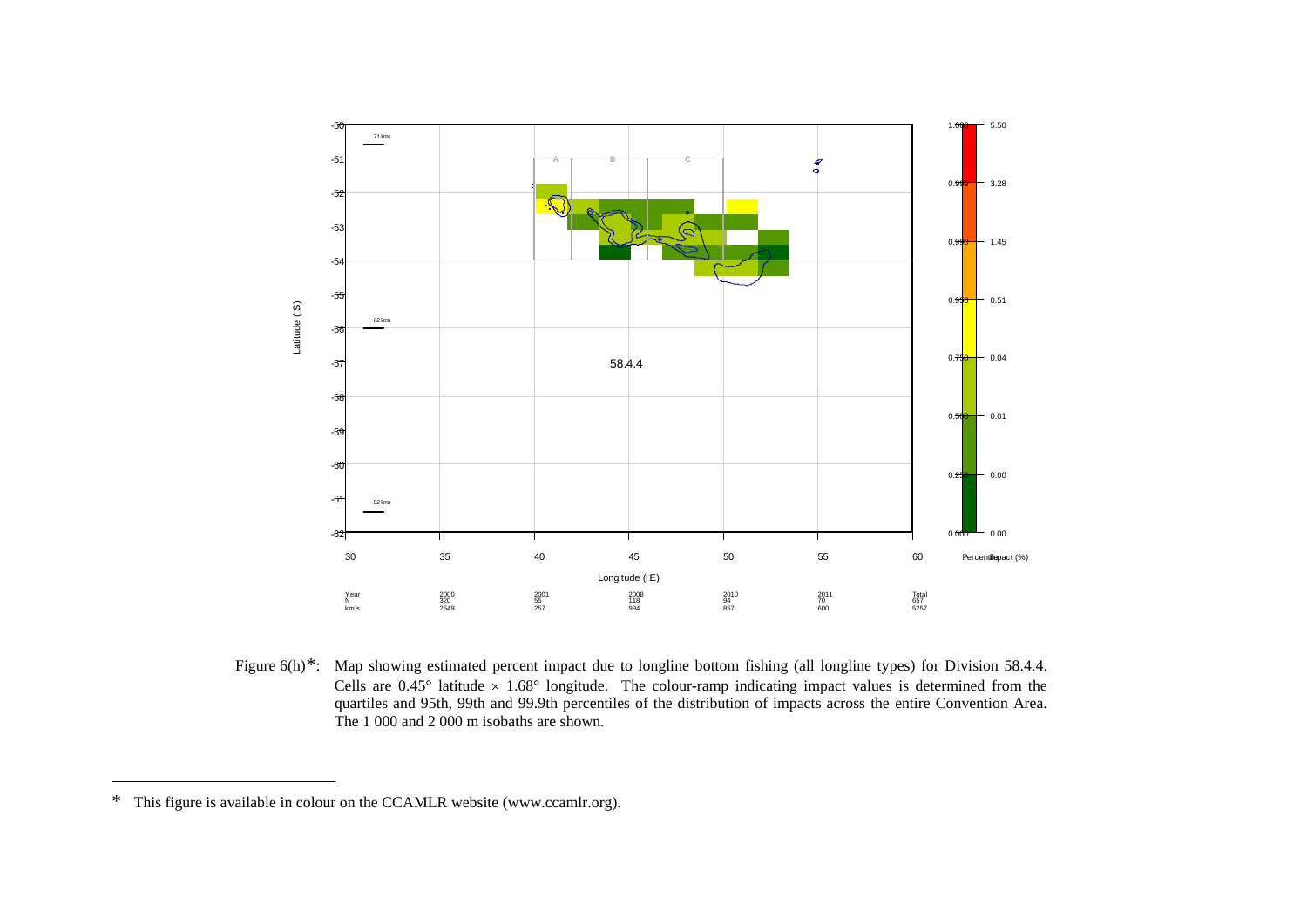

Figure 6(i)[\\*](#page-39-0): Map showing estimated percent impact due to longline bottom fishing (all longline types) for Subareas 88.1 (all) and 88.2 (SSRUs A and B only). Cells are  $0.45^{\circ}$  latitude  $\times$  1.68° longitude. The colour-ramp indicating impact values is determined from the quartiles and 95th, 99th and 99.9th percentiles of the distribution of impacts across the entire Convention Area. The 1 000 and 2 000 m isobaths are shown. Blue dots indicate Risk Areas generated under CM 22-07. Cyan dots indicate the proposed locations of two registered VMEs (notified under CM 22-06), recommended in 2011.

<span id="page-39-0"></span><sup>\*</sup> This figure is available in colour on the CCAMLR website (www.ccamlr.org).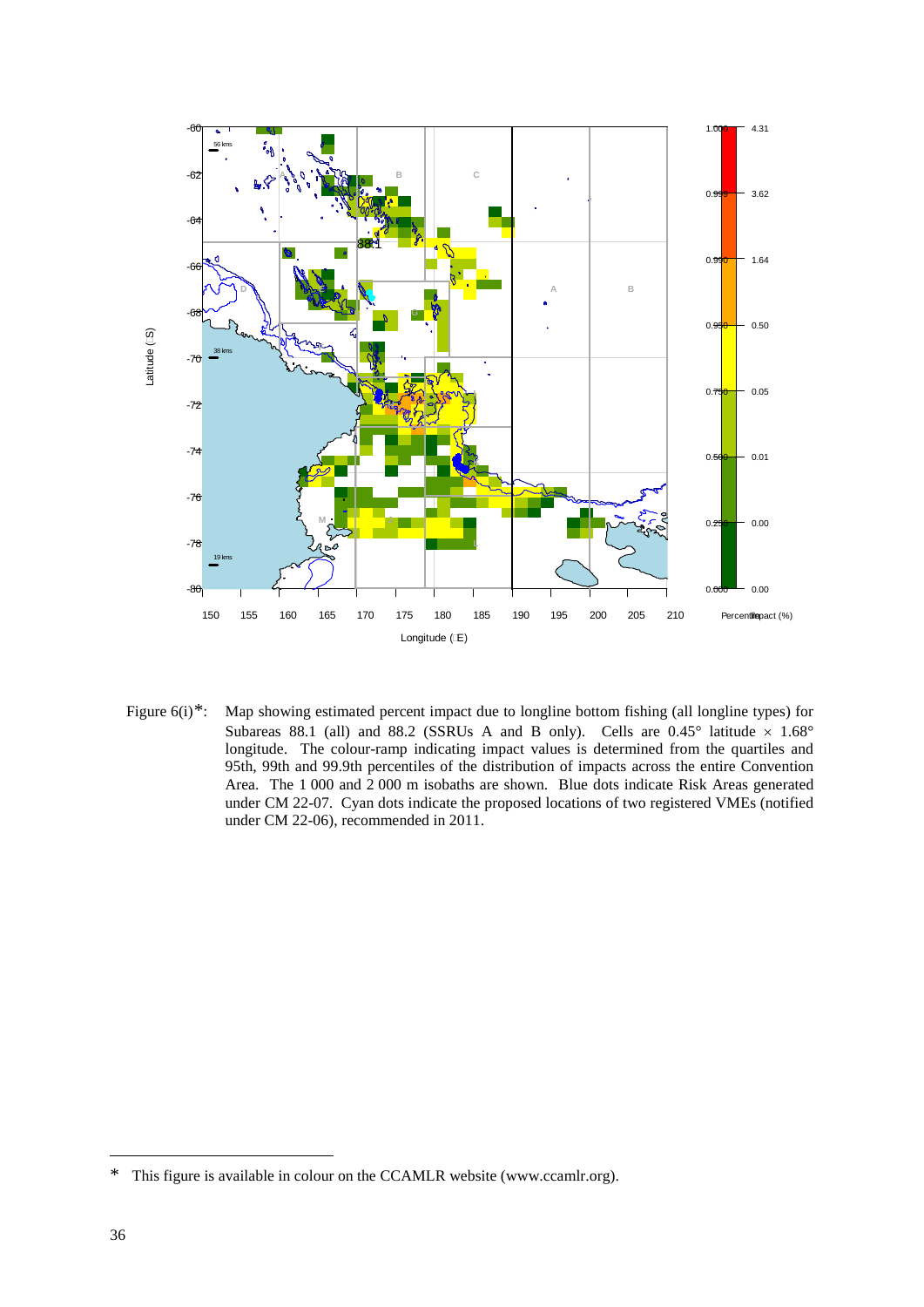

Figure 6(j)[\\*](#page-40-0): Map showing estimated percent impact due to longline bottom fishing (all longline types) for Subarea 88.2 (SSRUs C–G only). Cells are 0.45° latitude × 1.68° longitude. The colour-ramp indicating impact values is determined from the quartiles and 95th, 99th and 99.9th percentiles of the distribution of impacts across the entire Convention Area. The 1 000 and 2 000 m isobaths are shown.

<span id="page-40-0"></span><sup>\*</sup> This figure is available in colour on the CCAMLR website (www.ccamlr.org).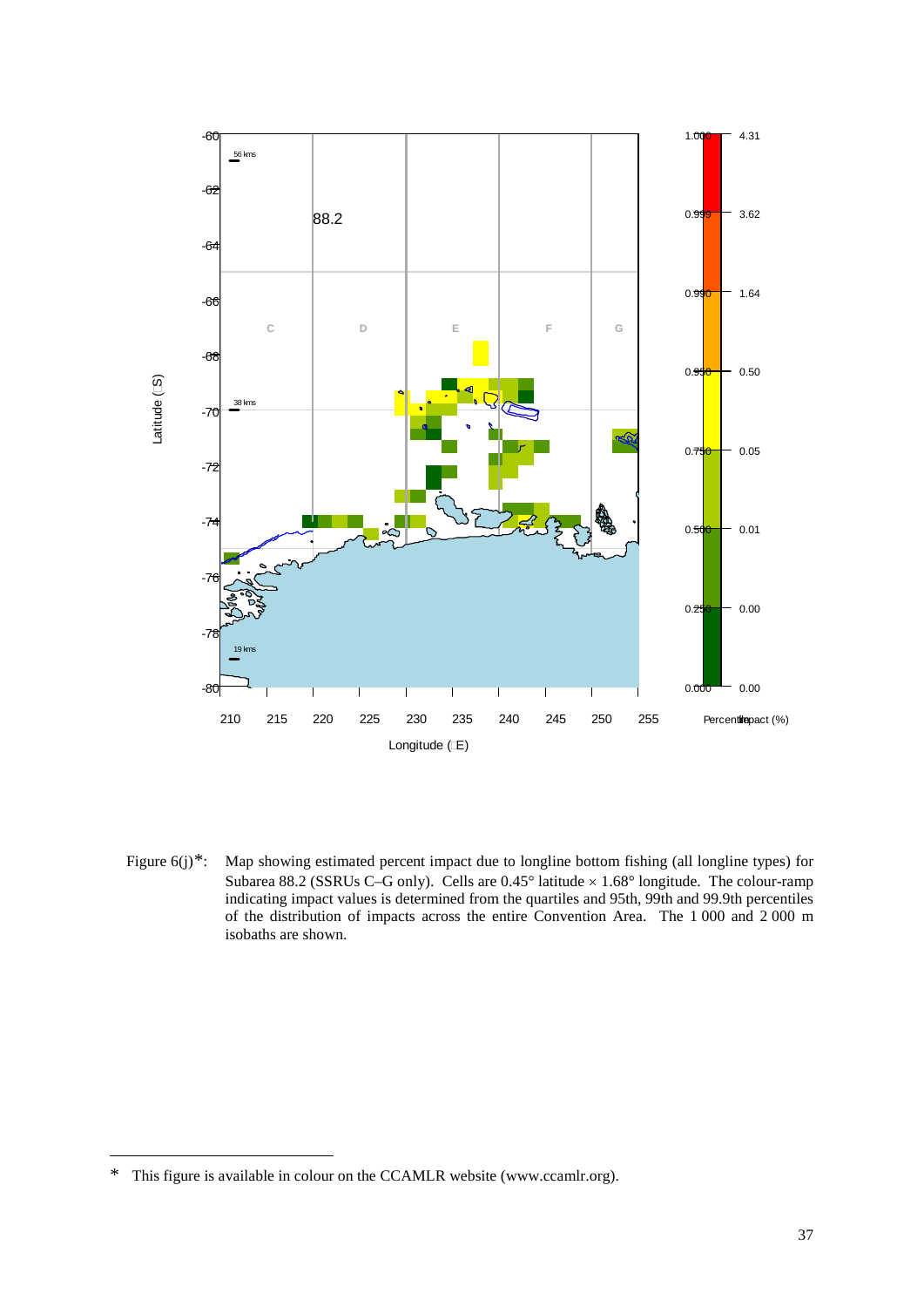

Figure 6(k)<sup>[\\*](#page-41-0)</sup>: Map showing estimated percent impact due to longline bottom fishing (all longline types) for Subarea 88.3. Cells are  $0.45^{\circ}$  latitude  $\times$  1.68° longitude. The colour-ramp indicating impact values is determined from the quartiles and 95th, 99th and 99.9th percentiles of the distribution of impacts across the entire Convention Area. The 1 000 and 2 000 m isobaths are shown.

<span id="page-41-0"></span><sup>\*</sup> This figure is available in colour on the CCAMLR website (www.ccamlr.org).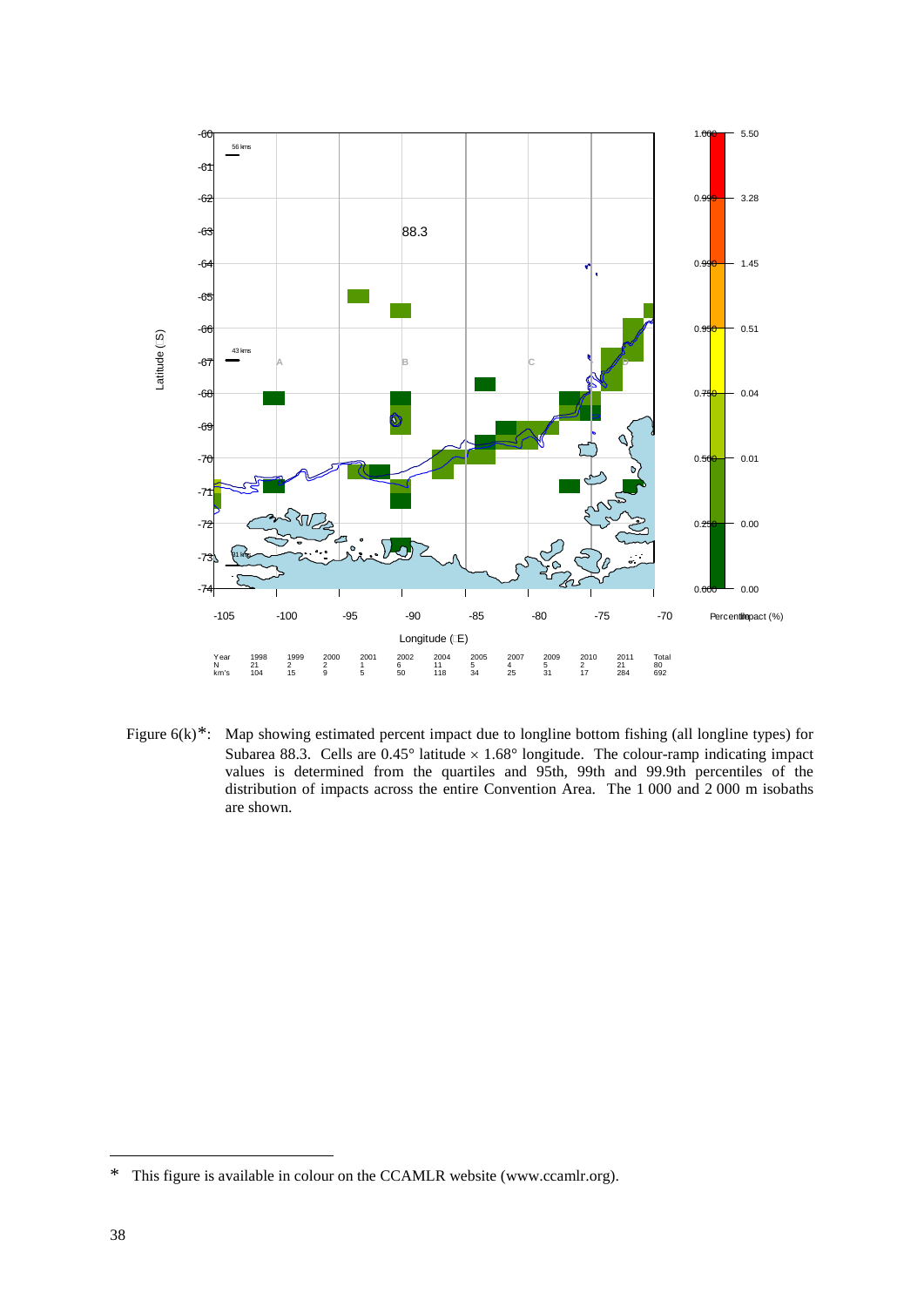

Figure 7(a)[\\*:](#page-42-0) Map showing bottom trawl effort density for Subarea 48.1. Cells are 0.45° latitude  $\times$  1.68 $^{\circ}$  longitude. The colour-ramp is determined from the quartiles and 95th, 99th and 99.9th percentile points of the distribution of trawl effort density across the entire Convention Area. The 1 000 and 2 000 m isobaths are shown.

<span id="page-42-0"></span><sup>\*</sup> This figure is available in colour on the CCAMLR website (www.ccamlr.org).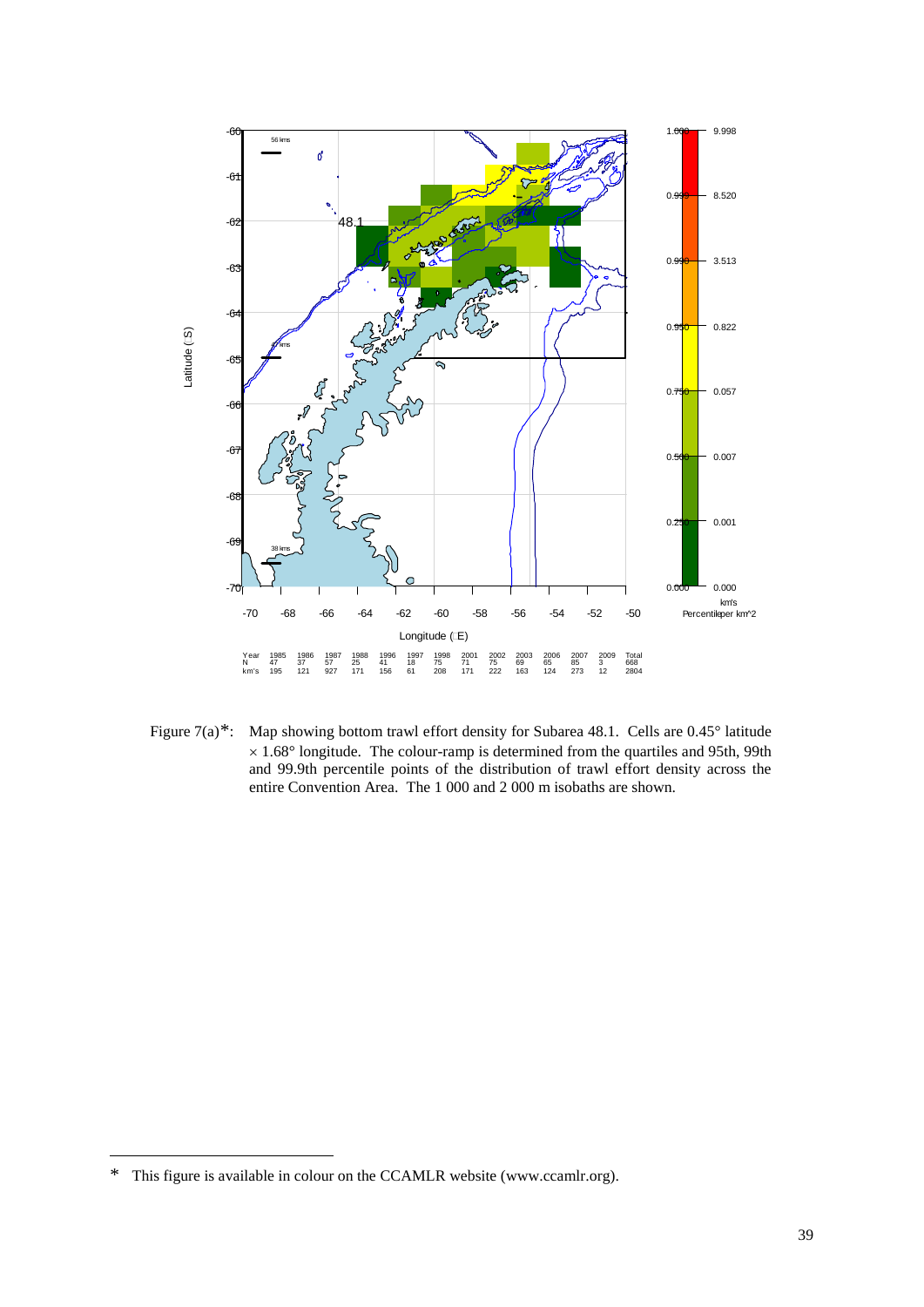<span id="page-43-0"></span>

Figure 7(b)<sup>\*</sup>: Map showing bottom trawl effort density for Subarea 48.2. Cells are 1.68° longitude  $\times$  0.45° latitude. The colourramp is determined from the quartiles and 95th, 99th and 99.9th percentile points of the distribution of trawl effort density across the entire Convention Area. The 1 000 and 2 000 m isobaths are shown.

 $\overline{a}$ 

<sup>\*</sup> This figure is available in colour on the CCAMLR website (www.ccamlr.org).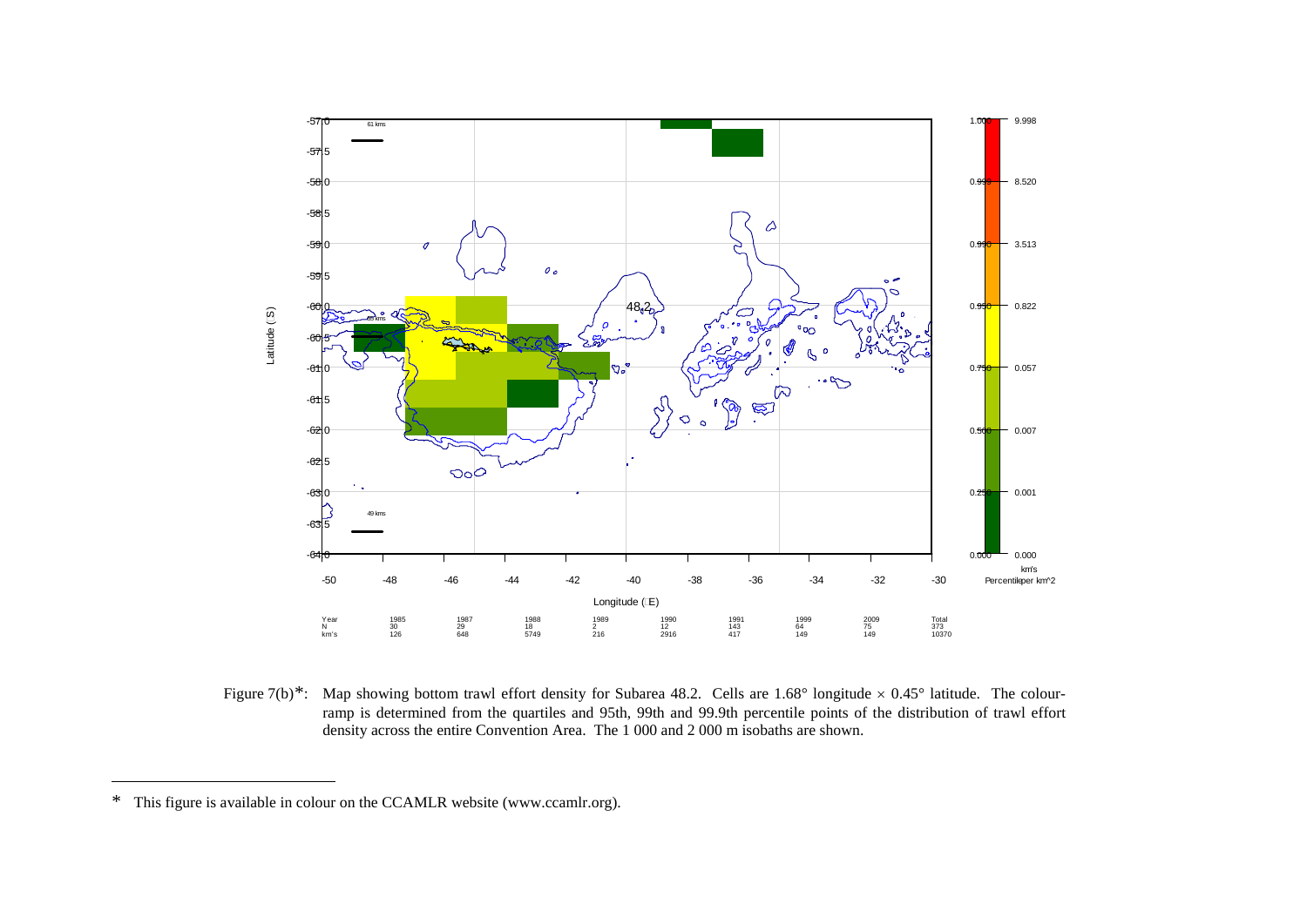

Figure 7(c)[\\*:](#page-44-0) Map showing bottom trawl effort density for Subarea 48.5. Cells are 0.45° latitude  $\times$  1.68 $^{\circ}$  longitude. The colour-ramp is determined from the quartiles and 95th, 99th and 99.9th percentile points of the distribution of trawl effort density across the entire Convention Area. The 1 000 and 2 000 m isobaths are shown.

<span id="page-44-0"></span><sup>\*</sup> This figure is available in colour on the CCAMLR website (www.ccamlr.org).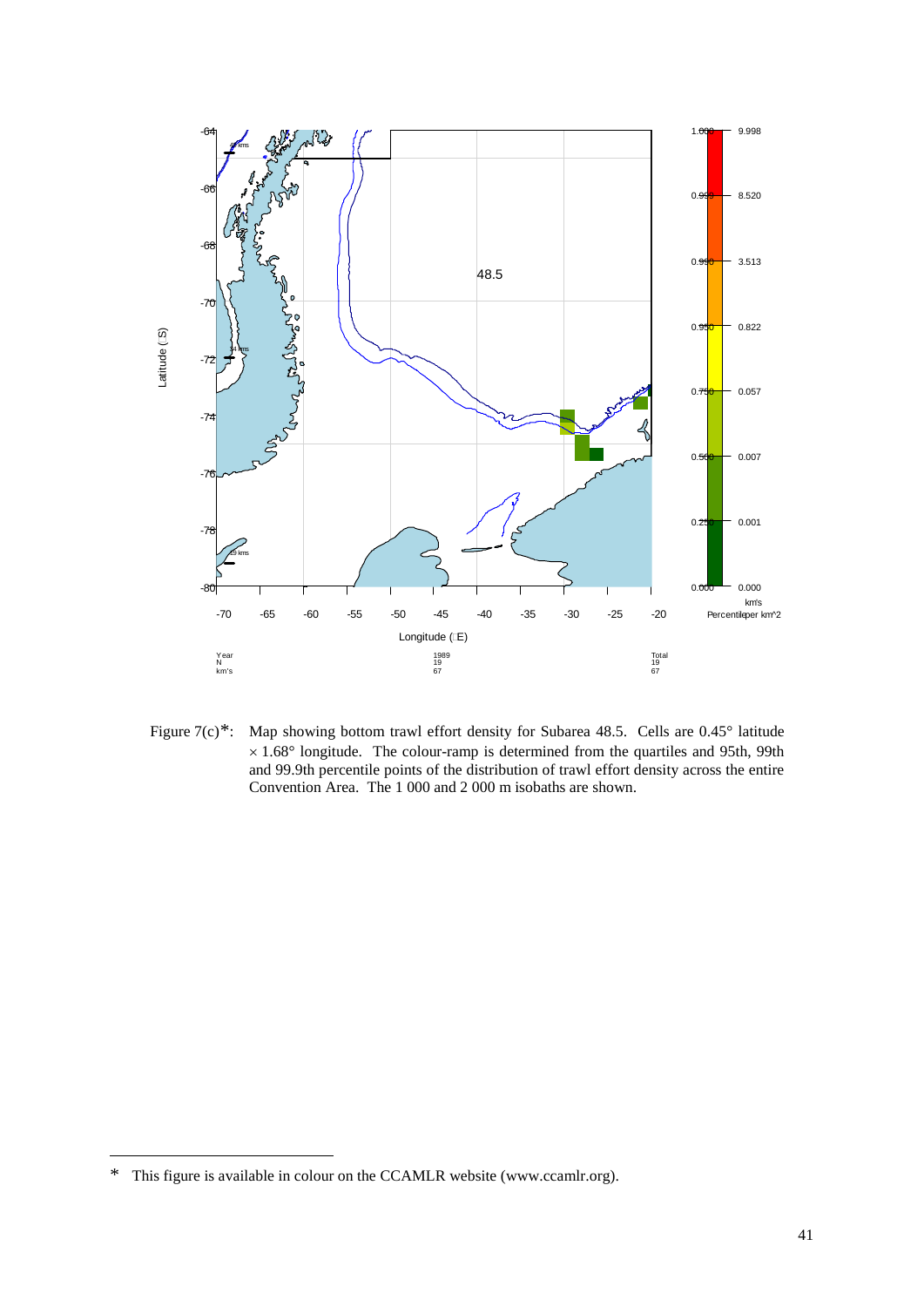

Figure 7(d)[\\*](#page-45-0): Map showing bottom trawl effort density for Subarea 48.6. Cells are  $0.45^{\circ}$  latitude  $\times 1.68^{\circ}$ longitude. The colour-ramp is determined from the quartiles and 95th, 99th and 99.9th percentile points of the distribution of trawl effort density across the entire Convention Area. The 1 000 and 2 000 m isobaths are shown.

<span id="page-45-0"></span><sup>\*</sup> This figure is available in colour on the CCAMLR website (www.ccamlr.org).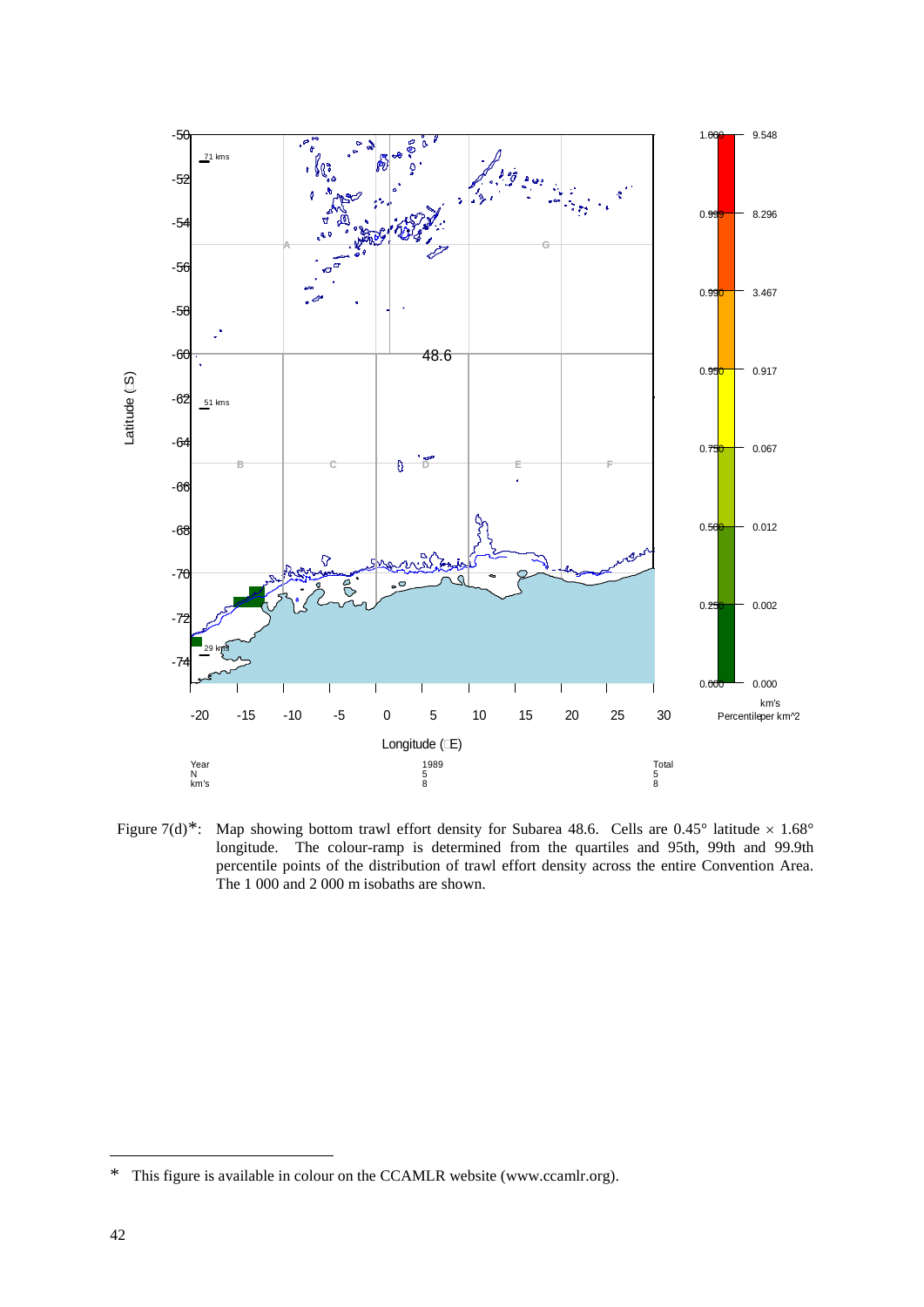<span id="page-46-0"></span>

Figure 7(e)[\\*:](#page-46-0) Map showing bottom trawl effort density for Division 58.4.2. Cells are 0.45° latitude × 1.68° longitude. The colour-ramp is determined from the quartiles and 95th, 99th and 99.9th percentile points of the distribution of trawl effort density across the entire Convention Area. The 1 000 and 2 000 m isobaths are shown.

 $\overline{a}$ 

<sup>\*</sup> This figure is available in colour on the CCAMLR website (www.ccamlr.org).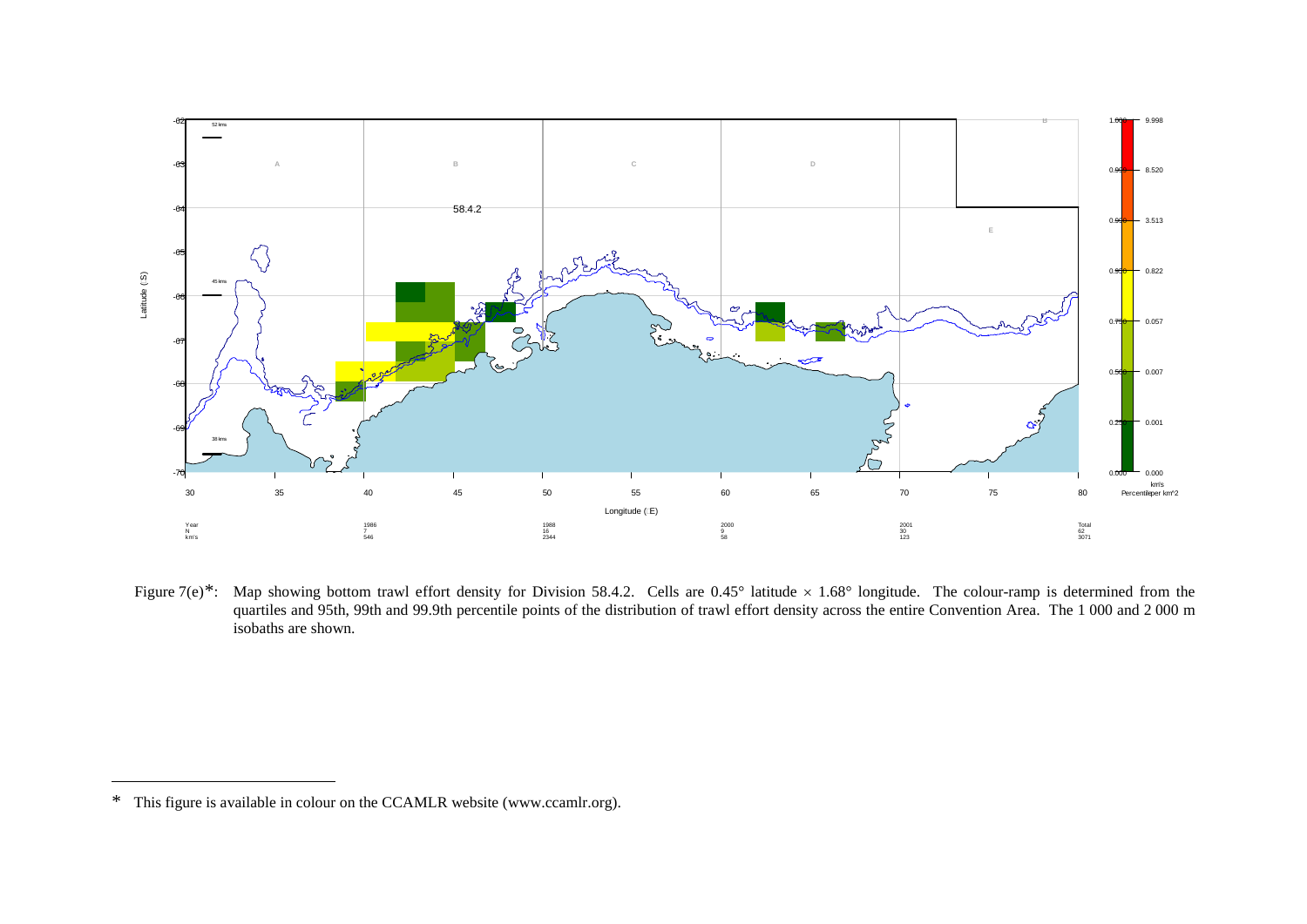

Figure 8[\\*](#page-47-0): Map showing bottom trawl effort density for Subareas 88.1 (all) and 88.2 (SSRUs A and B only). Cells are  $0.45^{\circ}$  latitude  $\times$  1.68° longitude. The colour-ramp is determined from the quartiles and 95th, 99th and 99.9th percentile points of the distribution of pot effort density across the entire Convention Area. The 1 000 and 2 000 m isobaths are shown.

<span id="page-47-0"></span><sup>\*</sup> This figure is available in colour on the CCAMLR website (www.ccamlr.org).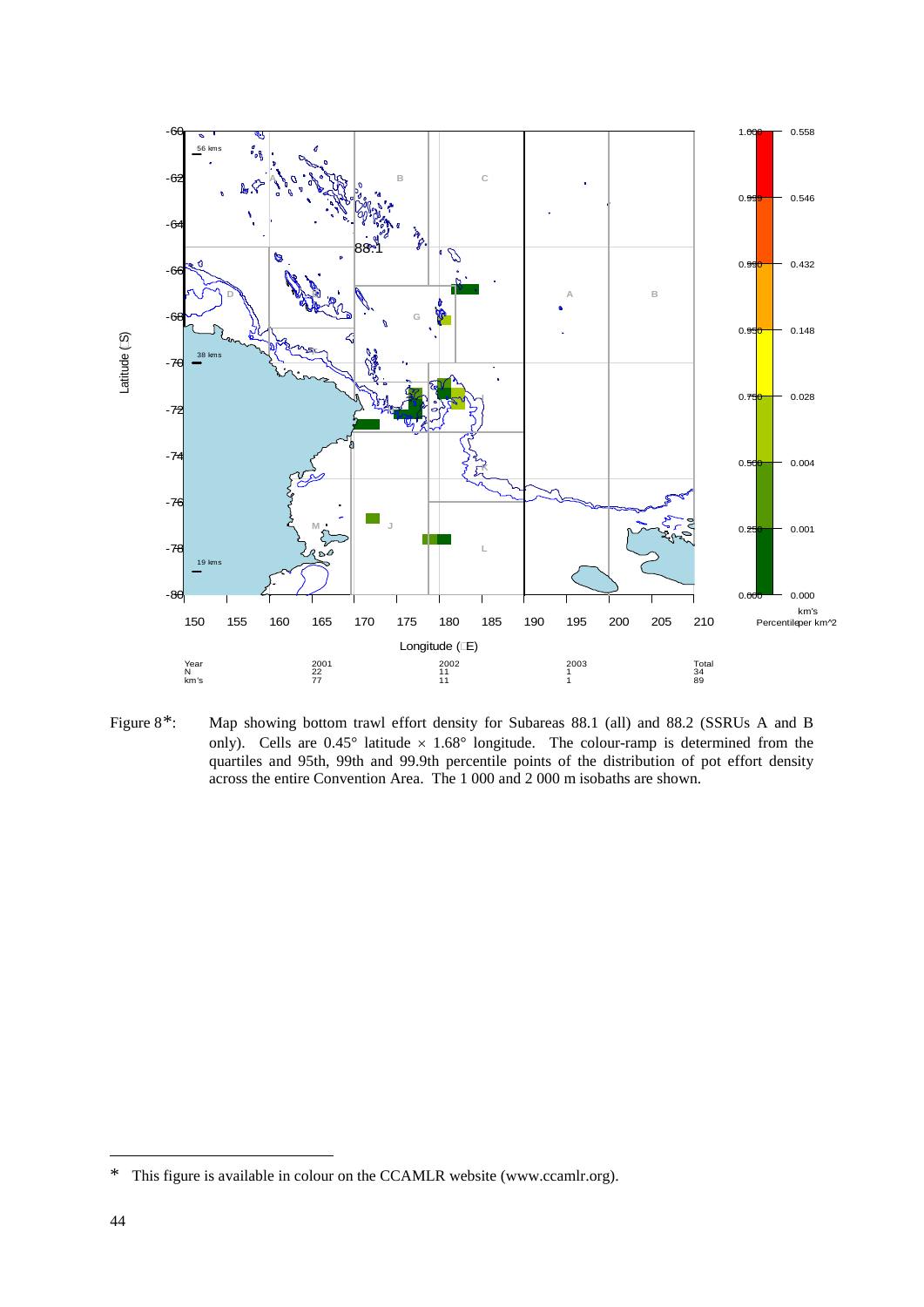

Figure 9: Total longline effort as a proportion of fishable area in subareas/ divisions affected by CM 22-06.

(a)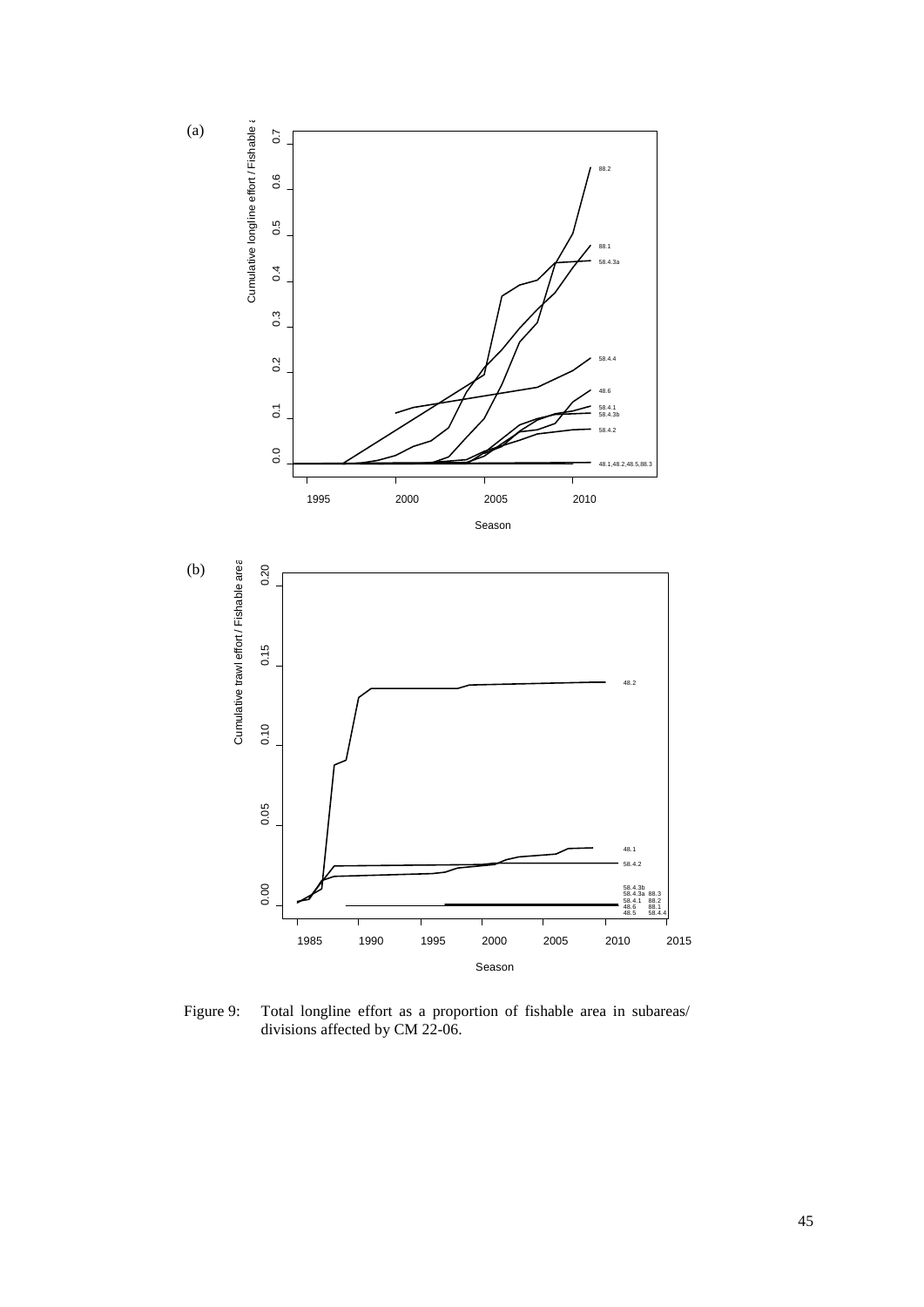

Annual proposal to undertake bottom fishing



Figure 10: Proposed framework for managing flow and review of information resulting from implementation of Conservation Measures 22-06 and 22-07 (top panel) leading to the evaluation and advice on potential benthic interactions of fisheries and ecosystem effects (from SC-CAMLR-XXVII, Figure 1, bottom panel).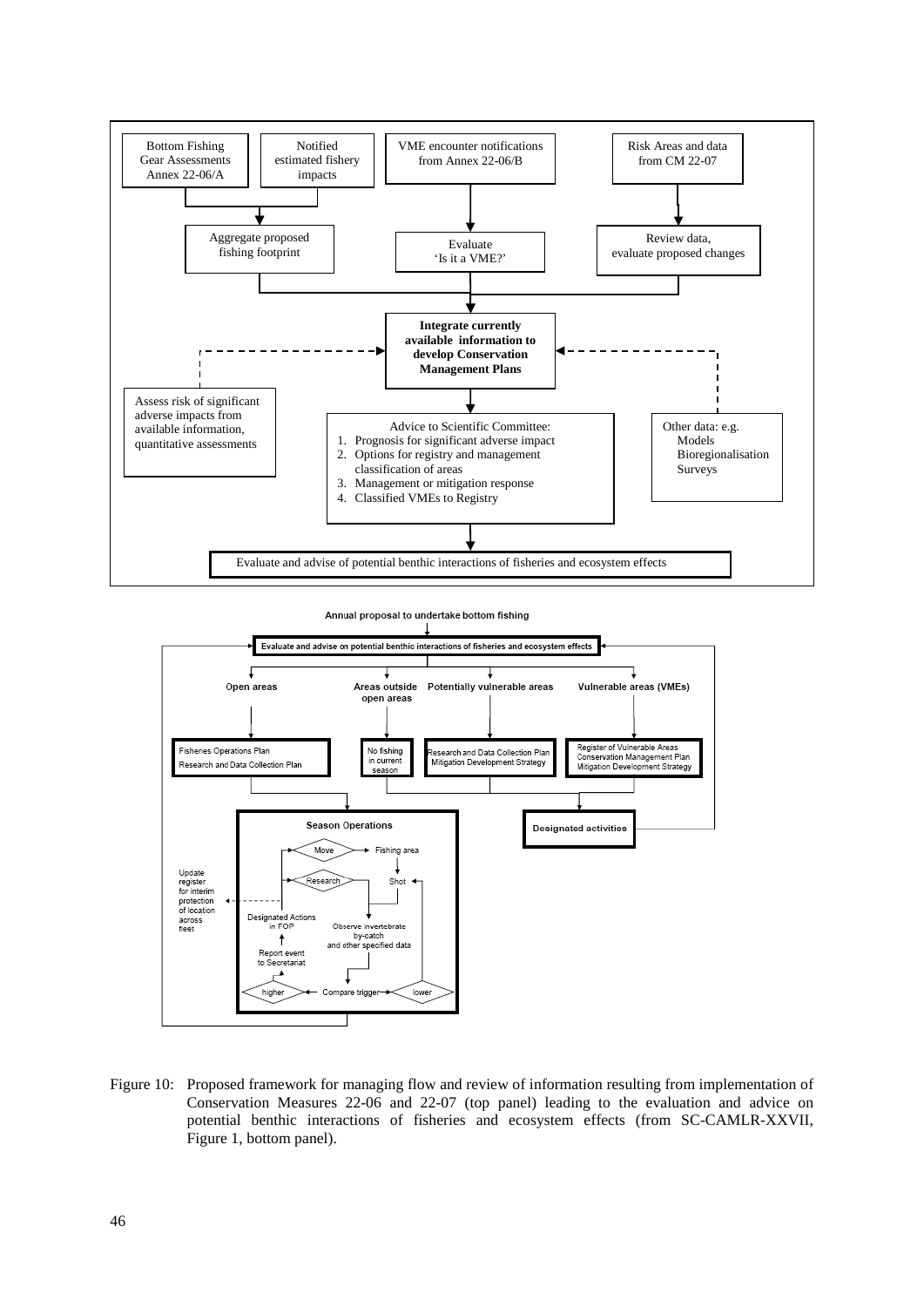#### **GLOSSARY OF TERMS, DEFINITIONS AND CONCEPTS**

<span id="page-50-0"></span>*Fragility* – The susceptibility of a taxon or habitat to impact (physical damage or mortality) arising from a particular interaction with a particular type of threat, e.g. bottom trawls or longlines. Fragility refers to an intrinsic physical property of the organism and the nature of the threat, without reference to the actual presence or intensity of the threat.

Example: Tall, brittle organisms would be more fragile as a result of shearing forces exerted by lateral longline movement than low profile or flexible organisms.

- *Resilience* The ability of a species or habitat to recover from impact over time, incorporating longevity, productivity/growth rate, dispersal and colonisation, rarity, patch size and spatial distribution, and ecological succession.
- *Vulnerability* The susceptibility of a taxon or habitat to impact by a particular type of threat over time, without reference to the actual presence or intensity of the threat. Vulnerability incorporates fragility and resilience.

Example: A species with high fragility but, as a population, also high resilience (i.e. rapid growth, reliable and abundant recruitment) would have lower vulnerability than a species with comparable fragility and slower growth, or with comparable fragility and infrequent or lagged recruitment.

- *Threat* An anthropogenic activity (e.g. bottom fishing) that may exert an impact on vulnerable organisms or habitats. The level of threat reflects factors extrinsic to the organism or habitat (e.g. intensity of fishing effort).
- *Instantaneous impact* Change in status to a particular taxon, habitat or other component of an ecosystem, arising from a threat over a period within which recovery is unlikely to occur. Conceptually, instantaneous impact is the product of fragility and threat.
- *Cumulative impact* The accumulated impact over time, including recovery.
- *Fishing footprint* The area of the seafloor within which fishing gear interacts with benthic organisms. Fishing footprint may be expressed per unit of fishing effort for a particular gear configuration (e.g. for longlines, km2 seabed contacted per km of longline deployed), or as a cumulative footprint when calculated and summed for all fishing gear deployments in a defined period and area. This areal measure does not incorporate the level of impact within the footprint.
- *Ecological consequence* The magnitude of ecological effects likely to arise from a particular level of cumulative impact. For example, impacts to VMEs may affect benthicpelagic coupling, the availability of three-dimensional structural habitat for associated species, reproductive output of benthic organisms, succession in the benthic assemblage or the viability of the affected population. Ecological consequence is a function of the level of cumulative impact and the ecological attributes of the benthic ecosystem.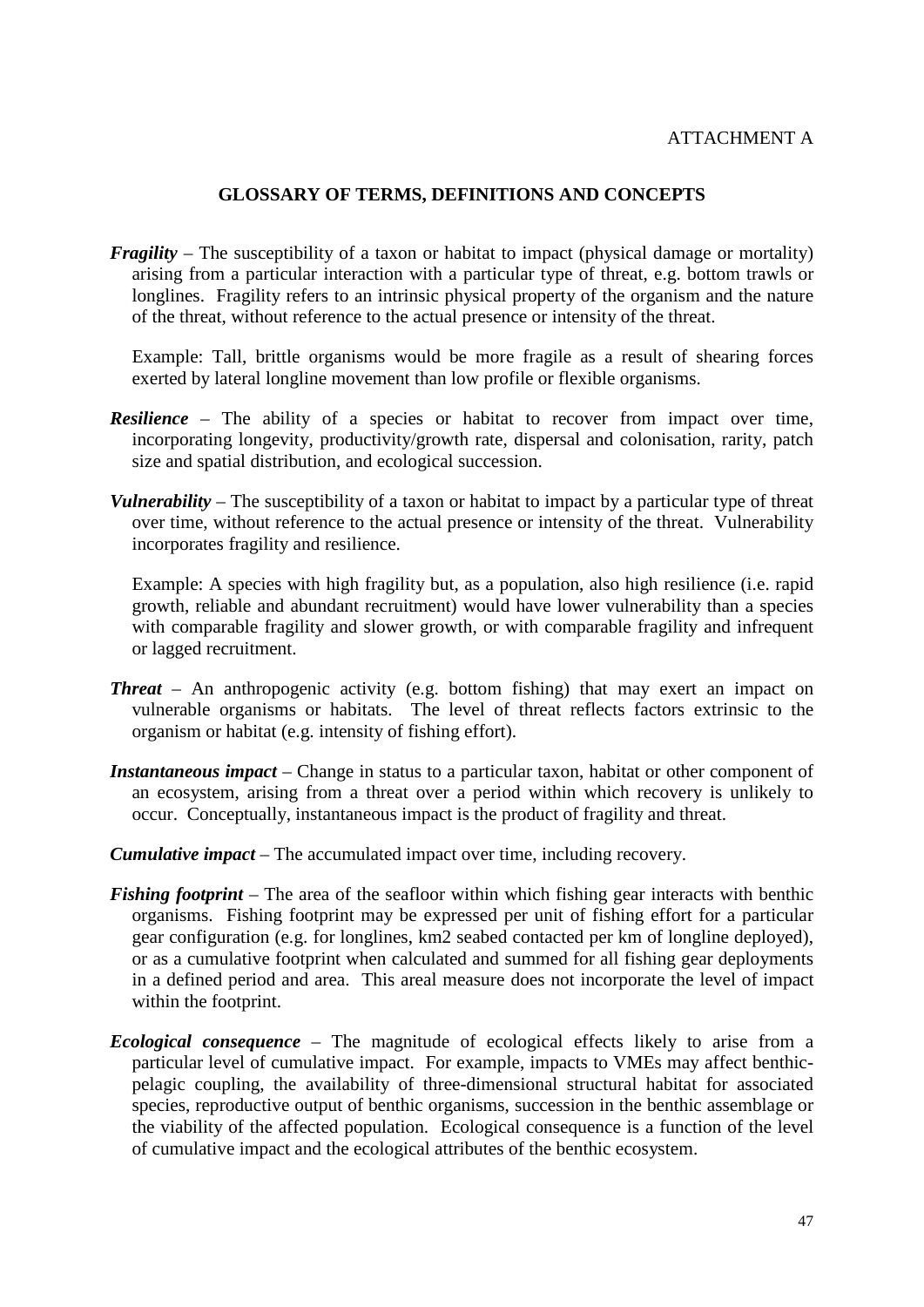*Risk* – The probability that an activity will have an unacceptable ecological consequence under a particular management strategy and in a specified timeframe, taking account of uncertainty. With specific reference to the management of bottom fishing impacts on VMEs, risk may be calculated as the probability that the ecological consequence associated with an impact will exceed the 'significant adverse ecological consequence' (SAEC) threshold as shown in Figure A1, consistent with the limits of acceptable impact expressed in the CAMLR Convention, Article II. Risk may be expressed with reference to activities to date, or in association with a future management strategy.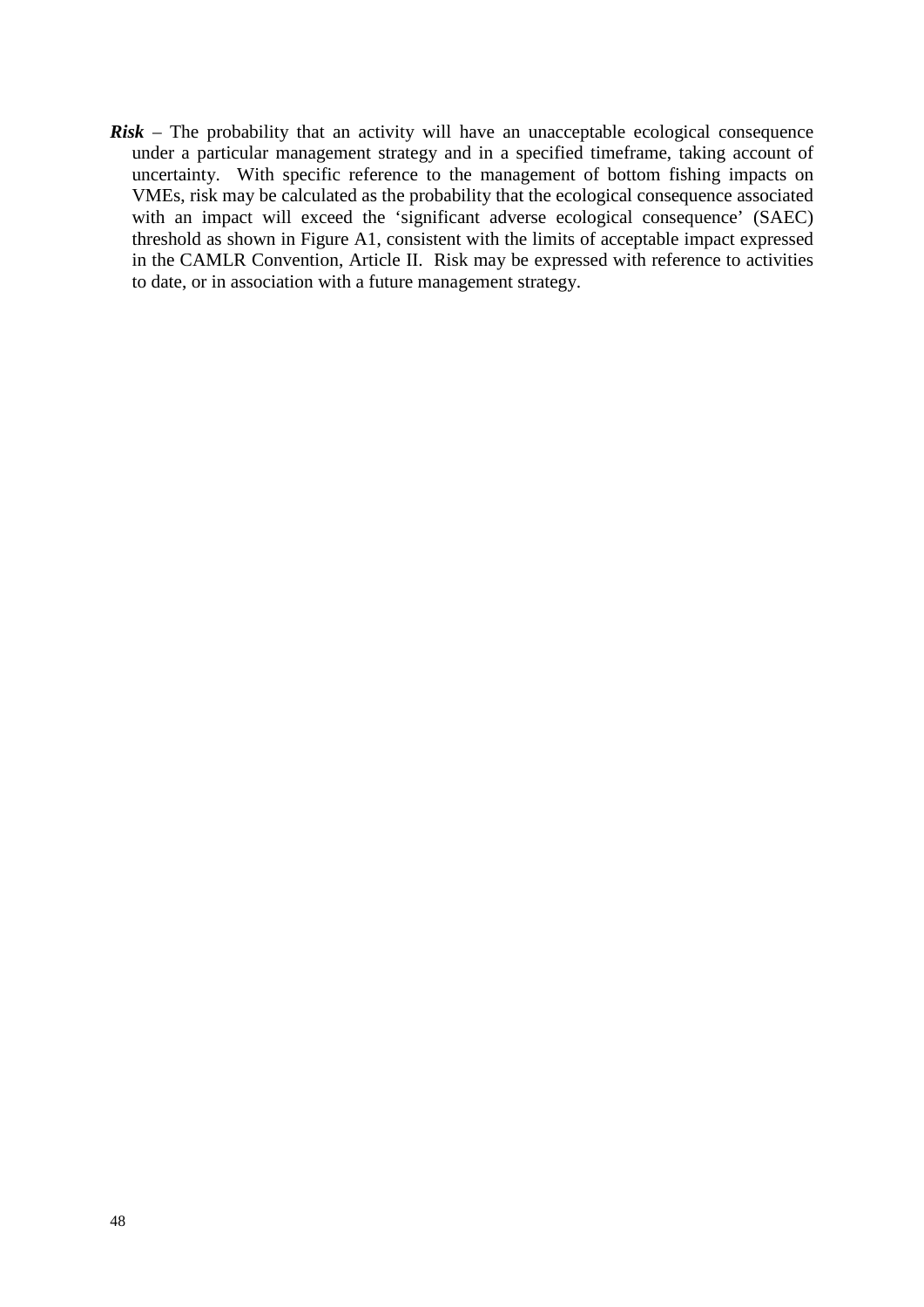## ATTACHMENT B

## **VME REGISTER**

| Subarea/<br>division | Identifier |                 | Encounter                  |                            | Start position (dd mm.00)  |                             | End position (dd mm.00) | Seafloor | Protection |
|----------------------|------------|-----------------|----------------------------|----------------------------|----------------------------|-----------------------------|-------------------------|----------|------------|
|                      |            | date            | Latitude                   | Longitude                  | Latitude                   | Longitude                   | depth(m)                |          |            |
| 48.1                 | 12         | 08-Mar-09       | $63^{\circ}15.45^{\circ}S$ | 59°03.60'W                 | $63^{\circ}14.25^{\circ}S$ | 59°05.63'W                  | 296–405                 | CM 32-02 |            |
|                      | 13         | $05-Mar-09$     | $62^{\circ}37.17$ 'S       | 56°37.20'W                 | $62^{\circ}36.55^{\circ}S$ | 56°35.09'W                  | $226 - 228$             |          |            |
|                      | 14         | $05-Mar-09$     | $62^{\circ}36.84^{\circ}S$ | 55°27.13'W                 | $62^{\circ}36.35^{\circ}S$ | 55°24.35'W                  | $141 - 157$             |          |            |
|                      | 15         | 05-Mar-09       | $63^{\circ}00.95^{\circ}S$ | 52°22.80'W                 | $63^{\circ}00.94^{\circ}S$ | 52°25.76'W                  | 633-642                 |          |            |
|                      | 16         | $03$ -Mar-06    | $62^{\circ}46.45^{\circ}S$ | 56°51.95'W                 | $62^{\circ}45.35^{\circ}S$ | 56°51.53°W                  | $176 - 180$             |          |            |
|                      | 17         | $22$ -Feb-06    | $63^{\circ}03.00^{\circ}S$ | 58°45.82'W                 | $63^{\circ}03.00^{\circ}S$ | 58°48.07'W                  | $210 - 226$             |          |            |
|                      | 18         | $02$ -Mar-06    | $61^{\circ}49.30^{\circ}S$ | 53°59.97'W                 | $61^{\circ}48.35^{\circ}S$ | 54°00.02'W                  | $290 - 293$             |          |            |
|                      | 19         | 08-Mar-06       | $62^{\circ}43.99^{\circ}S$ | 54°58.38'W                 | $62^{\circ}43.99^{\circ}S$ | 54°57.32'W                  | $160 - 161$             |          |            |
|                      | 20         | $05$ -Mar-06    | $62^{\circ}43.83^{\circ}S$ | 55°31.81'W                 | 62°43.87'S                 | 55°33.66'W                  | 136–142                 |          |            |
|                      | 21         | $03$ -Mar-06    | $62^{\circ}47.57^{\circ}S$ | 56°42.14'W                 | $62^{\circ}46.99^{\circ}S$ | 56°43.83'W                  | $150 - 178$             |          |            |
|                      | 22         | $20$ -Feb- $06$ | $63^{\circ}14.58$ 'S       | 59°46.79'W                 | $63^{\circ}13.56^{\circ}S$ | 59°46.86'W                  | $221 - 249$             |          |            |
|                      | 23         | $21$ -Feb-06    | $63^{\circ}04.98^{\circ}S$ | 58°35.55'W                 | $63^{\circ}04.98^{\circ}S$ | 58°37.84'W                  | $126 - 135$             |          |            |
|                      | 24         | $22$ -Feb-06    | $63^{\circ}00.02$ 'S       | 58°03.91'W                 | $63^{\circ}00.02$ 'S       | 58°06.10'W                  | 225                     |          |            |
|                      | 25         | $19$ -Feb-06    | $63^{\circ}27.40$ 'S       | $60^{\circ}02.69^{\circ}W$ | $63^{\circ}27.68^{\circ}S$ | $60^{\circ}04.77^{\prime}W$ | $103 - 121$             |          |            |
|                      | 26         | $20$ -Feb- $06$ | $63^{\circ}13.28$ 'S       | 59°53.12'W                 | $63^{\circ}12.27$ 'S       | 59°52.68'W                  | $330 - 345$             |          |            |
|                      | 27         | $15-Mar-06$     | $62^{\circ}49.66^{\circ}S$ | 57°27.38'W                 | $62^{\circ}48.87^{\circ}S$ | $57^{\circ}26.33^{\circ}W$  | $132 - 137$             |          |            |
|                      | 28         | $19$ -Feb-06    | $63^{\circ}25.38^{\circ}S$ | 59°41.73'W                 | $63^{\circ}25.36^{\circ}S$ | 59°44.02'W                  | $92 - 100$              |          |            |

<span id="page-52-0"></span>Notifications of VME encounters made under CM 22-06.

(continued)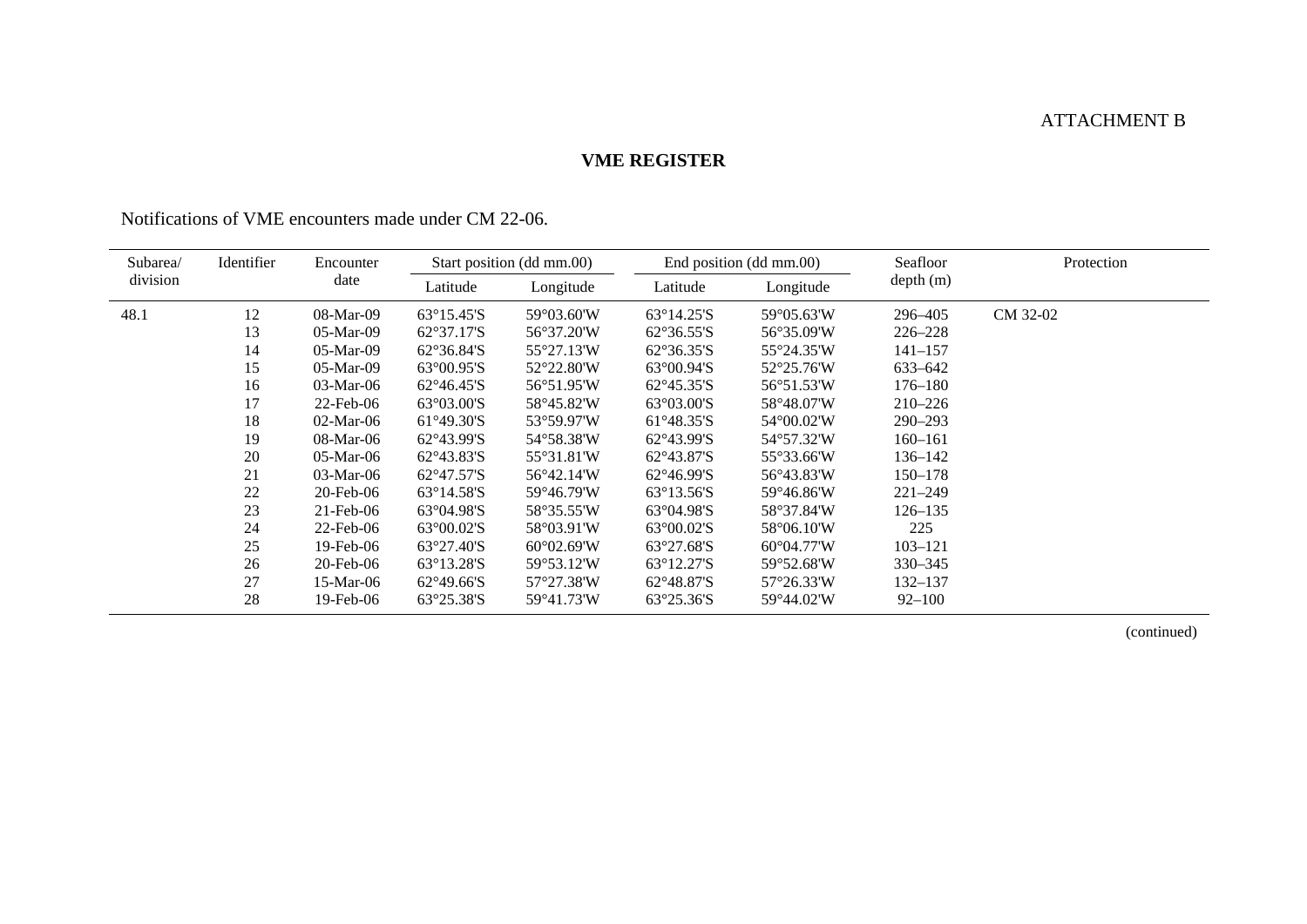(continued)

| Identifier<br>Subarea/ |    | Encounter       | Start position (dd mm.00)  |                             | End position (dd mm.00)      |                             | Seafloor    | Protection                        |
|------------------------|----|-----------------|----------------------------|-----------------------------|------------------------------|-----------------------------|-------------|-----------------------------------|
| division               |    |                 | Latitude                   | Longitude                   | Latitude                     | Longitude                   | depth(m)    |                                   |
| 48.2                   |    | $01-Mar-09$     | $60^{\circ}26.44$ 'S       | 46°31.35'W                  | $60^{\circ}25.49^{\circ}S$   | $46^{\circ}31.34^{\circ}W$  | $150 - 252$ | CMs 32-03, 52-02 (blocks A, C, E) |
|                        |    | $02$ -Mar-09    | $60^{\circ}46.02$ 'S       | $46^{\circ}18.56^{\circ}W$  | $60^{\circ}46.24^{\circ}S$   | $46^{\circ}15.85^{\circ}W$  | 158–230     |                                   |
|                        | 3  | $02$ -Mar-09    | $60^{\circ}42.61$ 'S       | 46°38.58'W                  | $60^{\circ}41.44$ 'S         | $46^{\circ}37.81$ W         | $127 - 153$ |                                   |
|                        |    | $02$ -Mar-09    | $60^{\circ}42.82^{\circ}S$ | $46^{\circ}00.03^{\circ}W$  | $60^{\circ}42.62^{\circ}S$   | $46^{\circ}02.02^{\prime}W$ | 96–102      |                                   |
|                        | 5. | 26-Feb-09       | $60^{\circ}55.25$ 'S       | $46^{\circ}15.59^{\circ}W$  | $60^{\circ}55.24$ 'S         | $46^{\circ}17.64$ W         | $225 - 226$ |                                   |
|                        | 6  | $12$ -Feb-09    | $60^{\circ}36.08$ 'S       | 44°45.87'W                  | $60^{\circ}35.35^{\circ}S$   | 44°45.44'W                  | $105 - 137$ |                                   |
|                        |    | $09$ -Feb- $09$ | $60^{\circ}25.78$ 'S       | $46^{\circ}25.11^{\circ}W$  | $60^{\circ}25.77$ 'S         | $46^{\circ}27.21$ W         | $140 - 153$ |                                   |
|                        | 8  | 13-Feb-09       | $60^{\circ}36.52$ 'S       | $44^{\circ}20.56$ W         | $60^{\circ}35.90$ 'S         | $44^{\circ}18.77^{\prime}W$ | $190 - 233$ |                                   |
|                        | 9  | $25$ -Feb-09    | $60^{\circ}37.98$ 'S       | 46°31.43'W                  | $60^{\circ}37.98$ 'S         | $46^{\circ}33.10^{\circ}W$  | $128 - 130$ |                                   |
|                        | 10 | $17$ -Feb- $09$ | $60^{\circ}49.27$ 'S       | 44°29.46'W                  | $60^{\circ}50.30^{\circ}S$   | 44°29.84'W                  | 169-174     |                                   |
|                        | 11 | $10$ -Feb-09    | $60^{\circ}26.25^{\circ}S$ | $46^{\circ}17.77^{\prime}W$ | $60^{\circ}25.75^{\circ}S$   | $46^{\circ}19.54^{\circ}$ W | 138–152     |                                   |
|                        | 31 | $11$ -Feb-09    | $60^{\circ}$ 29.37'S       | $45^{\circ}$ 08.10'W        | $60^{\circ}$ 28.41'S         | $45^{\circ}$ 07.28 W        | 350         |                                   |
|                        | 32 | 14-Feb-09       | $60^{\circ}$ 52.22'S       | $43^{\circ}$ 11.78 W        | $60^{\circ} 53.00^{\circ}$ S | $43^{\circ}$ 13.49 W        | 336         |                                   |
| 58.4.1                 | 29 | $06$ -Jan- $08$ | $65^{\circ}49.67^{\circ}S$ | 142°59.74'E                 | $65^{\circ}46.27$ 'S         | 142°59.11'E                 | 523-837     | CMs 22-08, 41-11 (SSRU H)         |
|                        | 30 | $17$ -Jan- $08$ | $65^{\circ}42.38^{\circ}S$ | $140^{\circ}35.61$ E        | $65^{\circ}36.84^{\circ}S$   | 140°20.19'E                 | 436–844     |                                   |